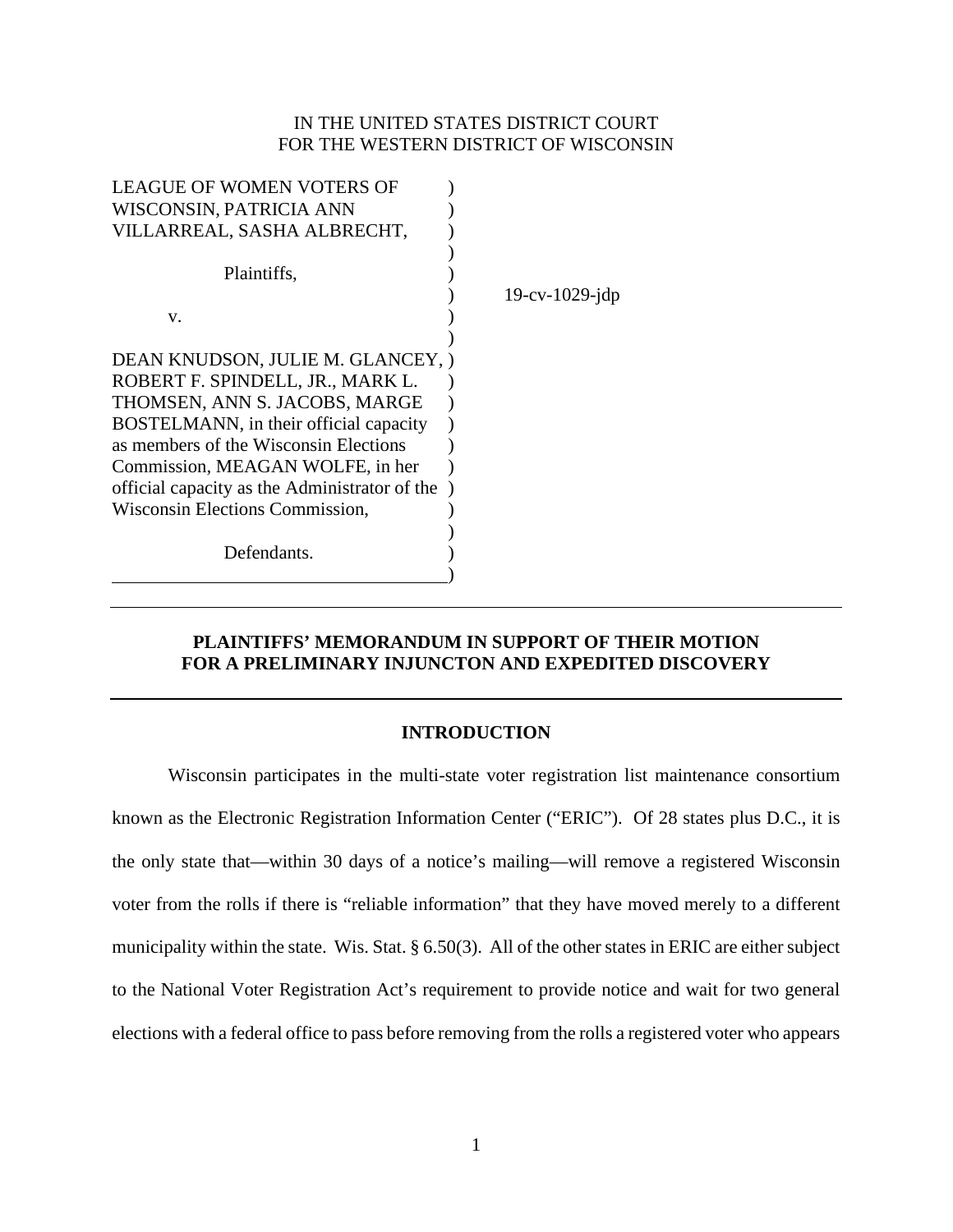to have moved, will simply automatically update a voter registration record if the voter has moved anywhere within the state, or both.

The singularly unique nature of Wisconsin election law make it extremely important that, as the Due Process Clause in the Fourteenth Amendment to the U.S. Constitution requires, the Commission's voter roll maintenance rules and procedures afford registered Wisconsin voters adequate and clear notice of officials' intention to remove them from the rolls, the steps voters need to take to remain registered to vote, the consequences of failing to take action, and the deadline for any such action. It is also extremely important that, as required by law, these voting rules and procedures not be communicated to voters and then suddenly changed close to elections, causing voters to rely on the first set of rules to their detriment.

Unfortunately, the letter sent to these 234,039 registered Wisconsin voters identified by ERIC as potential movers did not give them notice that they were facing removal from the rolls; nor did it notify them of the timeline within which to take action to remain registered to vote in Wisconsin. These voters were deprived of their right to procedural due process, which, at a bare minimum, requires adequate notice and an adequate opportunity to be heard *prior to* the deprivation of a right or statutory entitlement like continuously maintaining status as a registered voter. In a related state court hearing last Friday, Defendants' Counsel at the Wisconsin Department of Justice conceded this due process violation: "[The 2019 ERIC letter] does not provide any notice of deactivation, in thirty days or otherwise . . . [an injunction or mandamus order] would change the status quo, deactivate registered electors without any notice."

The 2019 ERIC letter only gave registered voters mere suggestions to update or confirm their registration address. The letter represented that voters who have not moved from the residential address listed on the letter may confirm their address by voting in "the next election,"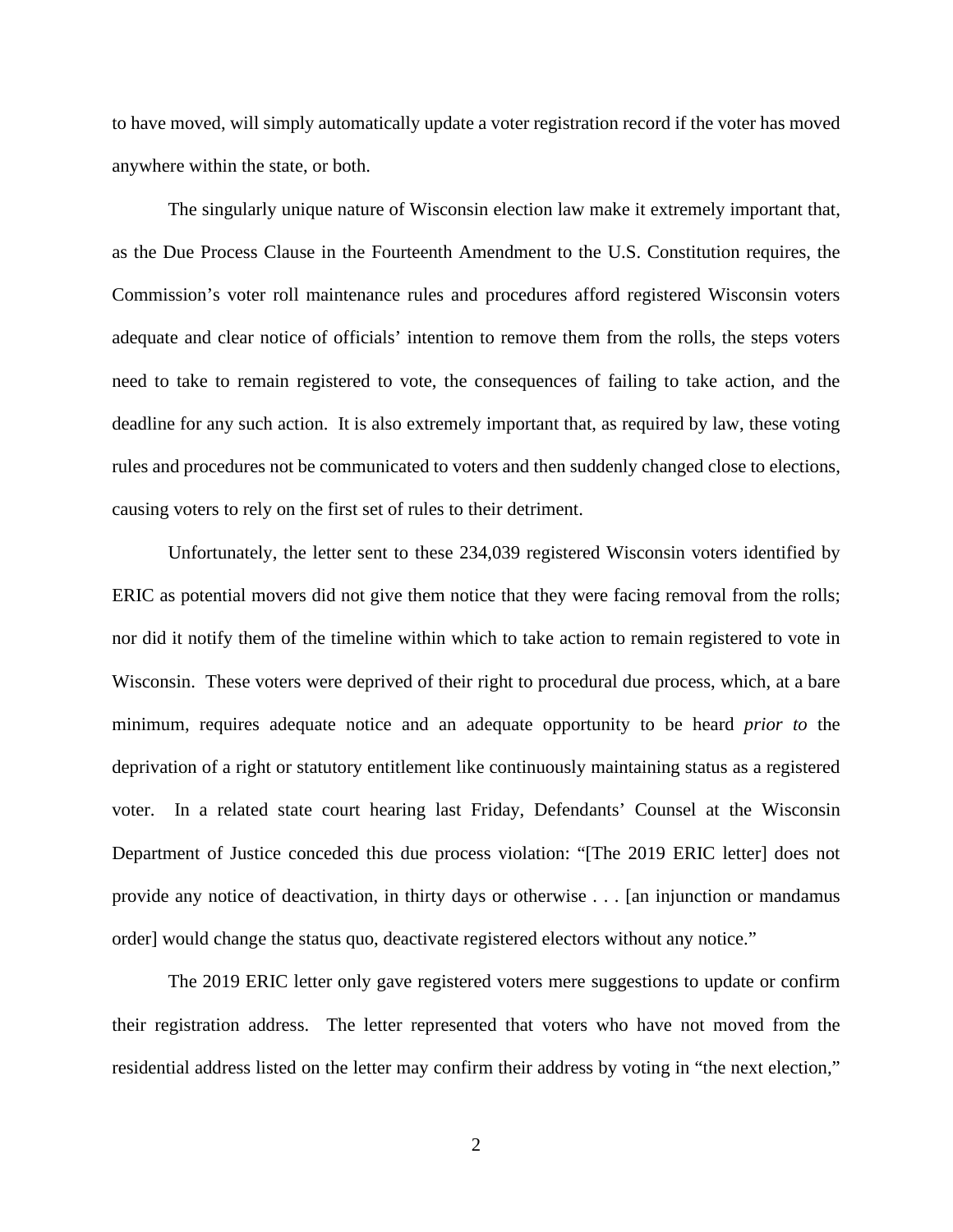in which case their registration would not be cancelled. However, the letter did not specify whether this was the next election that occurred or the next election in which the voter cast a ballot. Absent a specific date, a reasonable voter would have understood "the next election" to mean the next election in which they voted. These voters have been deprived of their right to due process because many will rely, to their detriment, on the Commission's representation that they can confirm their registration address by voting in "the next election."

Plaintiffs League of Women Voters of Wisconsin ("League" or "LWVWI"), Patricia Ann Villarreal, and Sasha Albrecht (collectively, "Plaintiffs") respectfully request that these due process violations be remedied by this Court's entry of a preliminary injunction to halt the deactivation of registered Wisconsin voters on the 2019 ERIC list. This preliminary injunction will preserve the status quo until the resolution of this case and the entry of a permanent injunction requiring Defendants—in order to proceed with any removals based on the 2019 ERIC list—to mail out new notice letters. To comply with due process requirements, these new notice letters must adequately and clearly inform registered Wisconsin voters on the 2019 ERIC list of the Commission's intent to remove them from the voter rolls, the reason for this voter list maintenance action, the steps they need to take to avoid that outcome, including clearly explaining the confirmation and voter registration update processes, the consequences of failing to take action, and the timeline for deactivation if they fail to take action. The deadline for any response and corresponding timeline for deactivation will be set by state law. The state court case, *Zignego v. Wisconsin Elections Commission*, Case No. 2019CV000449 (Ozaukee County Circuit Court, Branch 1), will resolve whether Wis. Stat. § 6.50(3) requires these voters to be removed within 30 days of the mailing of a notification from the Wisconsin Elections Commission, requesting that they update or confirm their registration address. The due process claims in Counts 1 and 2 of this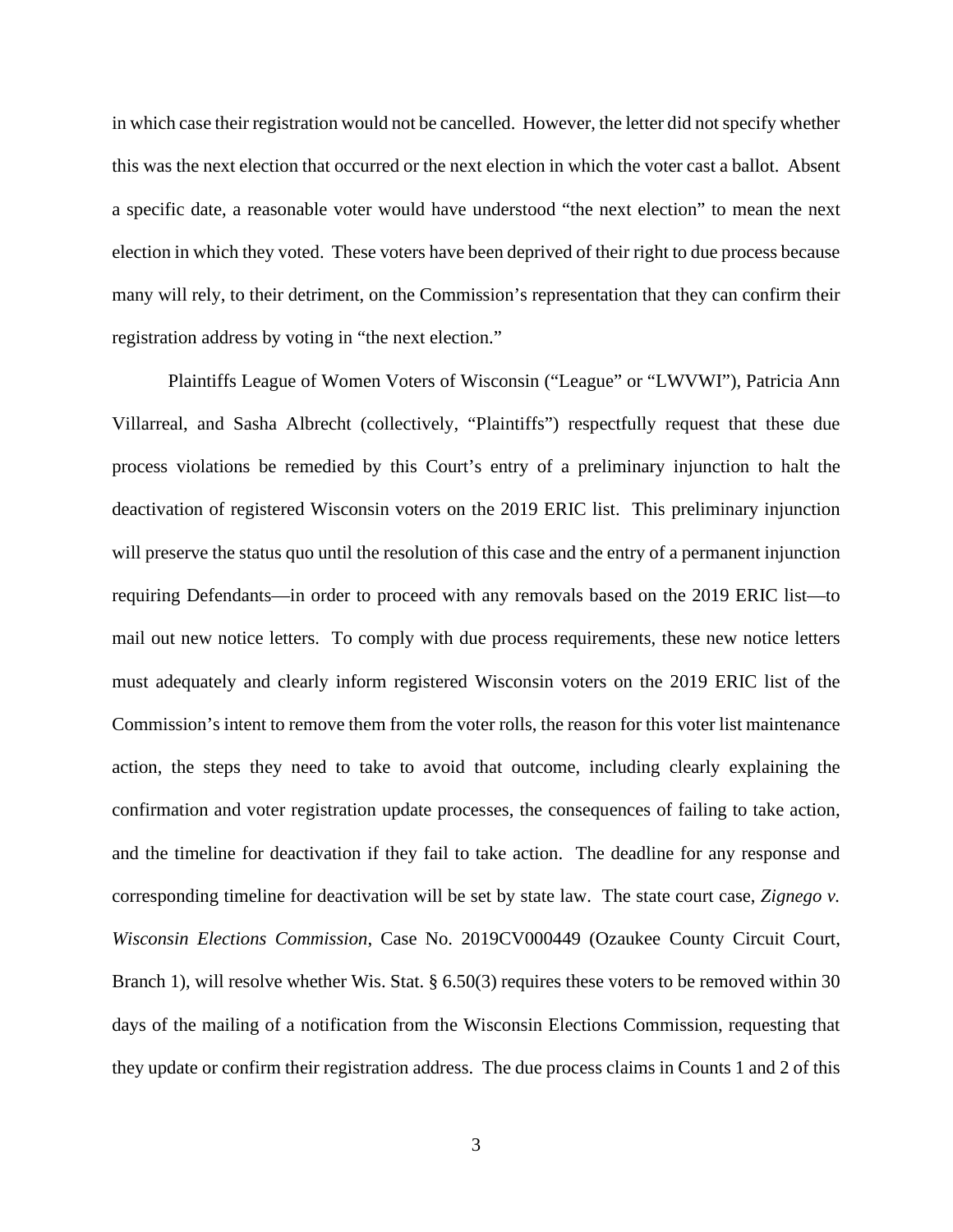Complaint are asserted, regardless of whether the mandamus order in *Zignego* is affirmed or reversed on appeal, *i.e.* regardless of the timeline set by state statutes or state court decisions for removal of ERIC-identified voters from the rolls. The resolution of this case does not turn on how Wis. Stat. § 6.50(3) is interpreted; it is solely concerned with Defendants' due process violations under the U.S. Constitution.

## **STATEMENT OF FACTS**

1. The Wisconsin Constitution provides that, "Every United States citizen age 18 or older who is a resident of an election district in this state is a qualified elector of that district." WIS. CONST. art. III, § 1; *see also* Wis. Stat. § 6.02(1) ("Every U.S. citizen age 18 or older who has resided in an election district or ward for 28 consecutive days before any election where the citizen offers to vote is an eligible elector.").

2. Wisconsin law requires an eligible elector to register in order to cast a ballot. Wis. Stat. § 6.27.

3. Eligible electors may register to vote in person or by mail until 5:00 p.m. on the third Wednesday before Election Day, or online until 11:59 p.m. on the third Wednesday before Election Day. Wis. Stat. § 6.28(1).

4. Eligible electors who miss this deadline may register at the municipal clerk's office until the close of business on the Friday before Election Day, Wis. Stat. § 6.29(a)(2), or at the polls on Election Day. *See generally* Wis. Stat. § 6.55.

5. Documentary proof of residence is required to register to vote at municipal clerk's offices during the early voting period and on Election Day at the polls. Wis. Stat. § 6.34.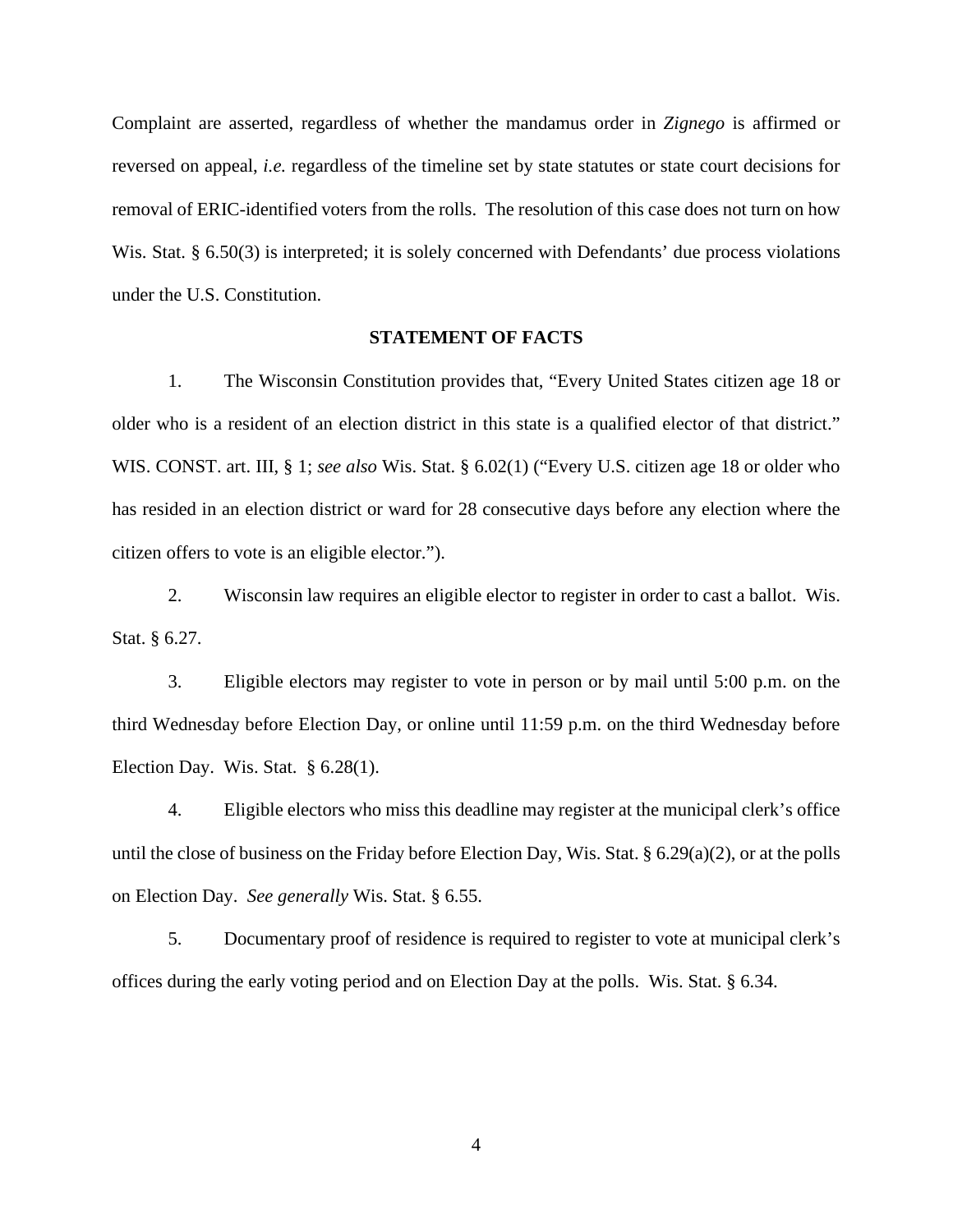6. Any registered voter may vote by absentee ballot. Wis. Stat. § 6.20. However, requests to vote absentee must be made by mail by 5:00 p.m. on the fifth day before an election, or in person by the Sunday preceding an election. Wis. Stat. § 6.86(1)(b).

7. Municipal clerks must mail out absentee ballots by no later than the 47th day before each partisan primary and general election and no later than the 21st day before each other primary and election. Wis. Stat. § 7.15(1)(cm).

8. Wisconsin is one of only six states that is exempt from the entirety of the National Voter Registration Act (the "Motor Voter Law"), 52 U.S.C. §§ 20501 *et seq*. *See* 52 U.S.C. § 20503(b)(2).

9. Of the 28 states and D.C. participating in ERIC, only Wisconsin and Minnesota need not comply with the federal requirement to provide notice and wait for two general elections with a federal office to pass before removing from the rolls a registered voter who appears to have moved according to the U.S. Postal Service's National Change of Address ("NCOA") information. 52 U.S.C. §§ 20507(b)(2), 20507(d)(1)(B). This is because both states have Election Day registration. Wis. Stat. § 6.55; Minn. Stat. § 201.061 sub. 3.

10. But Wisconsin's voter list maintenance laws differ from Minnesota's laws as well. In Wisconsin, a registered voter must be removed from the poll books within 30 days of the date on which the Commission mails the letter if there is "reliable information" that they have moved outside their municipality, Wis. Stat. § 6.50(3), whereas Minnesota only requires a registered voter's removal from the rolls if there is evidence the voter has moved to another state. Minn. Stat. § 201.12(3). Minnesota automatically updates its voter rolls for a change of address *within the state*, Minn. Stat. § 201.12(2.), while Wisconsin's statute requires that a voter's registration record be automatically updated for a change of address *within the same municipality*. Wis. Stat.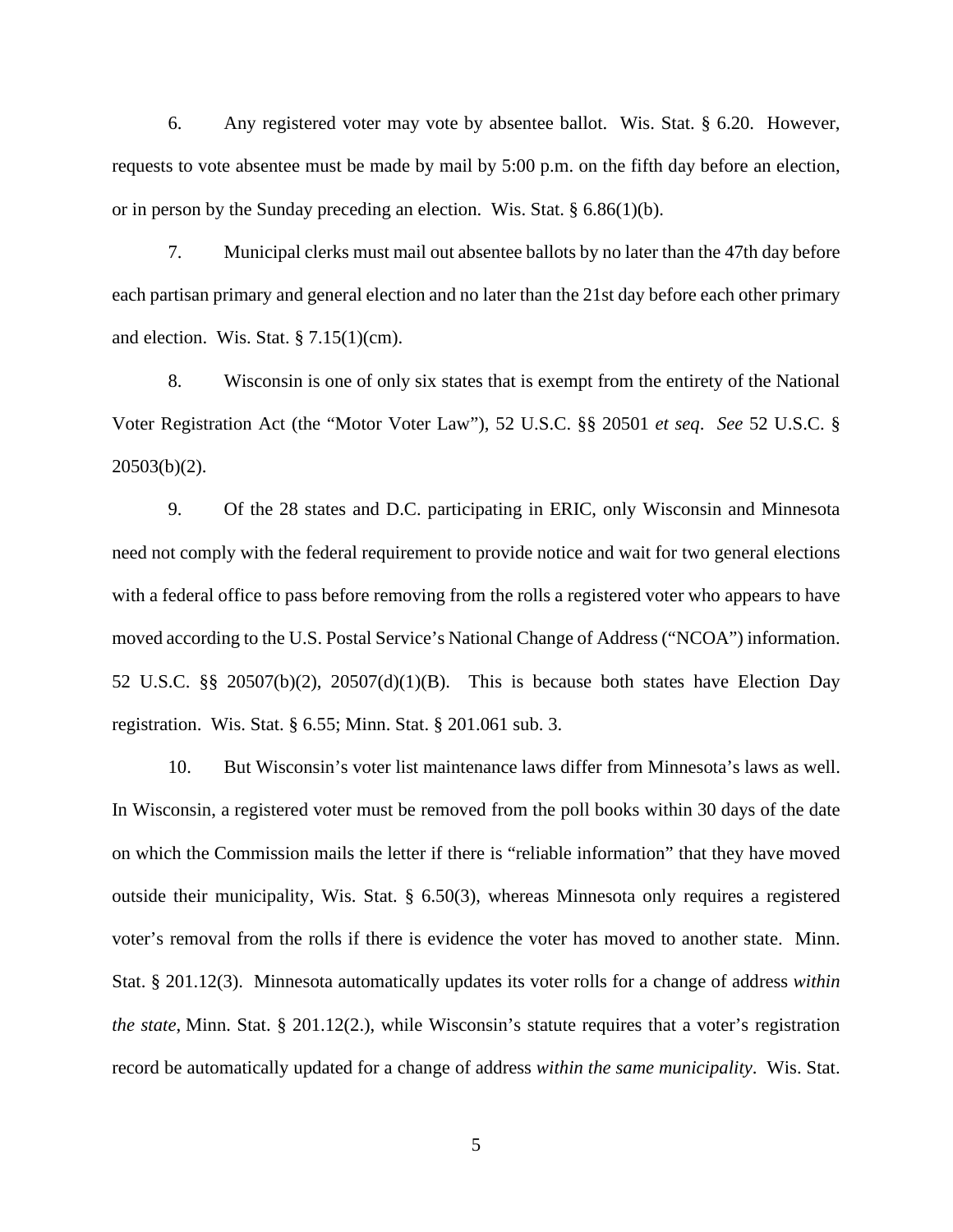§ 6.50(3). Wisconsin is, therefore, the only ERIC member state that—within 30 days of a notice's mailing—will remove a registered voter who has merely moved to a different municipality within the state.

11. In 2015, the Wisconsin Legislature enacted a law requiring the Wisconsin Elections Commission ("WEC" or "the Commission") to join ERIC, a non-profit organization run by and for twenty-eight states and the District of Columbia, which works to improve the accuracy of state voter rolls and to identify individuals who are eligible to vote but are not registered. Wis. Stat. § 6.36(1)(ae)1; Declaration of Douglas M. Poland ("Poland Decl."), Ex. A, Wisconsin Elections Commission Memorandum, *Assessment of Wisconsin's Electronic Registration Information Center (ERIC) Participation*, at 1–2 (Mar. 11, 2019).

12. ERIC ingests voter registration files and government transaction data that the member states provide, namely from Departments of Motor Vehicles ("DMVs"), and uses its matching methodology to identify registered voters on the rolls who appear to have moved within or to a different state, or who appear to have died while out of state, as well as individuals who appear to be eligible but unregistered to vote. Poland Decl., Ex. A, Mar. 11, 2019 Commission Memorandum, at 1–2.

13. ERIC then aggregates this information about apparent movers and compiles it into an electronic record that it provides to the Commission (the "list" or "ERIC list"). Poland Decl., Ex. A, Mar. 11, 2019 Commission Memorandum, at 2.

14. ERIC provided its first list to Wisconsin in late 2017 and its second earlier this year. Poland Decl., Ex. A, Mar. 11, 2019 Commission Memorandum, at 2–3.

15. The Commission uses the ERIC list, in part, to identify those registered Wisconsin voters who appear to have changed their residential address from the address at which they are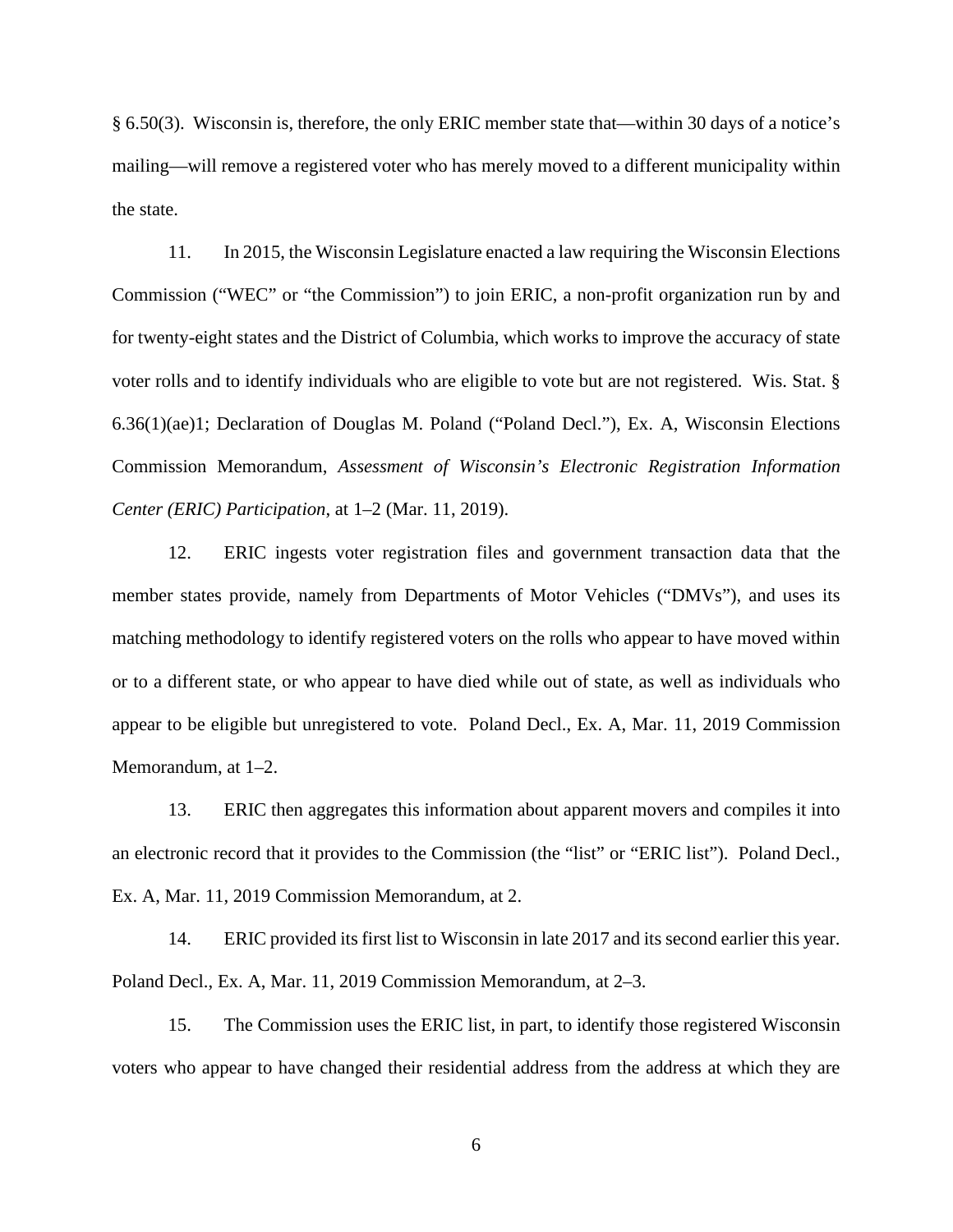registered to vote, and to mail a letter to those voters suggesting they either confirm that their address is current, or if they have moved within the State of Wisconsin, to register to vote at their new address. Poland Decl., Ex. A, Mar. 11, 2019 Commission Memorandum, at 1–3.

16. In 2017, the ERIC list indicated that 282,448 registered voters had moved within the state. Poland Decl., Ex. A, Mar. 11, 2019 Commission Memorandum, at 3. Of these voters, 6,153 had not moved and confirmed their addresses. *Id*. Another 12,133 had their registrations reactivated by the Commission. *Id*. at 4. A further 5,984 voters used the Supplemental Movers Poll List to confirm their registration addresses at the polls throughout elections from April to November of 2018. *Id*. After raising concerns about the reliability of the 2017–2018 ERIC list, clerks or commissions in three municipalities, including the City of Milwaukee, reactivated a total of 38,430 voters, 6.87 percent of whom or 2,357 voted at the addresses listed on their registrations. *Id.* at 5. All told, this reflected an error rate of at least 7.78 percent of the 341,855 voters on the 2017–2018 ERIC list. This figure is based on Plaintiffs' counsel's calculation.

17. In March 2019, the Wisconsin Elections Commission issued a set of recommendations for notifying voters on the 2019 ERIC list believed to have moved within the state, including the recommendation that voters on the list be granted at least one year to update their registration (if they have moved) or confirm their registration address (if their inclusion on the list was in error). Poland Decl., Ex. A, Mar. 11, 2019 Commission Memorandum, at 8.

18. In June 2019, the Commission adopted a new policy of waiting 12 to 24 months to deactivate registered Wisconsin voters on the 2019 ERIC list. Poland Decl., Ex. B, Wisconsin Elections Commission Memorandum, *Wisconsin's Electronic Registration Information Center (ERIC) Movers Analysis* (Jun. 11, 2019), at 3–5.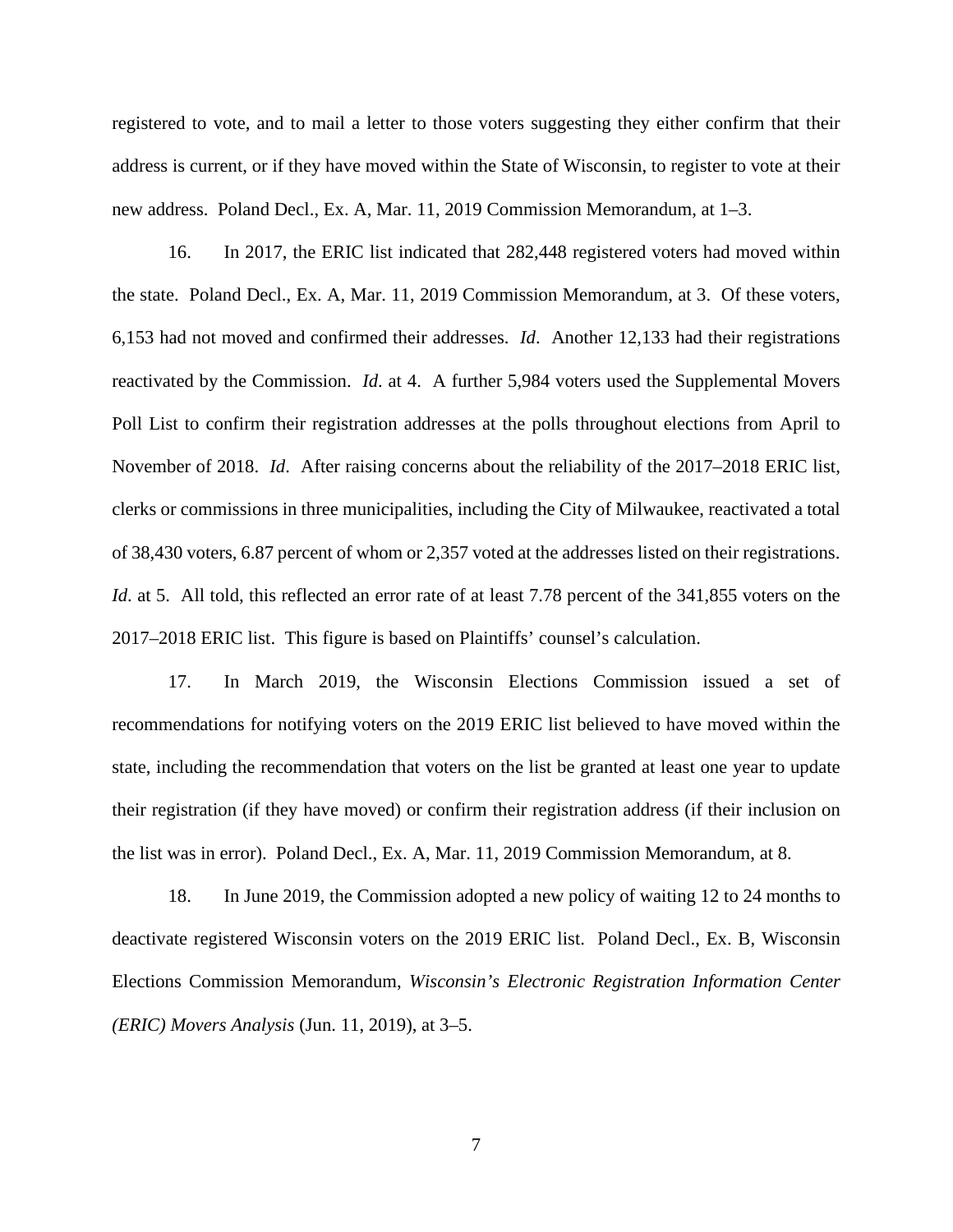19. This year, ERIC identified 234,039 voters believed to have moved out of their municipality and sent this list to the Commission. Poland Decl., Ex. C, Wisconsin Elections Commission, *Excerpt from December 2, 2019 Agenda Documents*, *Wisconsin's Electronic Registration Information Center (ERIC) Movers Update*, at 1 (Dec. 2, 2019).

20. Between October 9 and 11 2019, the Commission mailed out letters to all 234,039 registered Wisconsin voters on the 2019 ERIC list (the "2019 ERIC letter"). Poland Decl., Ex. C, Wisconsin Elections Commission, *Excerpt from December 2, 2019 Agenda Documents*, *Wisconsin's Electronic Registration Information Center (ERIC) Movers Update*, at 1 (Dec. 2, 2019).

21. The letter informed voters that they could update their address online at myvote.wi.gov or at the polls, or by submitting a paper registration form to their municipal clerk. *See* Poland Decl., Ex. D, *Excerpt from September 24, 2019 WEC Agenda Documents*, 2019 ERIC Letter, at 53. The letter also informed voters that, if they had not moved, they could confirm their addresses by confirming their address online through myvote.wi.gov, by voting in the next election, or by mailing back the detachable postcard located at the bottom of the notification. *Id.* The ERIC letter did not explain the consequences of failing to respond to or otherwise take one of the enumerated actions: removal from the voter rolls. *Id*. It also did not provide voters with a deadline for responding or taking one of the enumerated actions. *Id*.

22. Voters who chose to confirm the address associated with their voter registration records by returning the detachable postcard were required to sign a statement: "I, [voter's name], certify I still live at [voter's address] and want to keep my voter registration active in Wisconsin." *See* Poland Decl., Ex. D, *September 24, 2019 WEC Agenda Documents*, 2019 ERIC Letter, at 53.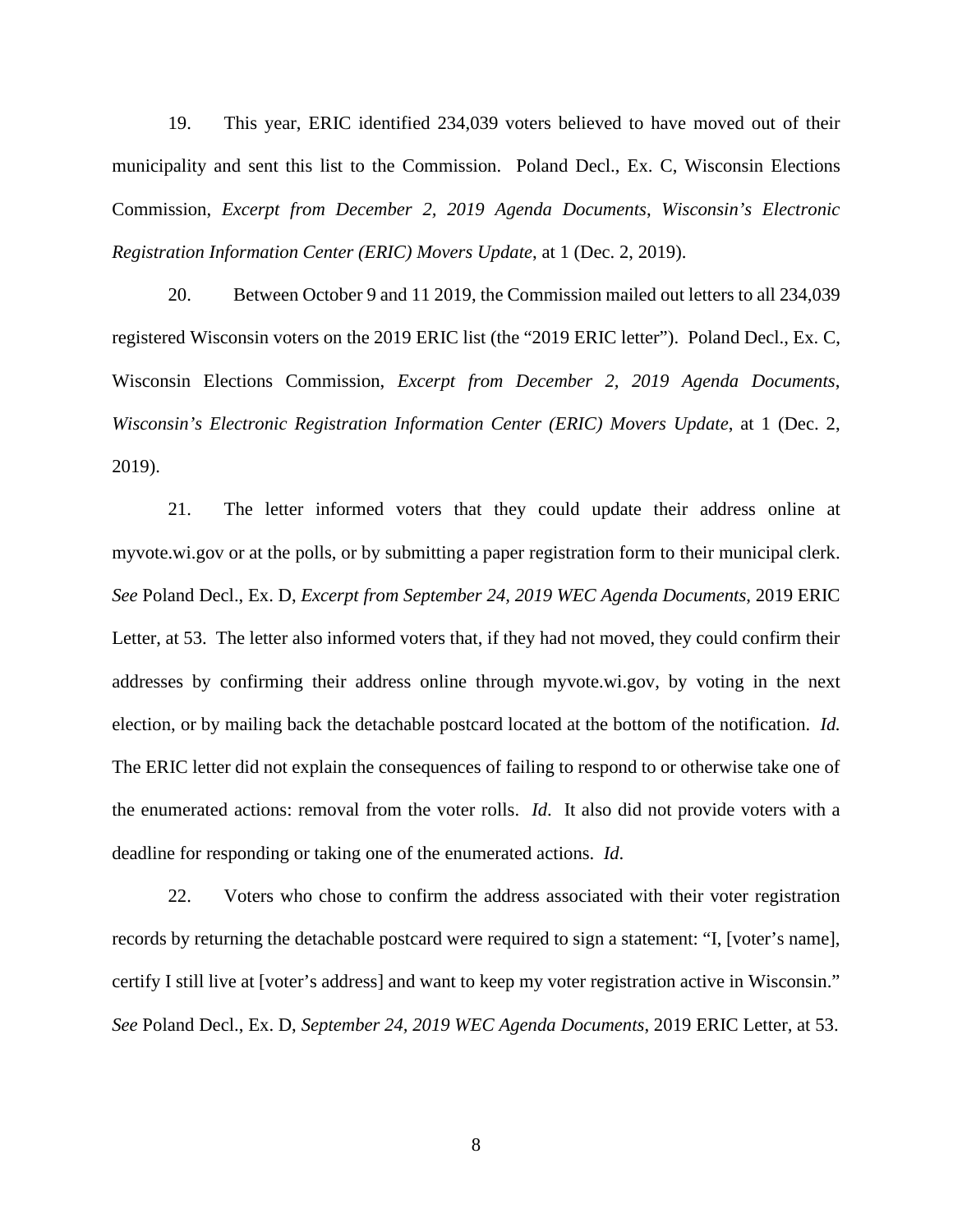23. The 2017 ERIC letter articulated that a voter would be deactivated within 30 days of the mailing and the voter would need to re-register if they took no action: "If you do not register at your new address at this time and do not return the continuation card within 30 days, you will need to re-register before you are able to vote." Poland Decl., Ex. E, Attachment to October 29, 2017 Wisconsin Elections Commission Memo: ERIC List Maintenance Mailing to Voters Who Have Moved, ERIC Postcard Sample In-State Movers (Oct. 29, 2017).

24. In the 2017–2018 ERIC voter list maintenance period, the Commission found that the overwhelming majority—82.6 percent—of the "movers" on the ERIC list were in-state movers. Poland Decl., Ex. A, Mar. 11, 2019 WEC Memorandum, at 3. The memorandum did not further disaggregate those statistics by inter- or intra-municipality movers. *Id*. The Commission uses the ERIC list, in part, to identify those registered Wisconsin voters who appear to have changed their residential address from the address at which they are registered to vote, and to mail a letter to those voters suggesting they either confirm that their address is current, or if they have moved within the State of Wisconsin, to register to vote at their new address.

25. On November 13, 2019, three Wisconsin voters filed a state claim in the Circuit Court of Ozaukee County, alleging that state law required the removal of voters on the 2019 ERIC list who did not respond to the ERIC letter within 30 days of the mailing of the letter. *See* Poland Decl., Ex. F, Complaint, *Zignego v. Wisconsin Elections Commission*, Case No. 2019CV000449 (Ozaukee County Circuit Court, Branch 1).

26. On December 13, 2019, ruling from the bench, the state court in *Zignego v. Wisconsin Elections Commission* granted the plaintiffs' writ of mandamus, ordered the immediate cancellation of the 234,039 ERIC list voters' registrations, and denied a stay of its order. Poland Decl., Ex. G, Transcript of December 13, 2019 Hearing on Motion for Temporary Injunction or,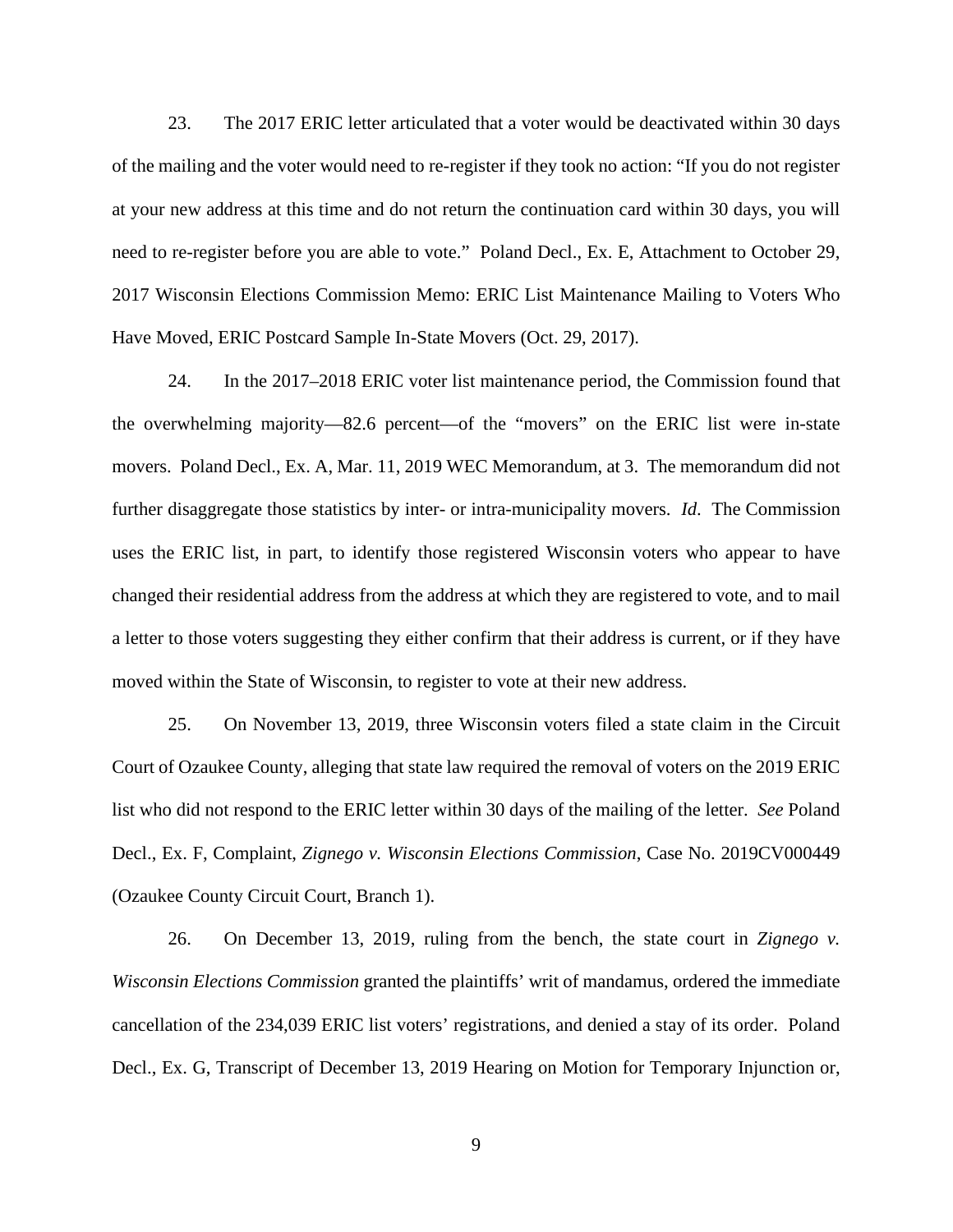in the Alternative, a Writ of Mandamus, *Zignego v. Wisconsin Elections Commission*, Case No. 2019CV000449 (Ozaukee County Circuit Court, Branch 1) ("Hr'g Tr."), 67:11–79:19. The Court issued the writ of mandamus on December 17, 2019, compelling the Commission to deactivate all of the ERIC list voters within 30 days of the Commission's mailing of the 2019 ERIC letters, in keeping with the Court's interpretation of Wis. Stat. § 6.50(3). *See* Poland Decl., Ex. H, Writ of Mandamus, *Zignego v. Wisconsin Elections Commission*, Case No. 2019CV000449 (Ozaukee County Circuit Court, Branch 1), *on appeal*, Case No. 2019XX2120 (Wisconsin Court of Appeals, District IV) ("Therefore, Defendant Wisconsin Election Commission is hereby ordered to comply with the provisions of § 6.50(3) and deactivate the registrations of those electors who have failed to apply for continuation of their registration within 30 days of the date the notice was mailed under that provision.").

27. 234,039 registered Wisconsin voters comprise seven percent of the state's 3,304,914 registered voters. Poland Decl., Ex. I, Wisconsin Elections Commission, VOTER REGISTRATION STATISTICS (Dec. 2019), [https://elections.wi.gov/node/6638.](https://elections.wi.gov/node/6638)

28. As a result of this order, the Commission's policy of waiting 12 to 24 months before deactivating a voter has effectively been invalidated. *See* Poland Decl., Ex. B, Jun. 11, 2019 WEC Memorandum, at 3-5.

29. At the December 13 hearing, counsel for the defendants in that action (who are also counsel for the same Defendants here (hereinafter, "Defendants' counsel")) stated: "[The ERIC letter] does not provide any notice of deactivation, in thirty days or otherwise . . . this would change the status quo, deactivate registered electors without any notice." Poland Decl., Ex. G, Hr'g Tr., at 58:23–59:2.

30. Defendants' Counsel further explained that: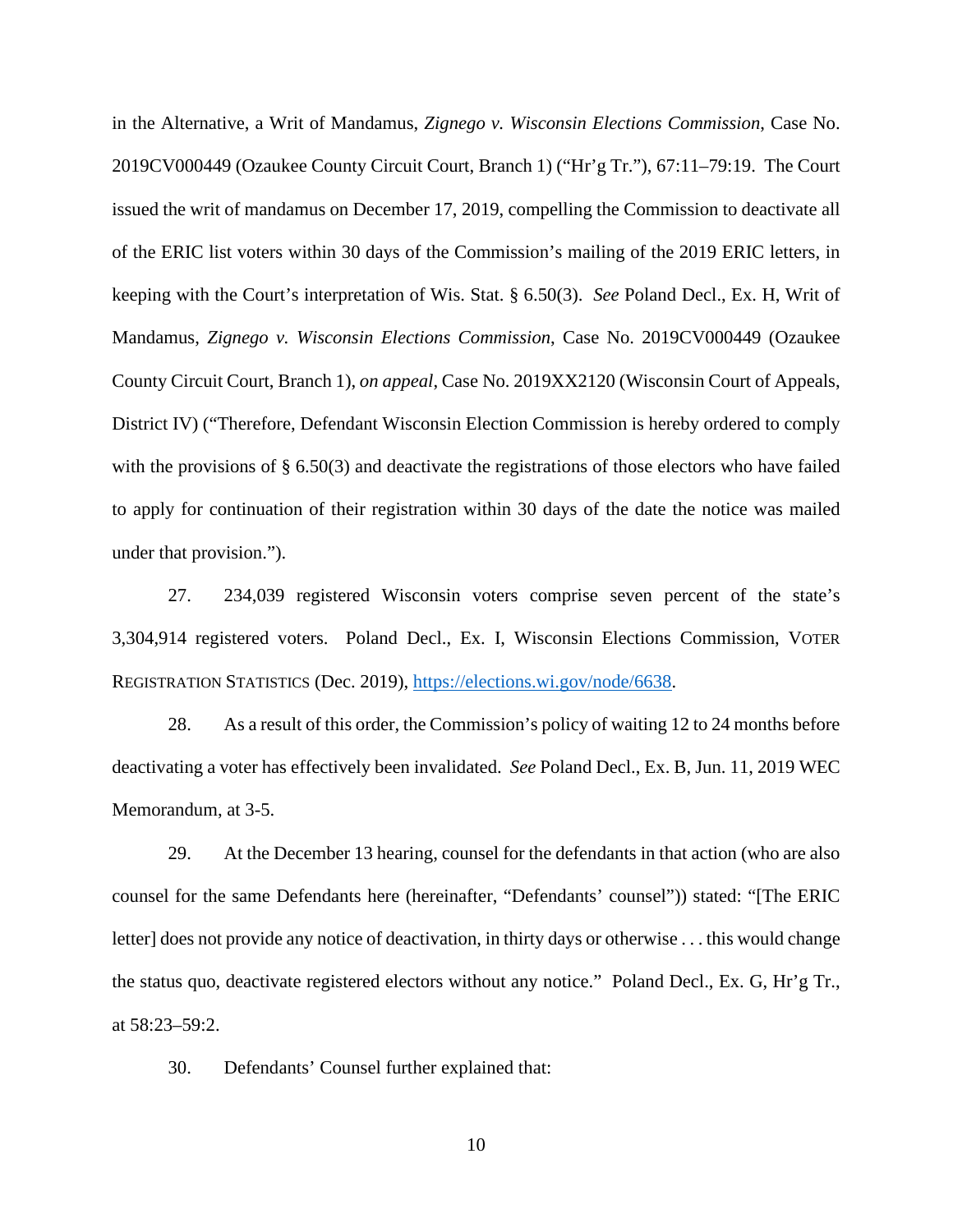[The Commissioners] weren't planning to deactivate these – these voters . . . Under the ERIC mover agreement, they have to reach out to voters and let them know that there was – there's been some indication that they might have moved . . . [T]hat's all that this notice was doing. It was not saying in thirty days you're gonna be deactivated, it wasn't saying at some point you're gonna be deactivated, it was saying here are the steps you can take to . . . update the voter rolls, help us update the voter rolls.

Poland Decl., Ex. G, Hr'g Tr. at 60:4-17; *see also id*. at 58:22–59:2 ("That is a complete change of the status quo . . . because the 2019 mailing . . . was a new process, it – it does not provide any notice of deactivation or otherwise . . . so the . . . this would – this would change the status quo, deactivate registered electors without any notice.").

31. Defendants' Counsel also estimated that some 14,000 voters may have been erroneously included on the 2019 ERIC list. Poland Decl., Ex. G, Hr'g Tr. at 56:2–6. *Id.* at 58:14– 9:2.

32. These state court-ordered changes in the Commission's rules and procedures come on the eve of a spring primary election and a special primary election for the U.S. Congressional District 7 seat, both to be held on February 18, 2020. Poland Decl., Ex. J, Wisconsin Elections Commission, Calendar of Election Events, *available at* [https://elections.wi.gov/sites/elections.wi.gov/files/2019-](https://elections.wi.gov/sites/elections.wi.gov/files/2019-11/2020%20Calendar%20of%20Election%20Events%20PDF%20%28rev%202019-11%29.pdf)

[11/2020%20Calendar%20of%20Election%20Events%20PDF%20%28rev%202019-11%29.pdf.](https://elections.wi.gov/sites/elections.wi.gov/files/2019-11/2020%20Calendar%20of%20Election%20Events%20PDF%20%28rev%202019-11%29.pdf)

33. Defendants' Counsel also moved for a stay, arguing that a mandamus order so close to the elections would negatively impact the efficiency of these elections' administration: "If the Commission's duty is for . . . efficiency of election administration, . . . this would create chaos, to do this now." Poland Decl., Ex. G, Hr'g Tr., at 77:13–15. Counsel noted that Municipal clerks must mail out absentee ballots by 21 days before the state spring primary election on January 28, 2020, and on January 2, 2020 for the Congressional District special primary. Poland Decl., Ex. G, Hr'g Tr. at 77:7–12.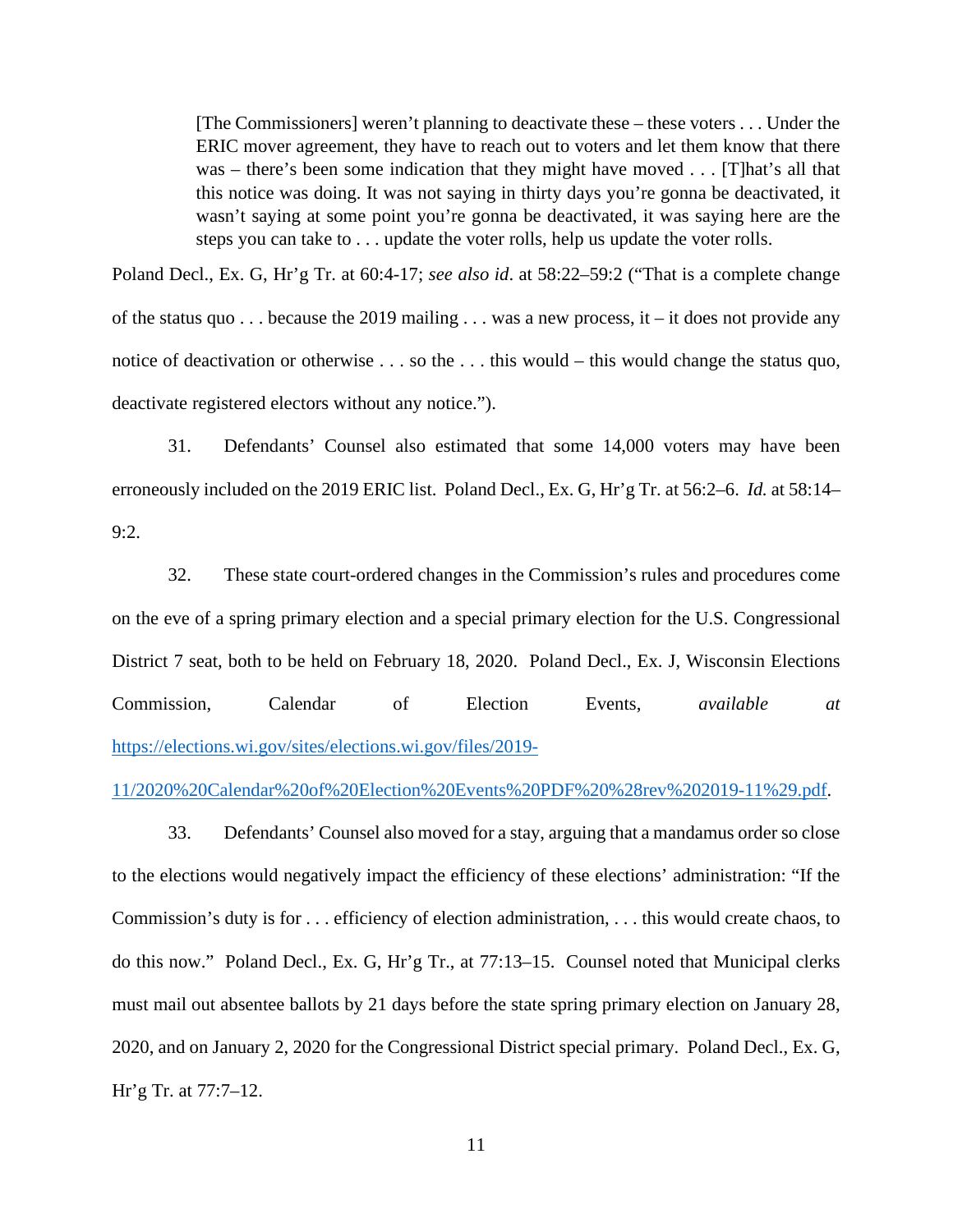34. Plaintiff League moved to intervene as a defendant in the Ozaukee County action. In its brief in support of its motion to intervene the League argued that "burdening voters with the need to re-register per se violates the First and Fourteenth Amendments to the U.S. Constitution when their removal was erroneous and unlawful," and that "[i]f denied intervention here, the League may well be compelled to bring affirmative litigation *against the current Defendants* to prevent or redress the unlawful removal of registered voters." Poland Decl., Ex. K, Proposed Intervenor-Defendant's Brief in Support of Motion to Intervene, at 4, 19 (emphasis in original). At the December 13, 2019 oral argument on the League's motion to intervene, the League's counsel reiterated the League's federal constitutional due process claims, arguing that the 2019 mailing is "deficient" and "violates constitutional requirements of due process," which counsel further argued "would require a new notice to be mailed out before any removal from the rolls." Poland Decl., Ex. G, Hr'g Tr. at 25:16–21.

35. The Circuit Court judge noted the League's arguments that the 2019 Mailing violates the U.S. Constitution, stating in his ruling on the League's motion to intervene that the League "talk[s] in terms of due process violations and constitutional issues . . . They are talking a much more complex, much more involved litigation than what I am looking at and what has been brought by the plaintiffs." Poland Decl., Ex. G, Hr'g Tr. at 30:21–31:1. The Circuit Court judge continued: "[I]f the League were this concerned about it, they should have done this on their own, in a separate lawsuit, and this is not the lawsuit to do it," *id*. at 35:7–9, denying the League's motion to intervene, and further suggesting "[i]f they want to file an action that would have the normal discovery provisions and the discovery process and motions and witness lists and things like that, that is what they should do." *Id*. at 33:15–18. After denying the League's motion to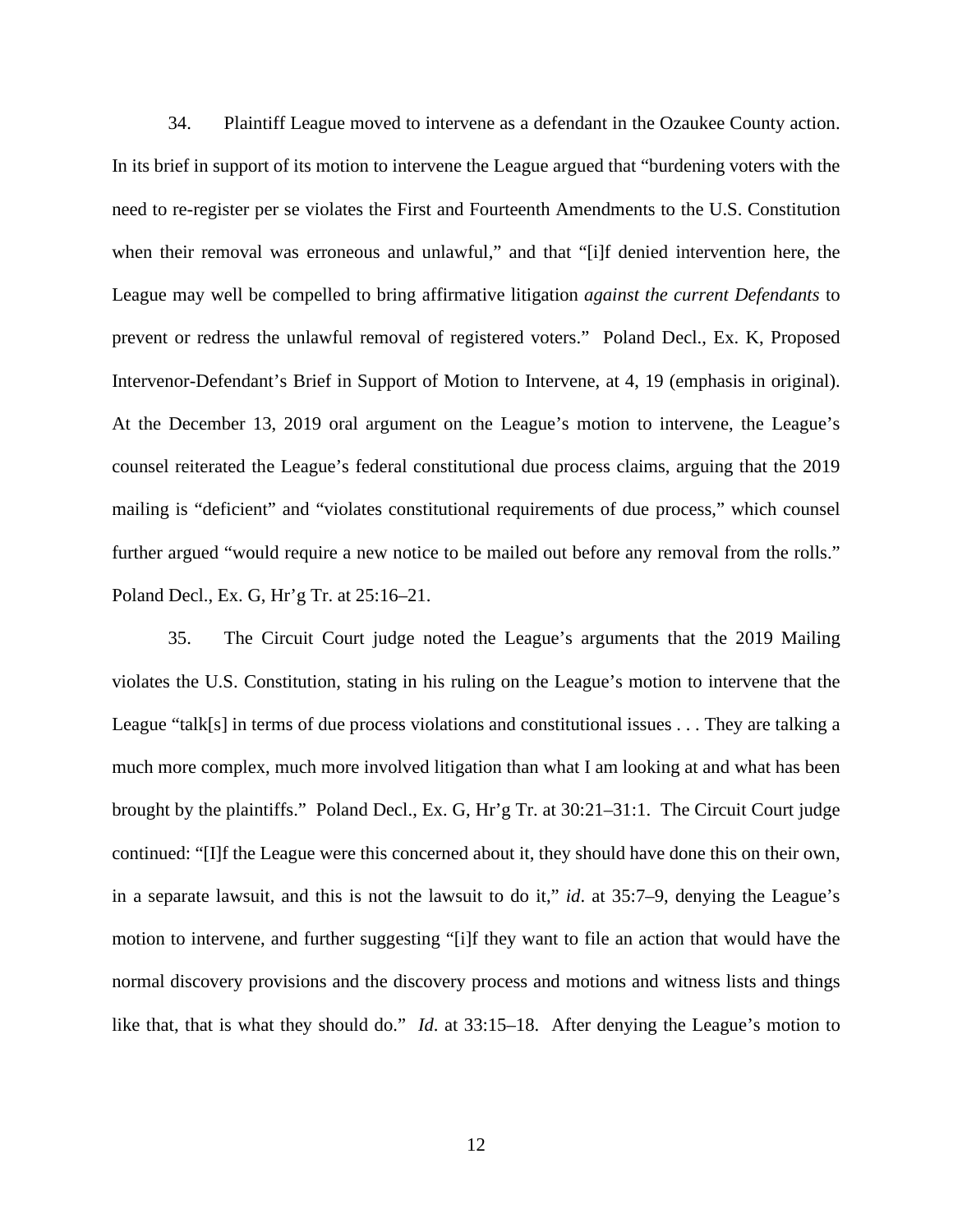intervene, the Circuit Court issued a bench ruling granting the plaintiffs' petition for a writ of mandamus and ordered the immediate cancellation of the 2019 ERIC list voters' registrations.

36. As of this filing, Defendants' counsel have appealed the *Zignego* order granting mandamus and requested a stay. The Court of Appeals declined to issue a stay on an *ex parte* basis and instead has ordered briefing due by Monday, December 23, 2019. Poland Decl., Ex. L, Order, *Zignego v. Wisconsin Elections Commission*, Case No. 2019XX2120 (Wisconsin Court of Appeals, District IV).

37. Today, the *Zignego* plaintiffs have filed a Petition to Bypass with the Wisconsin Supreme Court. Poland Decl., Ex. M, Petition to Bypass, *Zignego v. Wisconsin Elections Commission*, Case No. 2019XX2120 (Wisconsin Supreme Court) (Dec. 20, 2019). Later today, the Wisconsin Supreme Court issued an order directing Defendants' counsel to file a response by no later than January 3, 2020. Poland Decl., Ex. N, Order, *Zignego v. Wisconsin Elections Commission*, Case No. 2019XX2120 (Wisconsin Supreme Court) (Dec. 20, 2019).

38. Defendant Commission Chairman Dean Knudson has stated that already about half a percentage point of the 234,039 voters on the 2019 ERIC list or 1,170 voters have communicated to say they were "false positive match[es]"—that they have not in fact moved. Poland Decl., Ex. O, Transcript of PBS Wisconsin, Here and Now, *WILL Sues State Elections Agency Over Voter Roll Maintenance* (Dec. 6, 2019), at 4:35, *available at* [https://pbswisconsin.org/wpt-video/here](https://pbswisconsin.org/wpt-video/here-and-now/will-sues-state-elections-agency-over-voter-roll-maintenance/)[and-now/will-sues-state-elections-agency-over-voter-roll-maintenance/.](https://pbswisconsin.org/wpt-video/here-and-now/will-sues-state-elections-agency-over-voter-roll-maintenance/)

39. Two weeks later, the most up-to-date statistics available on the Wisconsin Elections Commission's website reflect that that number has more than doubled to 2,412 voters who have requested continuation at their current address and were, therefore, erroneously flagged by ERIC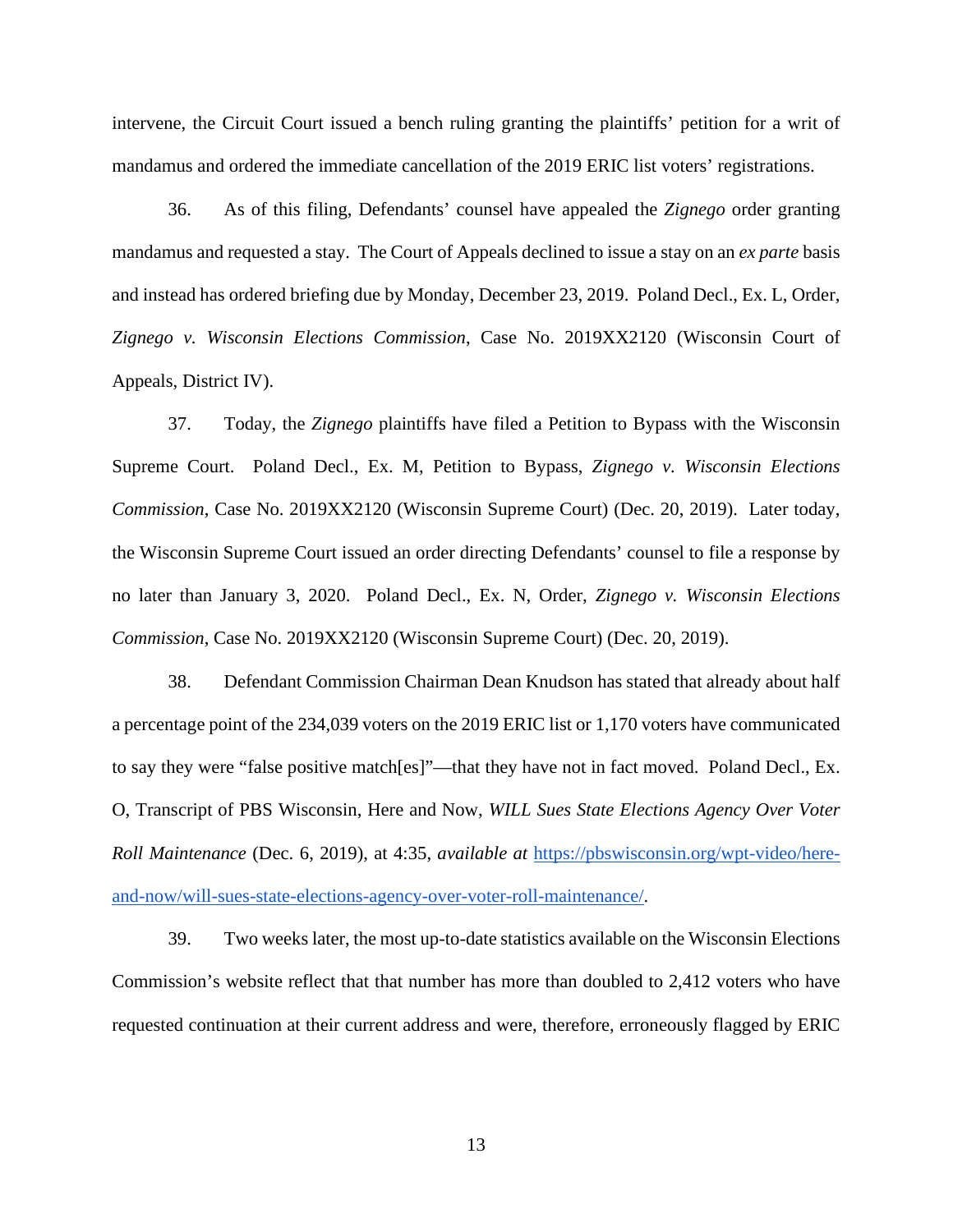as movers. Poland Decl., Ex. P, Wisconsin Elections Commission, Updated movers mailing information (Dec. 20, 2019), [https://elections.wi.gov/node/6649.](https://elections.wi.gov/node/6649)

40. Defendants have offered no evidence that they have ensured that the 2019 ERIC list is far more accurate than the 2017 ERIC list, with its 7.78 percent error rate, or that they are better able to differentiate between true residential address changes and false positives. Poland Decl., Exs. A, B, C, D, WEC Memoranda from March, June, September, and December 2019.

41. Wisconsin voter registration data can be requested, purchased, and downloaded via the BADGER Voters website [\(https://BADGERVoters.wi.gov\)](https://badgervoters.wi.gov/). Poland Decl., Ex. Q, *WisVote Voter Data Requests / Voter List Requests*, WIS. ELECTIONS COMM'N, [https://elections.wi.gov/clerks/svrs/voter-data.](https://elections.wi.gov/clerks/svrs/voter-data)

42. Before he was appointed to the Wisconsin Elections Commission, Defendant Commissioner Robert F. Spindell, Jr. met with the *Zignego* plaintiffs' counsel and encouraged them to bring the suit. Poland Decl., Ex. R, Wisconsin Elections Commission Meeting Video, 3:35:34—3:36:23 (Dec. 2, 2019), *available at* [https://wiseye.org/2019/12/02/wisconsin-elections](https://wiseye.org/2019/12/02/wisconsin-elections-commission-december-2019-meeting/)[commission-december-2019-meeting/.](https://wiseye.org/2019/12/02/wisconsin-elections-commission-december-2019-meeting/)

43. Plaintiff Patricia Ann Villarreal is an eligible and registered Wisconsin voter and a member of the League. She is a United States citizen, 64 years old, and has never been convicted of a felony. She also has never had a court take away my right to vote. She has lived at the same address in the City of Milwaukee, Wisconsin since June of 2003. She consistently votes in federal, state, and local elections. In roughly the second week of November of this year, she received the 2019 ERIC letter in the mail. It was sent to her current address, and the tear-off postcard at the bottom included this exact same address. The Milwaukee election office's information appeared at the top and bottom of the letter. She was surprised, then puzzled, and finally, suspicious of the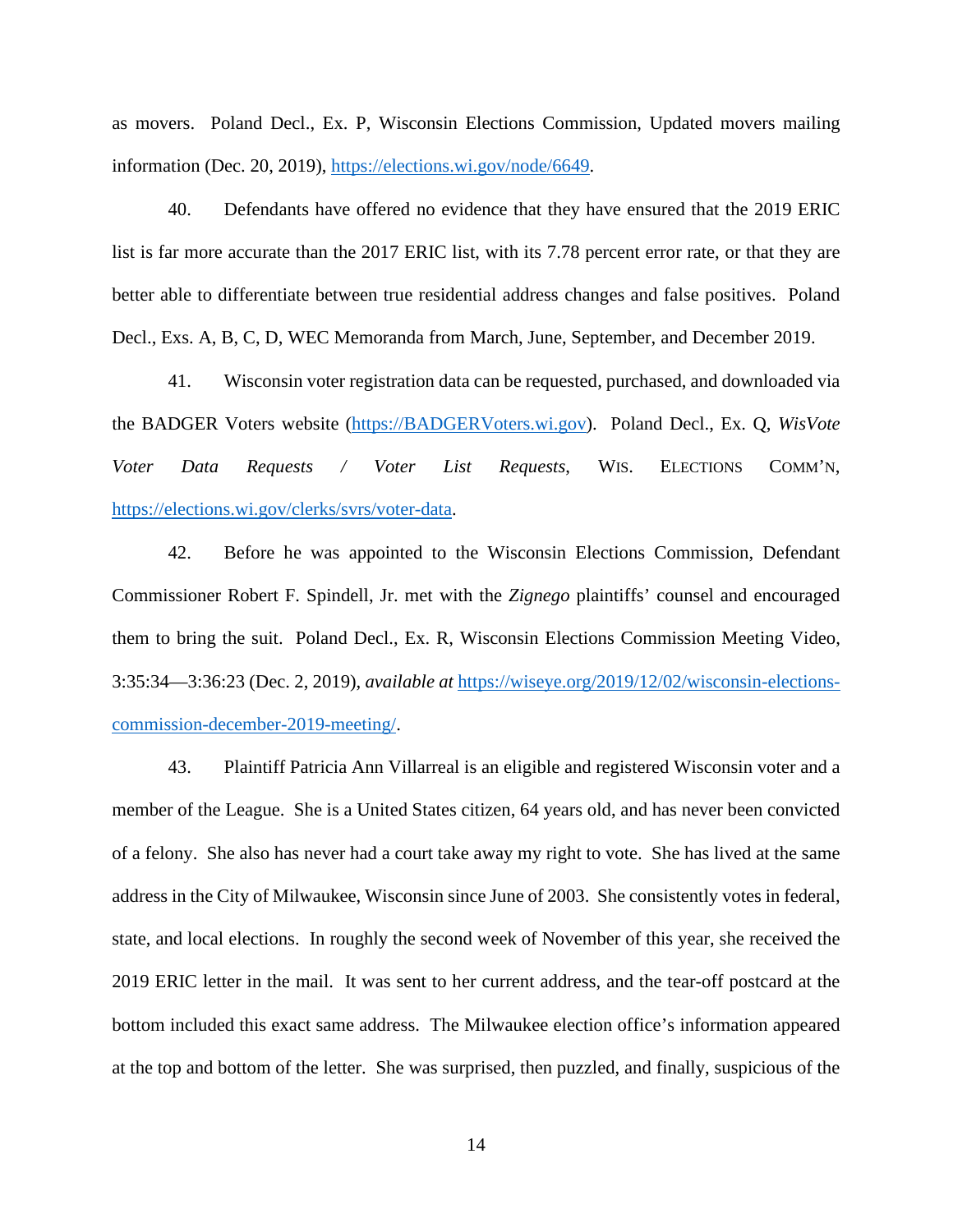letter. She thought it might be a scam, tore up the letter, and took no action. She had just voted in the last election and saw her name in the pollbook. She thought the letter was voter intimidation and that someone was trying to intimidate her. Declaration of Patricia Ann Villarreal ("Villarreal Decl.")  $\P\P$  1–7.

44. Plaintiff Sasha Albrecht is an eligible and registered Wisconsin voter residing in Milwaukee, Wisconsin. She is 29 years old, a United States citizen, and has never been convicted of a felony. She has never had a court take away her right to vote. On July 31st of this year, she moved to a new residence in the City of Milwaukee, three blocks away from her prior residence. She did not move to a new municipality. She planned to update or confirm my voter registration address at the polls during the next election in which she voted. She did not think that moving within the same city would cause her voter registration to be cancelled or that she would need to re-register. This fall, she received a copy of the 2019 ERIC letter in the mail. She read the letter and understood its suggestions for updating or confirming her voter registration. But she did not understand the letter to mean that she could be removed from the rolls if she did not update or confirm my registration address. She did not expect that taking no action would result in her removal from the voter rolls. She did not think she needed to do anything in response to the letter to maintain her status as a registered voter and still planned to update her voter registration address at the polls on Election Day. She discarded the ERIC letter. Declaration of Sasha Albrecht ("Albrecht Decl.") ¶¶ 1-6.

45. Plaintiff League of Women Voters of Wisconsin ("the League" or "LWVWI") will have to redouble its voter registration efforts if 234,039 registered Wisconsin voters are removed from the rolls. In 2018, a general election year, it spent over \$12,000 and 6,500 volunteer hours conducting outreach and helping approximately 12,582 voters register to vote or update their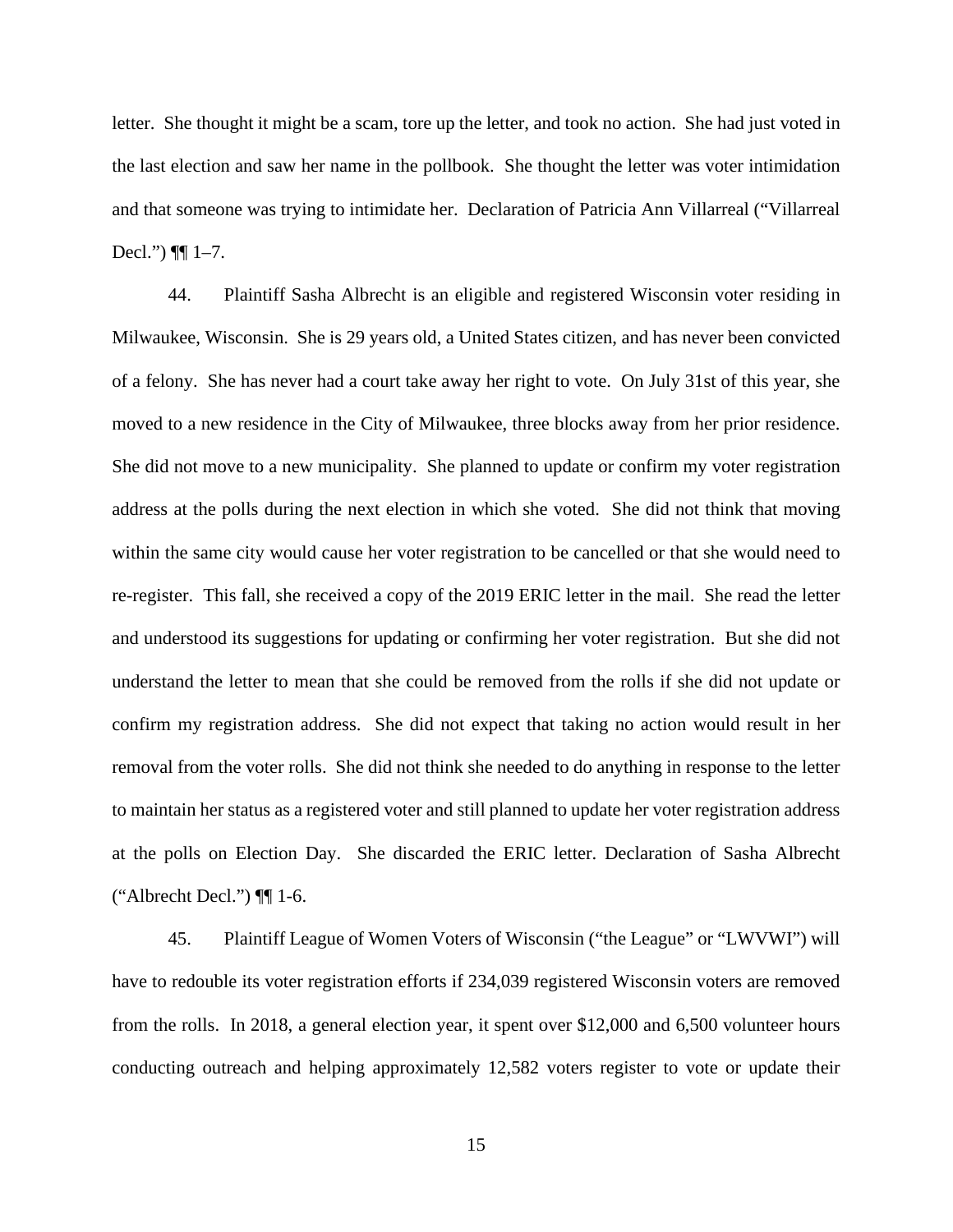registration. Declaration of Erin Grunze ("Grunze Decl.") ¶¶ 5–6. Plaintiff League, which brings its claims on behalf of its individual members and itself, also stands to be harmed by the 2019 ERIC letter's assurances that voters could confirm their addresses by voting in the next election. The League will be compelled to divert time, resources, and money to re-register voters who have not in fact moved from the residential address listed on the 2019 ERIC letter mailed to them, and who are forced off the rolls. Grunze Decl.  $\P$  13-18. LWVWI devotes a substantial part of its year-round work to assisting voters to register in furtherance of its mission to maximize eligible voter participation through its voter registration efforts and encourage civic engagement and to defend the rights of eligible Wisconsin voters. Grunze Decl. ¶¶ 13-18. The deactivation of these voters, including erroneous deactivations, will directly burden and undermine the League's dual interests in registering voters and ensuring they stay registered and can vote. Grunze Decl.  $\P$  13-18. It will force LWVWI and the local Leagues to divert their time, money, and other resources to educating and *re-registering* thousands of voters in the 2020 election cycle. Grunze Decl. ¶¶ 13-18. Past errors with the ERIC list data show that these deactivations of registered voters based on the ERIC lists will inevitably add to LWVWI's work by requiring the organization to expend time, money, and other resources assisting voters who were who were removed in error to reregister. Grunze Decl. ¶ 14.

46. Errors in the 2017-2018 ERIC list required LWVWI to take steps to protect its members and voters. Among other actions, it advocated for deactivated voters at Commission meetings; urged the commissioners and municipal clerks to identify erroneously-removed voters and reactivate their registrations; trained volunteers for its Election Observation Program to document implementation of the Commission's supplemental ERIC poll list of erroneouslydeactivated voters during the 2018 spring election; issued findings and recommendations regarding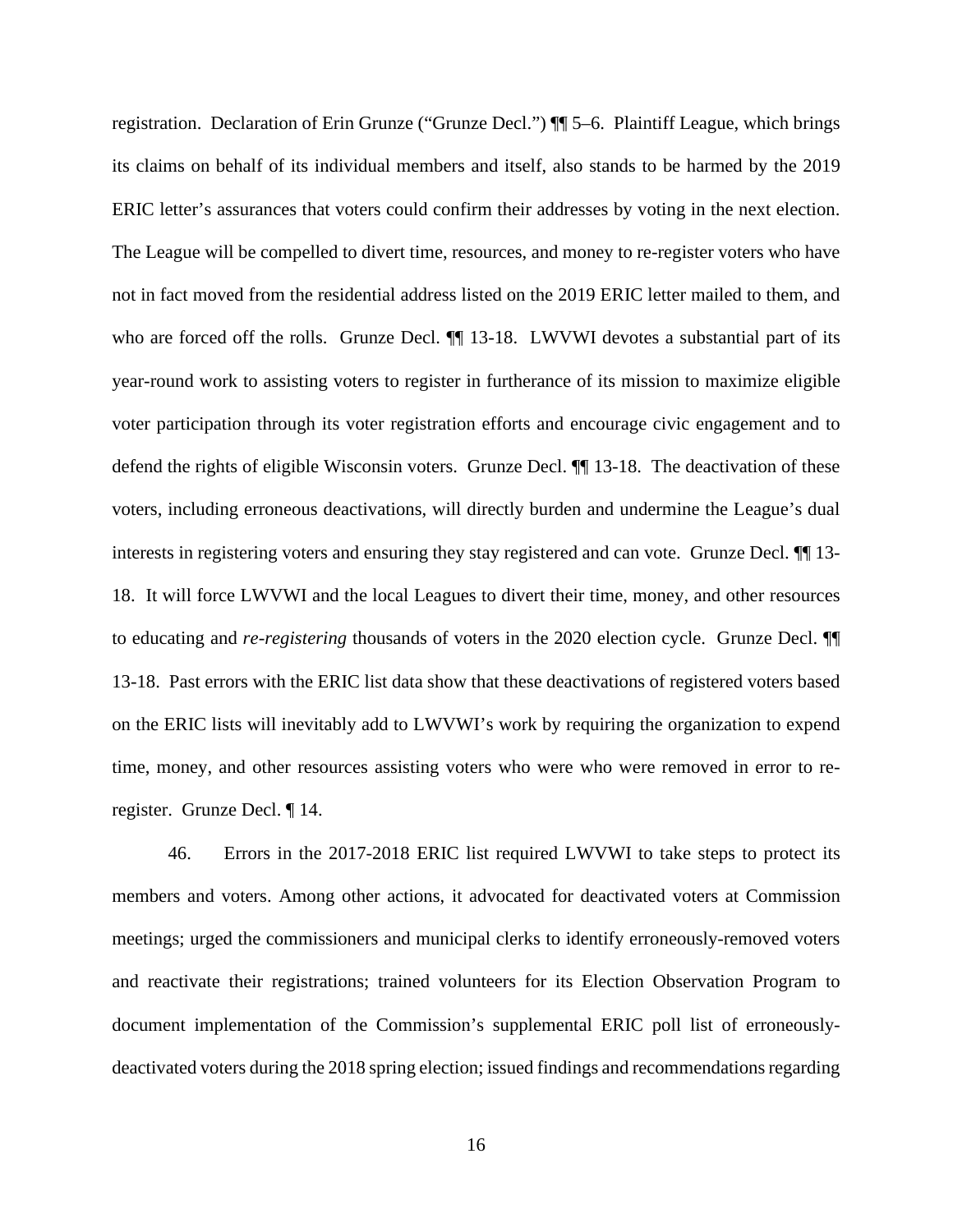the use of the supplemental list in our May 2018 Election Observation Program Report; and disseminated information to local Leagues about deactivations and the supplemental poll list. LWVWI estimates that it spent approximately \$4,500 on these activities. Grunze Decl. ¶ 15.

47. Local Leagues also took action to prevent or mitigate the harms caused to voters as a result of errors in the 2017-2018 ERIC list. For example, the League of Women Voters of Milwaukee County spoke at a press conference held by the city's Mayor and Director of the City Election Commission; and communicated with members and the public about the deactivations and encouraged voters to check their registration status. Grunze Decl. ¶ 16.

48. As a result of the errors in 2017-2018 ERIC list, LWVWI has worked to be proactive with respect to the 2019 ERIC list maintenance process. It posted the 2019 ERIC letter to its Facebook page, shared information about the process with local Leagues and partners, and gave an interview to a reporter at Reuters. However, because the state court litigation has significantly shortened the timeline for conducting the 2019 ERIC maintenance process, LWVWI believes these efforts to educate voters about the process and to prevent erroneous deactivations will be insufficient and less effective. Requiring the state to postpone the removal of voters until it has provided them with clear notice and instructions would allow LWVWI additional time to help voters confirm or update their registrations, greatly reduce the number of erroneous deprivations, and protect the accuracy of the rolls. Grunze Decl. ¶ 17.

49. In light of the state court order requiring the immediate removal of 2019 ERIC list voters, LWVWI intends to step up its outreach to voters and its efforts to prevent wrongful deactivations and, if the purge occurs, re-register as many of these voters as possible before the upcoming elections in February 2020. In the week since the state court's decision, it has issued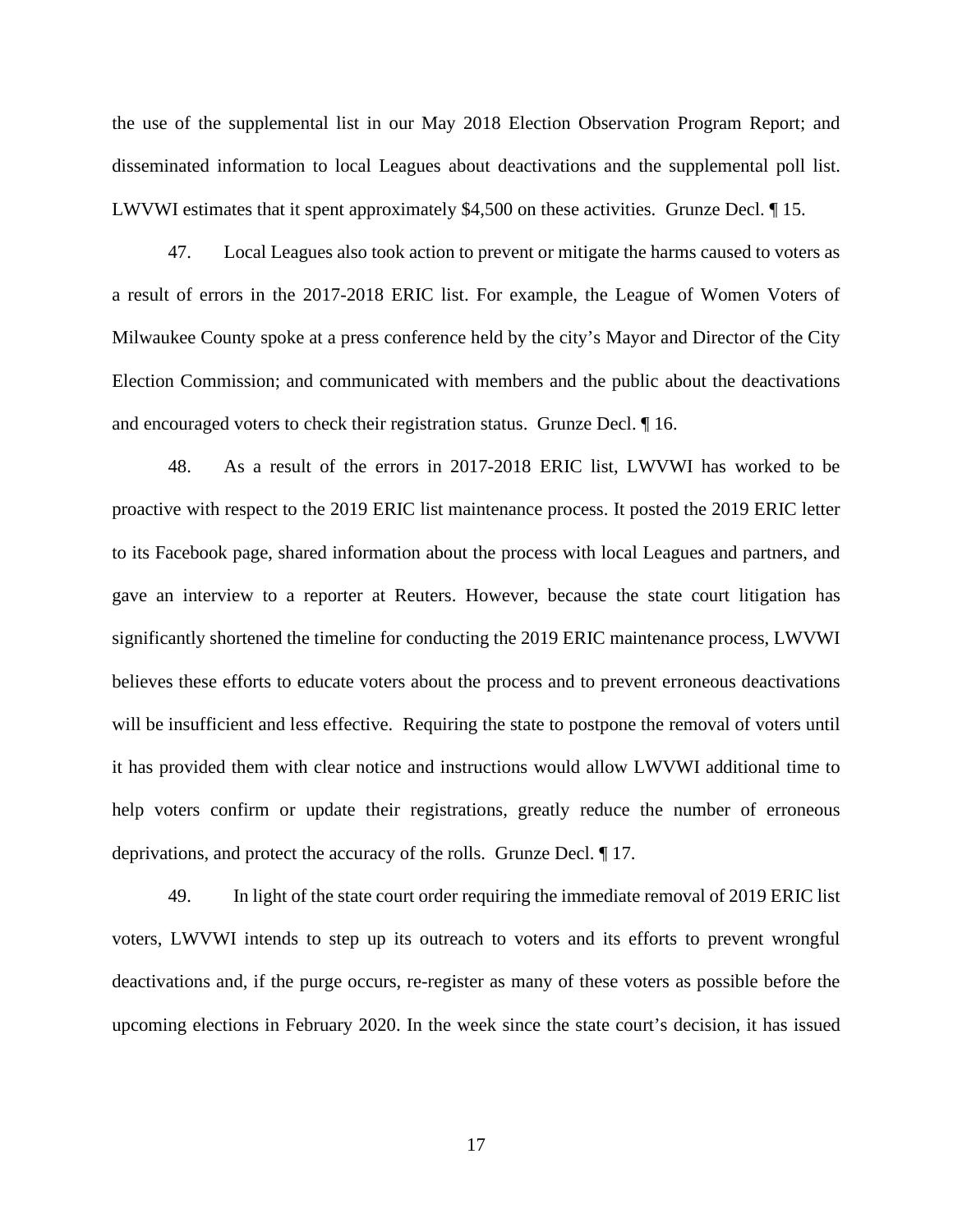public statements to inform the public about the court's ruling and encouraging voters to check their registration status. Grunze Decl. ¶ 18.

#### **ARGUMENT**

### **A. Legal Standard for Preliminary Injunction**

Plaintiffs seeking preliminary injunctive relief must demonstrate: (1) they are "likely to succeed on the merits"; (2) they are "likely to suffer irreparable harm in the absence of preliminary relief"; (3) "the balance of equities tips in [their] favor"; and (4) that an injunction is in the public interest." *Winter v. Natural Res. Def. Council, Inc.,* 555 U.S. 7, 20 (2008); *Michigan v. U.S. Army Corps of Engineers,* 667 F.3d 675, 679 (7th Cir. 2011). In proving that the equities weigh in its favor, a party seeking a preliminary injunction also must show that "traditional legal remedies would be inadequate" and that in the balancing of equities, a court seeks to minimize the cost of potential error and "balance the nature and degree of the plaintiff's injury, the likelihood of prevailing at trial, the possible injury to the defendant if the injunction is granted, and the wild card that is the 'public interest.'" *Girl Scouts of Manitou Council, Inc. v. Girl Scouts of the United States of America, Inc.*, 549 F.3d 1079, 1086 (7th Cir. 2008) (quoting *Lawson Products, Inc. v. Avnet, Inc.,* 782 F.2d 1429, 1433 (7th Cir. 1986)). This framework serves the underlying purpose of a preliminary injunction: "to preserve the relative positions of the parties until a trial on the merits can be held." *Benisek v. Lamone*, 138 S. Ct. 1942, 1945 (2018) (quoting *Univ. of Tex. v. Camenish*, 451 U.S. 390, 395 (1981)).

### **B. Plaintiffs satisfy the requirements for preliminary injunctive relief.**

## **1. Likelihood of Success On the Merits**

With respect to the first *Winter* factor, "the most significant difference between the preliminary injunction phase and the merits phase is that plaintiff in the former position needs only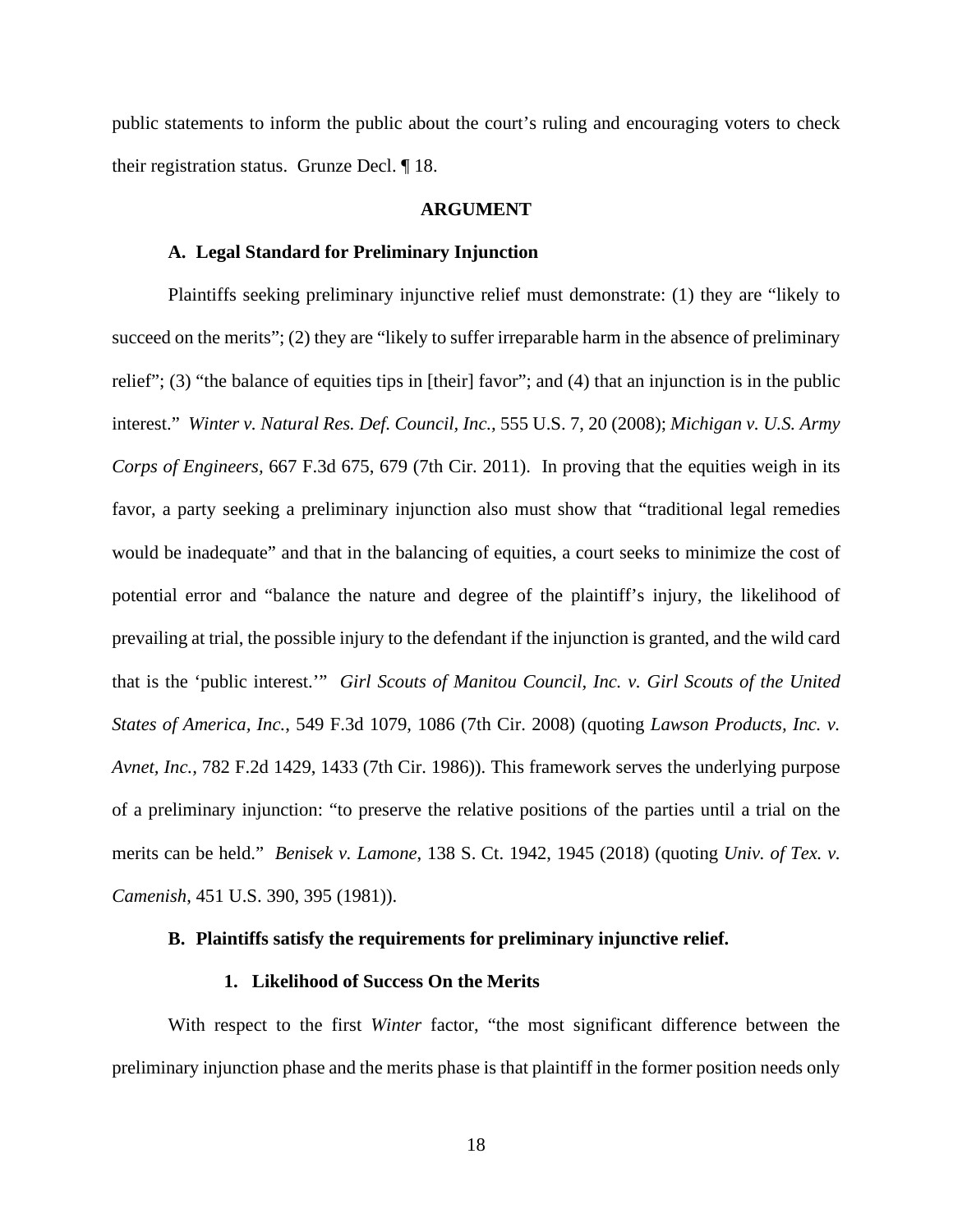to show a 'likelihood of success on the merits rather than actual success.'" *Michigan v. Army Corps of Engineers*, 667 F.3d at 781. This is consistent with the "often-repeated rule that the threshold for establishing likelihood of success is low." *Id.*; *Hoosier Energy Rural Elec. Co-op. Inc. v. John Hancock Life Ins. Co.*, 582 F.3d 721, 721 (7th Cir. 2009) (likelihood of success only requires "plausible claim on the merits").

#### *a. Count One: Procedural Due Process Violation*

The deficiencies in the Wisconsin Elections Commission's 2019 ERIC letters present a textbook example of a procedural due process violation. The Due Process Clause of the Fourteenth Amendment prohibits the deprivation of "life, liberty, or property, without due process of law." U.S. CONST. amend. XIV. At a minimum, "[t]o meet the requirements of due process, the state must afford notice and an opportunity to be heard 'at a meaningful time and in a meaningful manner.'" *Morrell v. Mock*, 270 F.3d 1090, 1095 (7th Cir. 2001) (quoting *Armstrong v. Manzo*, 380 U.S. 545, 552 (1965)).

Courts tasked with reviewing procedural due process claims face two questions: "(1) is there a property or liberty interest protected by due process; and (2) if so, what process is due, and when must that process be made available?" *Simpson v. Brown Cty.*, 860 F.3d 1001, 1006 (7th Cir. 2017). Answering these questions requires balancing three interests: "first, the private interest at stake; second, the risk of erroneous deprivation and the value, if any, of additional procedural safeguards; and third, the government's countervailing interests." *Id.* (citing *Mathews v. Eldridge*, 424 U.S. 319 (1976)). The Seventh Circuit has held that due process requires pre-deprivation procedures except in cases of emergencies or when the government conduct at issue is "random and unauthorized." *Id.* at 1010. Thus, the fact that Wisconsin law offers erroneously-removed voters the opportunity to re-register at the polls does not cure Defendants' due process violations.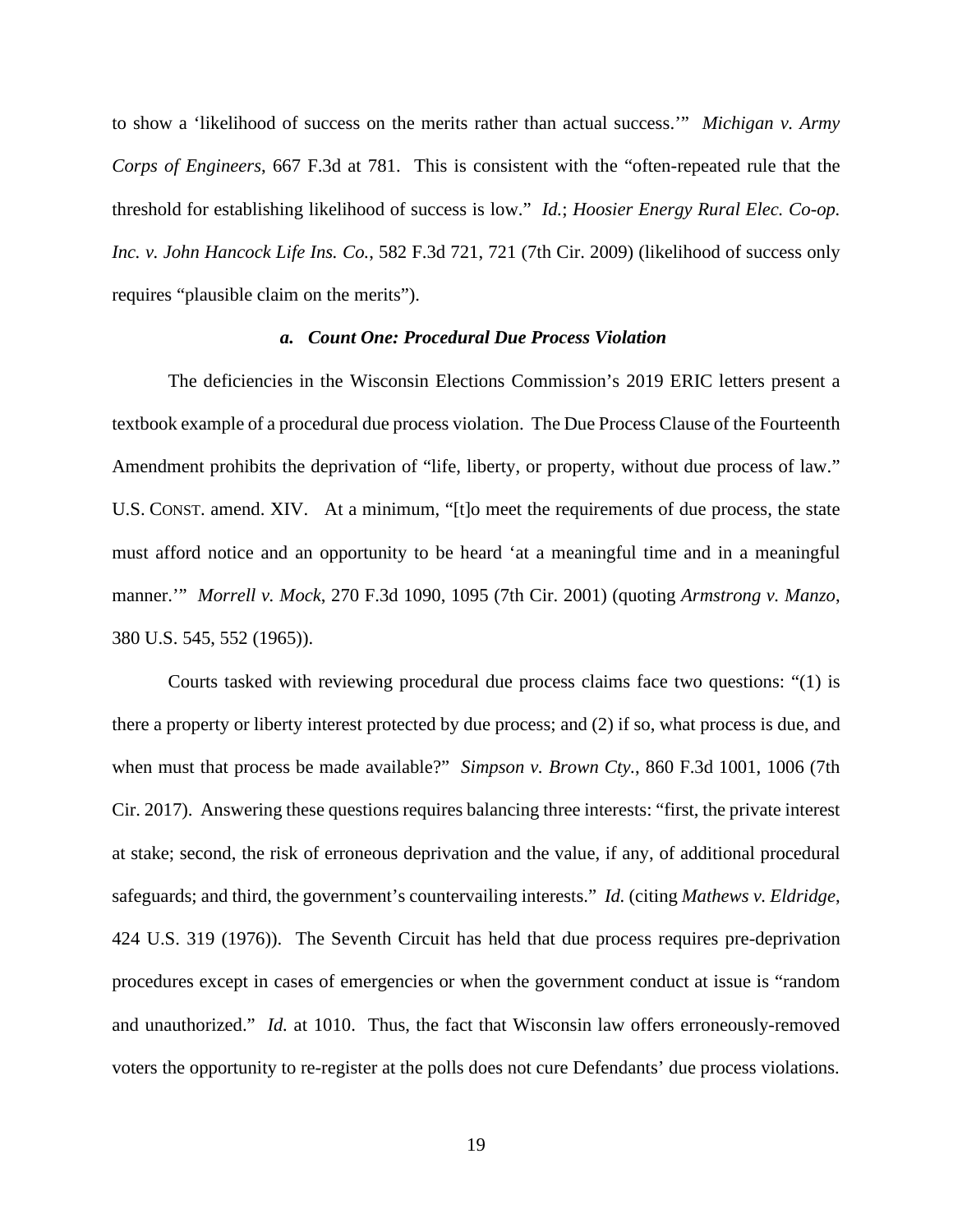Plaintiffs have clearly established a likelihood of success on the merits of their two due process claims. *First*, Wisconsin law creates a statutory entitlement in voter registration, by guaranteeing the right to register and cast a ballot to every U.S. citizen above the age of 18 who is a resident of the state and who registers to vote in accordance with the procedures established under state law and regulations. Wis. Stat. § 6.27 ("Each elector shall register under this chapter before voting in any election . . . ."); *see also id*. § 6.29 ("No names may be added to a registration list for any election after the close of registration, except as authorized under this section or s.  $6.55(2)$  or  $6.86(3)(a)$ ?. Any person whose name is not on the registration list but who is otherwise a qualified elector is *entitled to vote at the election upon compliance with this section*, if the person complies with all other requirements for voting at the polling place.") (emphasis added). Eligible, registered voters also enjoy an "individual and personal" right to vote under Wisconsin law. *Gill v. Whitford*, 138 S. Ct. 1916, 1929 (2018) (quoting *Reynolds v. Sims*, 377 U.S. 533, 561 (1964)). That statutory entitlement embraces the right to *remain* continuously registered until deactivation is triggered by, among other things, death, felon disenfranchisement, or a move to another municipality. Wis. Stat. §§ 6.50(4); 6.03(1)(b); 6.50(3). Wisconsin law also entitles any registered voter to cast ballots in any way the voter qualifies to vote. As an example, all registered Wisconsin voters are entitled to vote by mail-in absentee ballot, if the voter files a request by the deadline mandated in state law. Wis. Stat. § 6.20.

*Second*, the 2019 ERIC letter fails to give adequate notice and thereby creates an unacceptable risk of erroneous deprivation of a statutory entitlement. Notice must be "reasonably calculated, under all the circumstances, to apprise interested parties of the pendency of the action and afford them an opportunity to present their objections." *Mullane v. Cent. Hanover Bank & Trust Co.*, 339 U.S. 306, 314 (1950); *Garcia v. Meza*, 235 F.3d 287, 291 (7th Cir. 2000) ("[W]e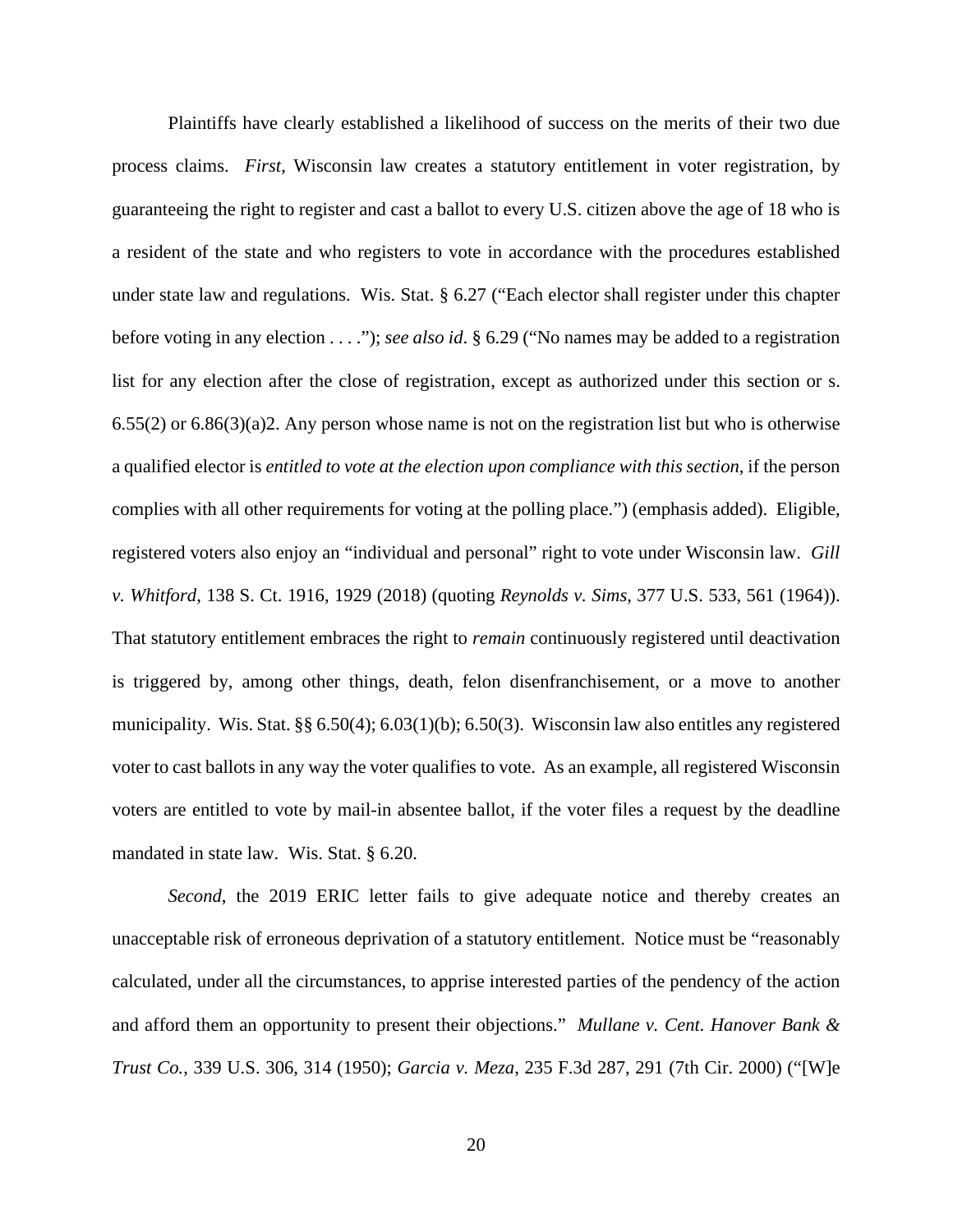believe the correct approach is a fact-specific analysis under the due process standard set forth by the Supreme Court in *Mullane*, which requires us to consider all the circumstances of each case to determine whether the notice provided is reasonably calculated to apprise the claimant of the impending proceeding."). For example, in *Knutson v. Village of Lakemoor*, the Seventh Circuit upheld traffic citations sent to plaintiffs in the mail because "each notice provide[d] detailed information about the procedures for contesting the violation, the date by which the fine must be paid or the violation contested, and a full list of possible defenses . . ." 932 F.3d 572*,* 578 (7th Cir. 2019); *see also Clancy v. Off. of Foreign Assets Control of U.S. Dept. of Treasury*, 559 F.3d 595, 598–99 (7th Cir. 2009) (upholding notice that "provided the various laws and regulations that governed [the defendant's] actions and informed him that he could be assessed a civil penalty of \$250,000 for each violation" and which "informed [the defendant] that he had thirty days to make a written presentation to OFAC responding to the allegations . . ."); *Chicago Cable Commc'ns v. Chicago Cable Comm'n*, 879 F.2d 1540, 1546 (7th Cir. 1989) (finding notice sufficient because it "directed that each of the three CCTV franchisees, within fifteen days of receipt of the notice, either respond in writing to the Commission contesting the notice of violation with supporting documentation to show otherwise and requesting an opportunity to be heard, or remedy the particular violation"); *Garcia-Rubiera v. Fortuno*, 727 F.3d 102, 111 (1st Cir. 2013) ("That statement of what the notices certainly need include did not preclude Plaintiffs from establishing that other information was also necessary in order to render the notices effective in providing a meaningful opportunity to comply with the reimbursement requirements.").

Here, the 2019 ERIC letter created a risk of erroneous deprivation by failing to meet the bare minimum requirements for notice. "Everything the [recipients] needed to know to contest" their deactivations was not "fully and clearly explained." *Knutson*, 932 F.3d at 578. Recipients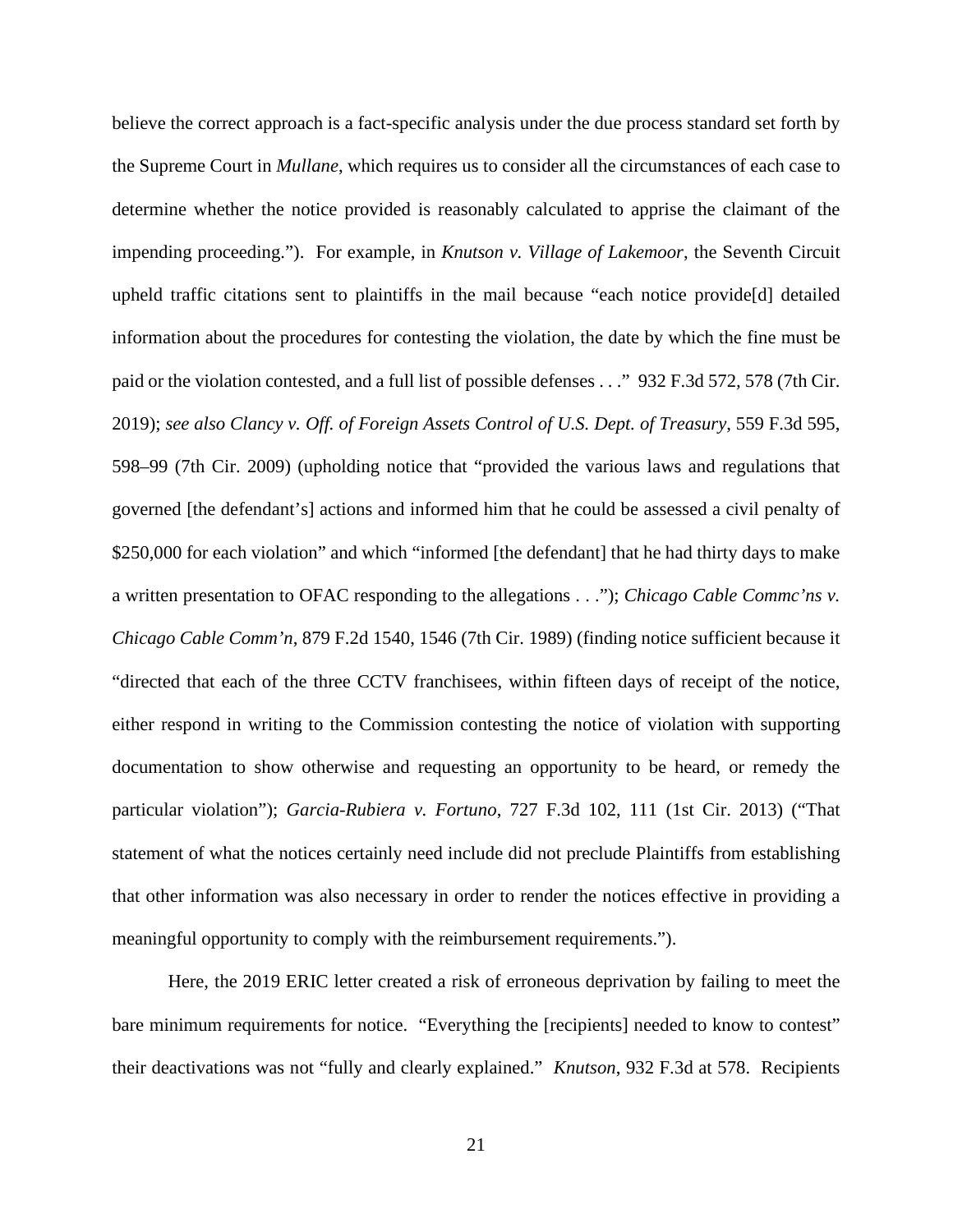of the 2019 ERIC letter were presented with a list of actions they could take to update or confirm their registrations, and then a detachable confirmation postcard that read: "I, [voter's name], certify I still live at [voter's address] and want to keep my voter registration active in Wisconsin." Poland Decl., Ex. D, *September 24, 2019 WEC Agenda Documents*, 2019 ERIC Letter, at 53. It did not explain to voters that a failure to respond or take one of the enumerated actions would result in their removal from the voter rolls; nor did it explain the meaning of "active" status. "Active" is a legal term of art and does not adequately inform voters that they will be removed from the rolls if they fail to take one of the specified actions in response to the letter. *See Ramirez v. Young*, 906 F.3d 530, 536–37 (7th Cir. 2018) (explaining that notice "is ineffective if it is delivered in a language that is incomprehensible to the recipient"). Indeed, many states allow "inactive" voters to continue voting, without re-registering, if they appear at the polls. *See, e.g.*, Ill. Admin. Code. tit. 26 § 216.20 (defining "inactive voter" as "a person who, having once submitted a Voter Registration Application subsequently acknowledged by the election authority having jurisdiction over the voter's place of residence, or a registration card, has not responded to a notice to confirm his or her address, *but whose authority to vote has not yet been canceled*") (emphasis added); Fla. Stat. Ann. § 98.065 ("A voter on the inactive list may be restored to the active list of voters upon the voter updating his or her registration, requesting a vote-by-mail ballot, or appearing to vote."); 4 Pa. Code § 183.11(f)(3) ("A commission shall allow an inactive voter to vote, sign petitions, and have the other privileges of a registered voter."); Cal. Elec. Code § 2226 (inactive voters returned to active status if they vote between the date of the mailing required by state law and two federal general elections after the mailing date, and canceled if they do not).

The 2019 ERIC letter also did not provide a deadline to respond, or clearly define which election on the Commission's 2020 elections calendar was "the next election" at which recipients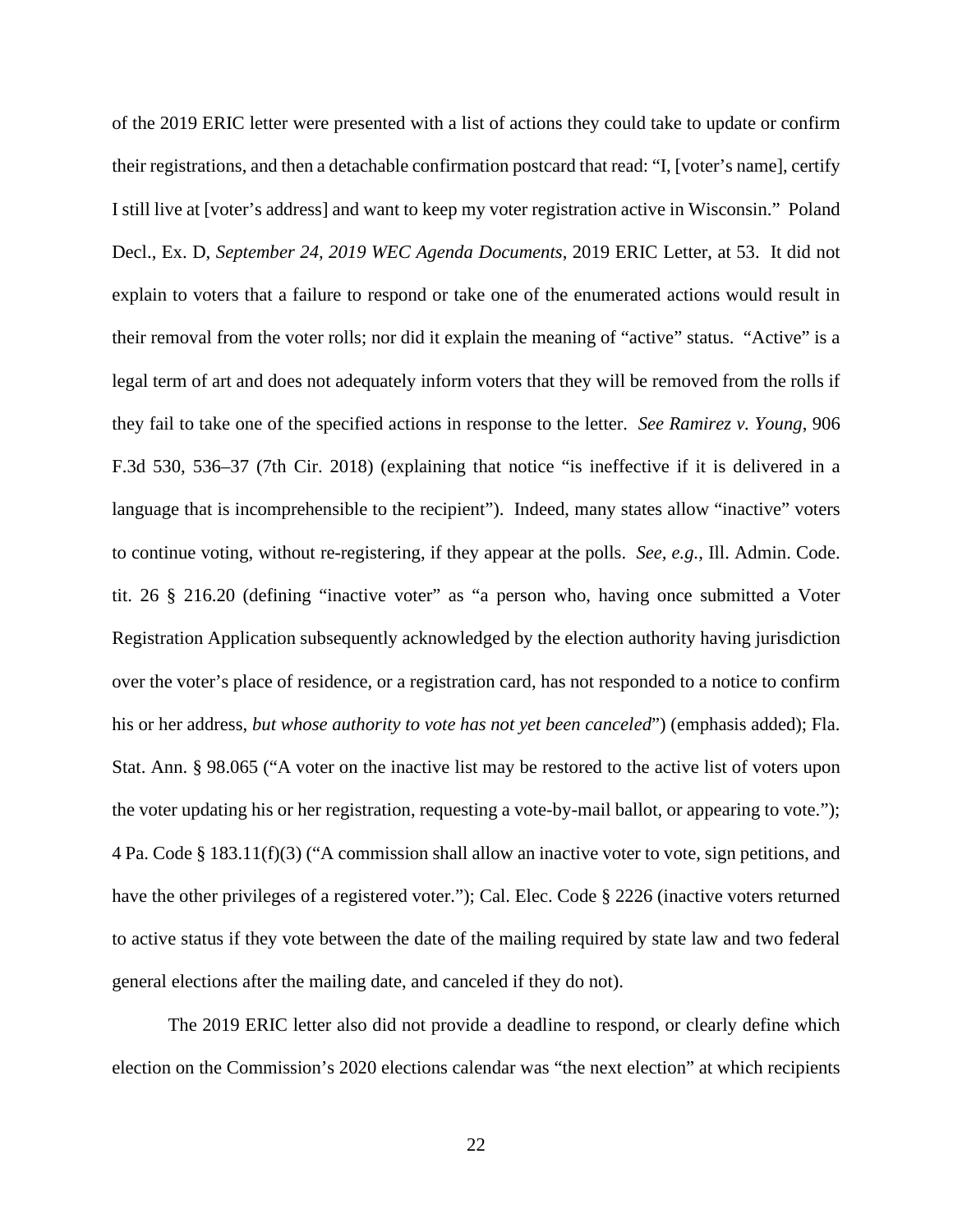could confirm their addresses, thus leaving that option open to multiple, reasonable interpretations. *Cf. United States v. Adkins*, 743 F.3d 176, 193 (7th Cir. 2014) ("[W]e insist that laws give the person of ordinary intelligence a reasonable opportunity to know what is prohibited, so that he may act accordingly." (quoting *Grayned v. City of Rockford*, 408 U.S. 104, 108–09 (1972)). For example, a voter might have reasonably construed this option as permitting them to confirm their address in the next election in which they chose to participate, rather than the February 18, 2020 spring primary.

By contrast, the 2017 ERIC letter explained that a voter would be deactivated within 30 days of the mailing and that the voter would need to re-register if they took no action: "If you do not register at your new address at this time and do not return the continuation card within 30 days, you will need to re-register before you are able to vote." Poland Decl., Ex. E, Attachment to Wisconsin Elections Commission Memorandum, *ERIC List Maintenance Mailing to Voters Who Have Moved, ERIC Postcard Sample In-State Movers* (Oct. 29, 2017).

The risk of erroneous deprivation is magnified by the documented error rate in the ERIC lists provided to Wisconsin, including the 2019 ERIC list. In 2017, the ERIC list indicated that 282,448 registered voters had moved within the state. Poland Decl., Ex. A, Mar. 11, 2019 Commission Memorandum, at 3. Of these voters, 6,153 had not moved and confirmed their addresses. *Id*. Another 12,133 had their registrations reactivated by the Commission. *Id*. at 4. A further 5,984 voters used the Supplemental Movers Poll List to confirm their registration addresses at the polls throughout elections from April to November of 2018. *Id*. After raising concerns about the reliability of the 2017–2018 ERIC list, clerks or commissions in three municipalities, including the City of Milwaukee, reactivated a total of 38,430 voters, 6.87 percent of whom or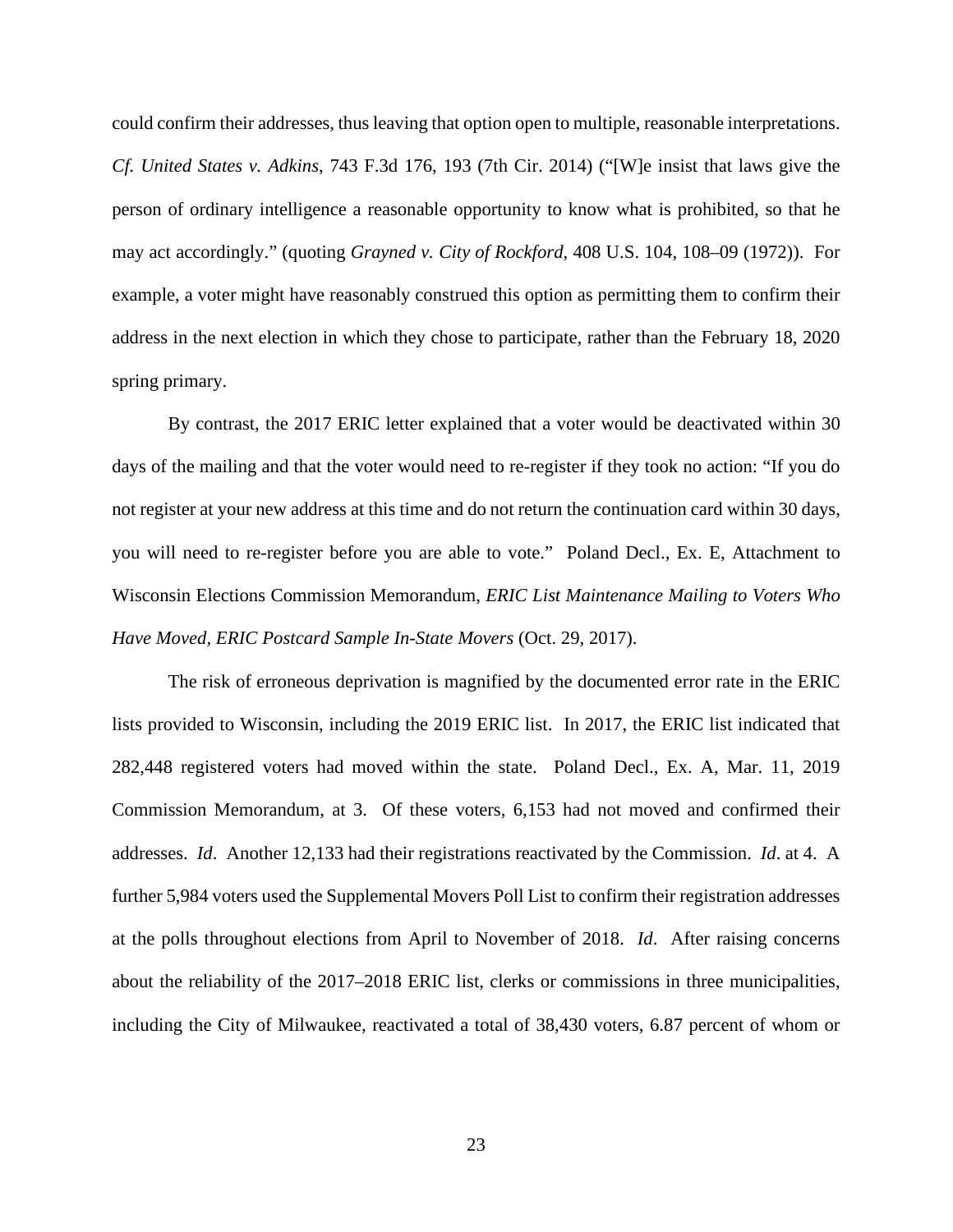2,357 voted at the addresses listed on their registrations. *Id*. at 5. All told, this reflected an error rate of at least 7.78 percent of the 341,855 voters on the 2017–2018 ERIC list.

With respect to the 2019 ERIC list, Defendant Commission Chairman Dean Knudson has stated that already about half a percentage point of the 234,039 voters on the 2019 ERIC list or 1,170 voters have communicated to say they were "false positive match[es]"—that they have not in fact moved. Poland Decl., Ex. O, Transcript of PBS Wisconsin, Here and Now, *WILL Sues State Elections Agency Over Voter Roll Maintenance* (Dec. 6, 2019), at 4:35, *available at* [https://pbswisconsin.org/wpt-video/here-and-now/will-sues-state-elections-agency-over-voter](https://pbswisconsin.org/wpt-video/here-and-now/will-sues-state-elections-agency-over-voter-roll-maintenance/)[roll-maintenance/.](https://pbswisconsin.org/wpt-video/here-and-now/will-sues-state-elections-agency-over-voter-roll-maintenance/) Just two weeks later, the most up-to-date statistics available on the Wisconsin Elections Commission's website reflect that that number has more than doubled to 2,412 voters who have requested continuation at their current address and were, therefore, erroneously flagged by ERIC as movers. Poland Decl., Ex. P, Wisconsin Elections Commission, Updated movers mailing information (Dec. 20, 2019), [https://elections.wi.gov/node/6649.](https://elections.wi.gov/node/6649) By the admission of Defendants' own counsel, the 2019 ERIC letter failed to provide adequate notice: "[B]ecause the 2019 mailing . . . was a new process, it – it does not provide any notice of deactivation or otherwise . . . so the . . . this would – this would change the status quo, deactivate registered electors without any notice." Poland Decl., Ex. G, Hr'g Tr. at 58:22–59:2. The letter did not adequately explain to voters the consequences of failing to respond or otherwise take one of the enumerated actions; nor did it provide a deadline for responding or taking one of the enumerated actions, because it was not intended for this purpose. It was meant merely to "help" election officials update the rolls or confirm their accuracy, and did not communicate that their registration could be deactivated. Poland Decl., Ex. G, Hr'g Tr. at 60:15–17. Counsel also argued that the status quo would be best served by not removing voters from the rolls at this time.Poland Decl., Ex. G, Hr'g Tr. at 58:12–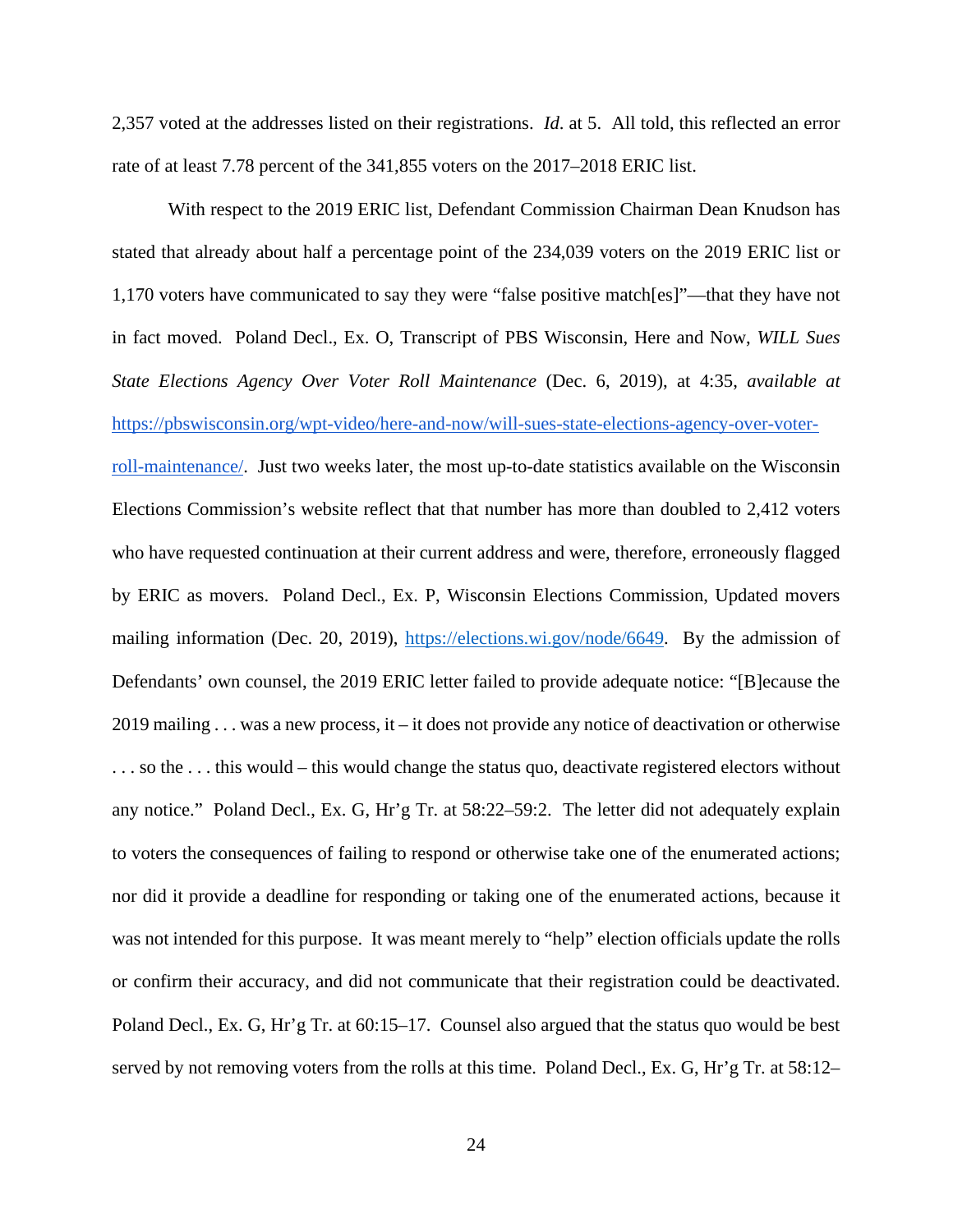59:2. By the Defendants' own admission, then, converting the ERIC letter from a request for help to a legally significant communication risks erroneous deprivation, especially for the 14,000 voters who Defendants conceded may have been mistakenly included on the mailing list. *See id.* at 56:2– 6.

Plaintiff Patricia Ann Villarreal is one such voter. She has lived at the residence associated with her voter registration for over sixteen years and should therefore have never appeared on the ERIC list. Villarreal Decl. ¶ 2. In fact, it is her erroneous inclusion on the list that led her to doubt the legitimacy of the ERIC letter and to discard it, believing it had been sent by a non-governmental entity to intimidate her and discourage her from voting. *Id.*  $\P$  5–6. Even had she accepted it as a legitimate government communication, it did not tell her that her registration would be cancelled for failing to respond. *Id.* ¶ 4. Because Plaintiff Villarreal destroyed the letter, believing it was fake, *id.*  $\llbracket 5$ , she implicitly opted to confirm her address at the polls.

The Commission's wholly inadequate provision of notice has increased the likelihood that voters have not taken and will not take the steps needed to confirm their addresses and, in turn, increased the likelihood that their registrations will be cancelled. Further, this lack of adequate notice has increased the likelihood that they will be denied their right to vote because they are unaware their registrations have been cancelled and have been led to believe they can vote in person without re-registering and without the documentary proof of residence needed to reregister. Lastly, this lack of adequate notice also increased the likelihood that voters will be unable to vote in the manner to which they are entitled under state law.<sup>[1](#page-24-0)</sup>

<span id="page-24-0"></span> $1$  For instance, many on the ERIC list who are ultimately deactivated are at risk of being deprived of their right to cast an absentee ballot, as many voters will probably not learn their registrations have been cancelled until filing the request to vote absentee; for people with physical disabilities, if they miss the deadline to re-register online, they may not be able to cast a ballot at all or their right to vote will be severely burdened.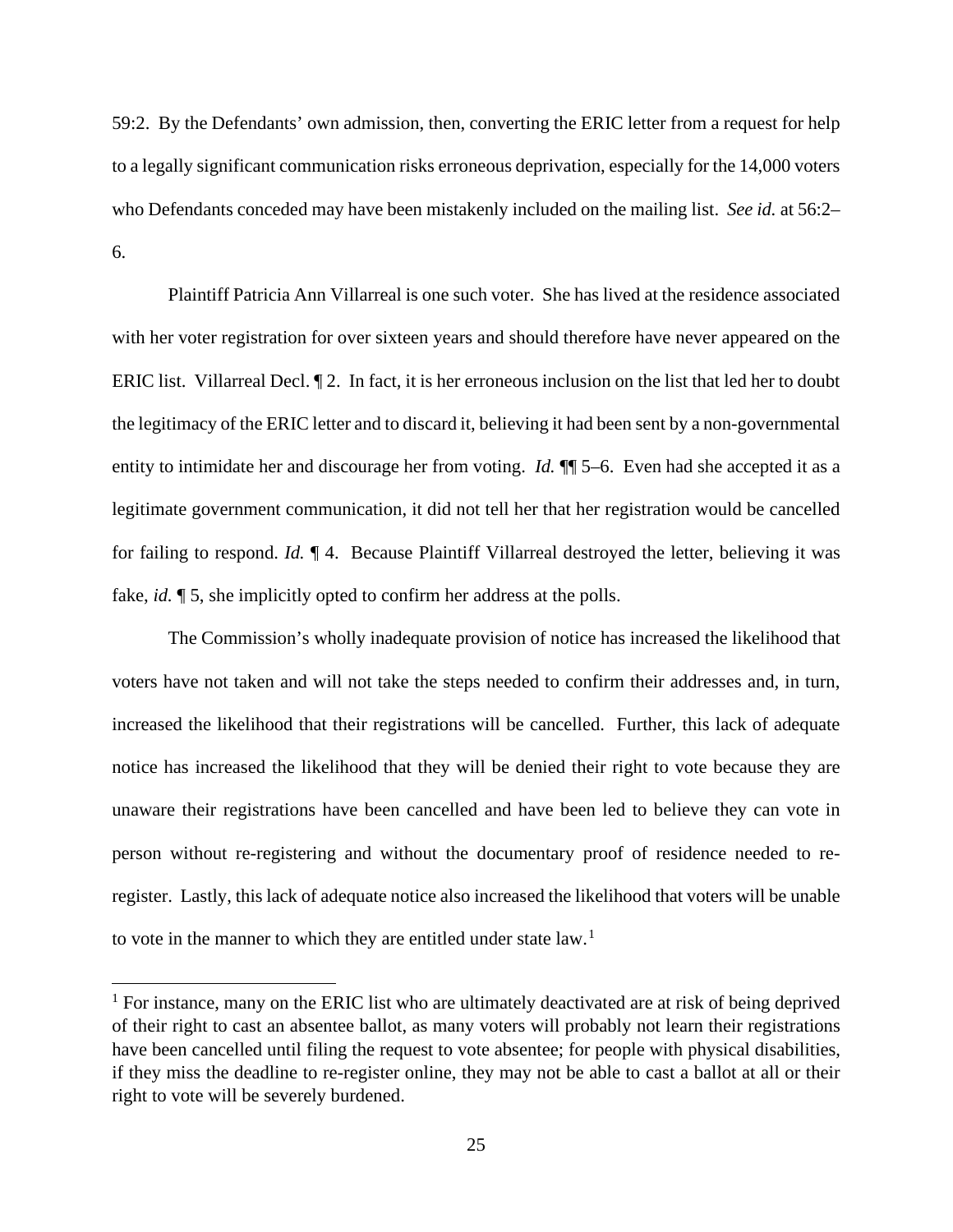That voters could confirm their registration online or by returning the postcard, but chose to confirm at the polls, is of no moment. The mailing represented that they could confirm online, by returning the detachable postcard, *or* by voting in the "next election." Having granted voters this option and having induced them to forgo the others, the government must permit these voters to confirm their registration addresses at the polls. *Cf. Paulson v. Olson Implement Co., Inc.*, 107 Wis. 2d 510, 517 n.6, 319 N.W. 2d 855 (Wis. 1982) ("A contract is considered unilateral where only one party has made a promise and only that party is subject to a legal obligation. This is typified by the law school hypothetical situation where A says to B, 'If you walk across Brooklyn Bridge, I promise to pay you ten dollars.' A has made a unilateral contract which arises when and if—B performs the act."); *Lazarus v. Am. Motors Co.*, 21 Wis.2d 76, 83, 123 N.W.2d 548 (Wis. 1963) ("A unilateral contract will be legally enforceable when it has induced substantial performance or when it has brought about a change of position on the part of the offeree.").

Plaintiff Albrecht had decided to avail herself of this option after receiving the ERIC letter. Albrecht Decl. ¶ 4. She moved to a new residence located three blocks from the residence associated with her voter registration earlier this year. *Id.* ¶ 2. Plaintiff Albrecht understood the letter to say that she could update her registration at the polls, although it did not provide a date by which she needed to complete this action or inform her that her registration would be cancelled if she did not take any action. *Id.* ¶ 4. Wisconsin law also permits voters to update their addresses without ever cancelling their registrations—at their polling place on Election Day. *See* Wis. Stat. § 6.55(a). As a result, the 2019 ERIC letter failed entirely to put Plaintiff Albrecht on notice that she needed to respond to the letter or that failure to do so would result in her registration's deactivation. It led her to believe that she could update her registration address at the polls, consistent with the letter's instructions and Wisconsin law.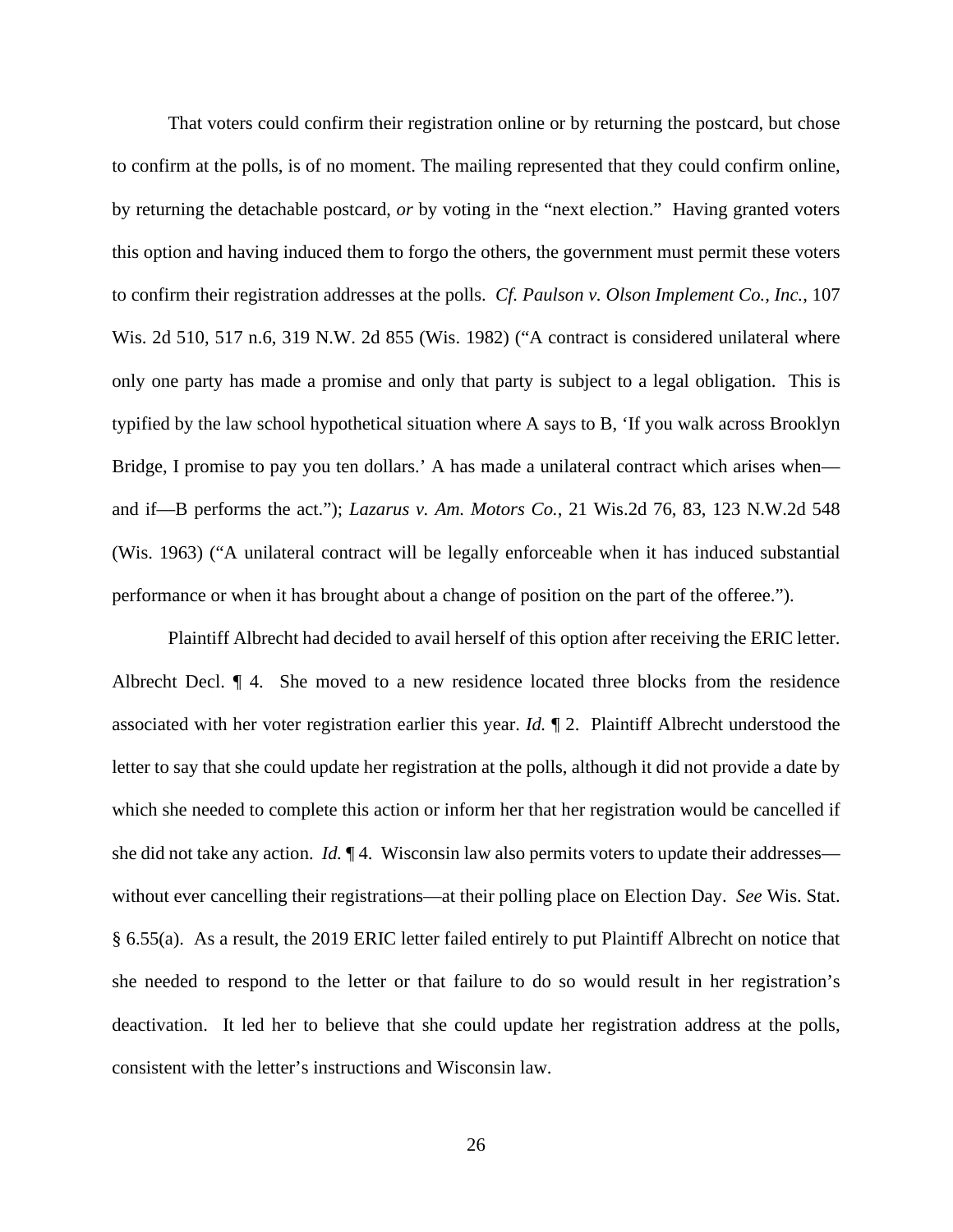Plaintiff League will also have to redouble its voter registration efforts due to these due process violations. In 2018, a general election year, it spent over \$12,000 and 6,500 volunteer hours conducting outreach and helping approximately 12,582 voters register to vote or update their registration. Declaration of Erin Grunze ("Grunze Decl.") ¶¶ 5–6. Defendants have offered no evidence that they have taken steps to ensure that the 2019 ERIC list does not have the same error rate as the 2017 ERIC list (7.78 percent). Defendants have offered no evidence that they have ensured that the 2019 ERIC list is far more accurate than the 2017 ERIC list, with its 7.78 percent error rate, or that they are better able to differentiate between true residential address changes and false positives. Poland Decl., Exs. A, B, C, D, WEC Memoranda from March, June, September, and December 2019. As a result, the League will have to work to re-register approximately 18,000 voters in the eight weeks before the February 18, 2020 election—or 1.4 times the number of voters it registered across twelve months in 2018. Even the estimate offered by Defendants' counsel (14,000 erroneously included voters) requires the Plaintiff League to potentially assist 1,500 more voters than it did during the last general election cycle. Poland Decl., Ex. G, Hr'g Tr. at 56:2–6; Grunze Decl. ¶¶ 17–18.

*Third*, the government cannot assert any countervailing interest that outweighs the risk of erroneous deprivation. In assessing governmental defendants' interests, courts also consider "the function involved and the fiscal and administrative burdens that the additional or substitute procedural requirement would entail." *Riano v. McDonald*, 833 F.3d 830, 834 (7th Cir. 2016) (quoting *Mann v. Vogel*, 707 F.3d 872, 879 (7th Cir. 2013)). Although Defendants do have an interest in conforming their conduct to state law, they have an equally weighty interest in complying with the federal Constitution. Moving forward with the removal process would also increase the burden on Defendants and county election officials, while enjoining the process would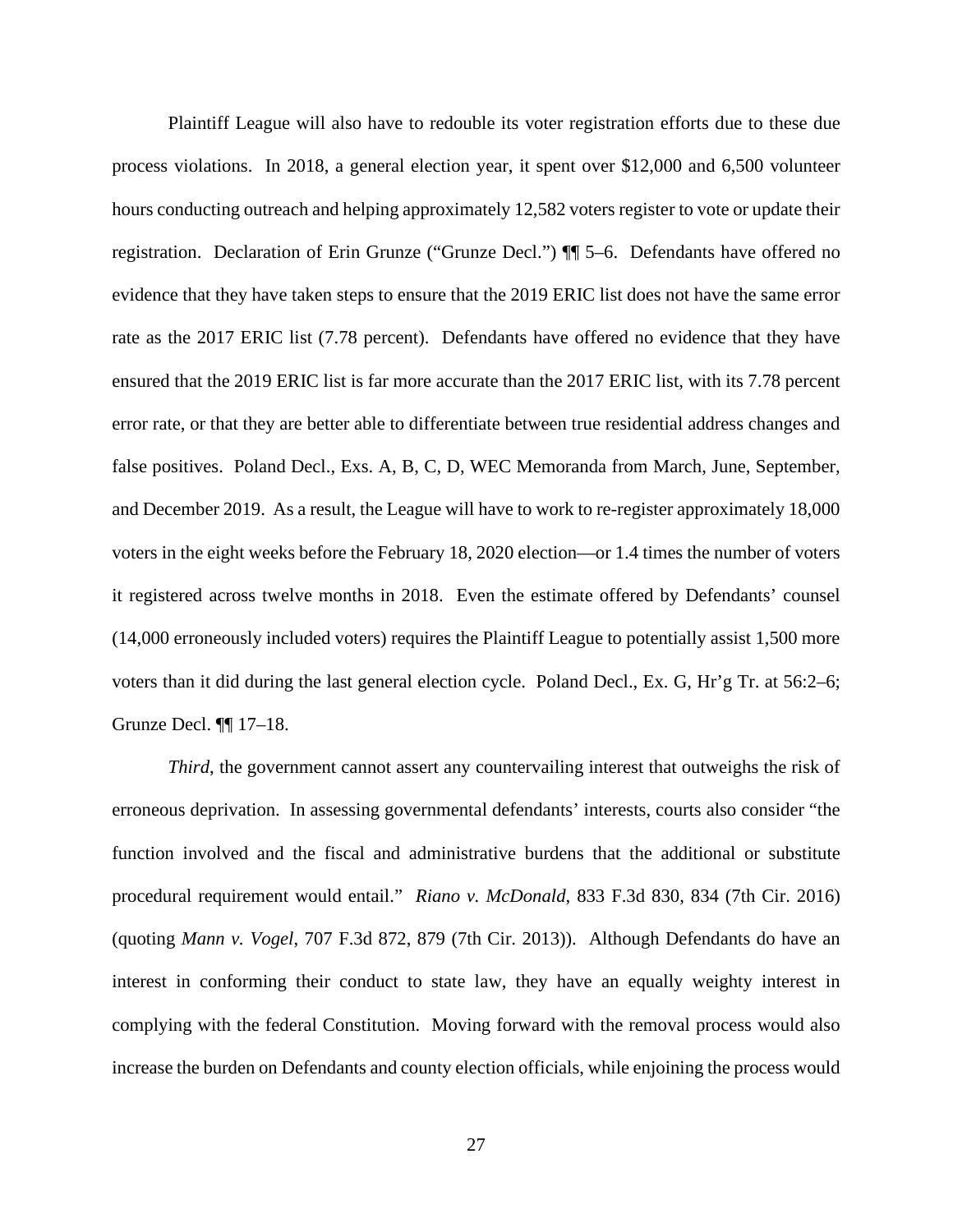maintain the status quo. There are now less than two months before the spring primary and U.S. Congressional District 7 special primary election on February 18, 2020. Poland Decl., Ex. J, Wisconsin Elections Commission Calendar of Election Events. Absentee ballots for these two races will be sent out on January 28 and January 2, respectively. *Id*. There are also elections scheduled in April, August, and the highly anticipated 2020 federal elections in November. *Id*. Carrying out the immediate removal of over 234,000 voters would require Defendants and their agents to balance preparing ballots and polling places, recruiting poll workers, and other critical election activities with removing and re-registering voters. The prospect of having to re-register voters at the polls will increase the potential for long lines and congested polling places, thereby creating more work for the Defendants and their agents. In instances where voters cannot cast a ballot as a result of their erroneous removal, Defendants and their agents will be unable to carry out one of their principal missions: to facilitate the registration of eligible electors so that they can exercise their constitutionally protected right to vote. And finally, if the purpose of the underlying state statute that the state court has construed as requiring immediate removal is to ensure accurate voter rolls, then the 2019 ERIC letter, the ERIC list's suspected error rate, and its hasty application hardly meet this goal.

For the foregoing reasons, Plaintiffs are likely to succeed on the merits of their procedural due process claim.

## *b. Count Two: Due Process Violation Based Upon Detrimental Reliance of Voters Who Have Not Moved*

Plaintiffs are also likely to succeed on the merits of their due process claim based on voters' detrimental reliance. Registered Wisconsin voters who have not moved and who received a 2019 ERIC letter were informed by the Commission that they could confirm their voter registration address identified on the ERIC notice letter by simply voting in "the next election", without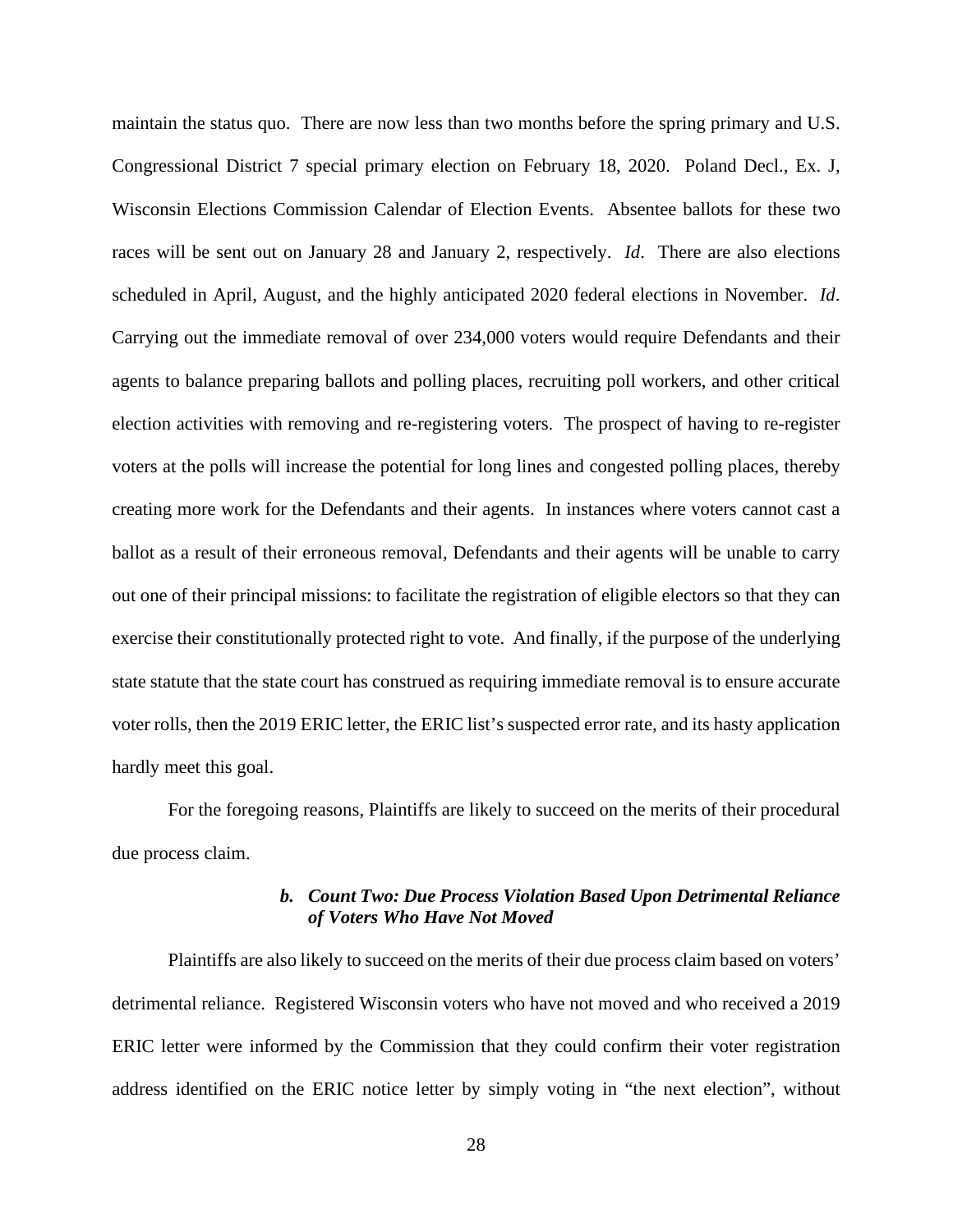bringing proof of residence to the polls and re-registering in the next election. A reasonable voter would have read this phrase to mean that they could confirm their registration address in the next election in which they cast a ballot, since the letter did not specify any particular election. Absent a new letter that provides adequate notice, these voters who are on the immediate purge list will detrimentally rely on the Commission's representation that they need not re-register at the polls.

Changing rules upon which voters rely to their detriment indisputably violates the Due Process Clause of the Fourteenth Amendment. The law is clear that rules must be communicated to voters and not changed such that a voter who followed the first set of rules would not have their right to vote denied or burdened under the second set. In *Griffin v. Burns*, 570 F.2d 1065 (1st Cir. 1978), state officials had induced a class of voters to cast absentee ballots in a primary election. The First Circuit held that the voters' ballots could not be subsequently invalidated under state law because the Constitution's due process guarantee forbade denying the right to vote to those voters who had detrimentally relied on state officials' representations. *Id*. at 1075–76. When "an officially-sponsored election procedure" is "in its basic aspect . . . flawed" and unfair, it violates due process. *Griffin*, 570 F.2d at 1078. In fact, the *Griffin* court relied on precedent from the Seventh Circuit, *Briscoe v. Kusper*, 435 F.2d 1046 (7th Cir. 1970). *Briscoe* found a due process violation, noting the changing of rules mid-election, the failure to convey those changes adequately, and detrimental reliance by candidates and voters:

In *Briscoe v. Kusper*, 435 F.2d 1046 (7th Cir. 1970), the case relied on in large part by plaintiffs and the district court here, certain nomination papers in a Chicago aldermanic election were invalidated by the Board of Election Commissioners of the City of Chicago for technical failings. Those failings had become such only because the Board had recently changed its requirements for nominating petitions as they concerned duplicated signatures and the necessity for a middle initial in the signatures affixed to the petitions. Plaintiffs, signatories and would-be candidates, had compiled their petitions on the basis of the old rules, the Board having failed effectively to announce the new. The court found the Board's refusal to accept the now-invalid petitions to be constitutionally unacceptable. Due process was held to require the Commissioners to "establish and publish meaningful guidelines"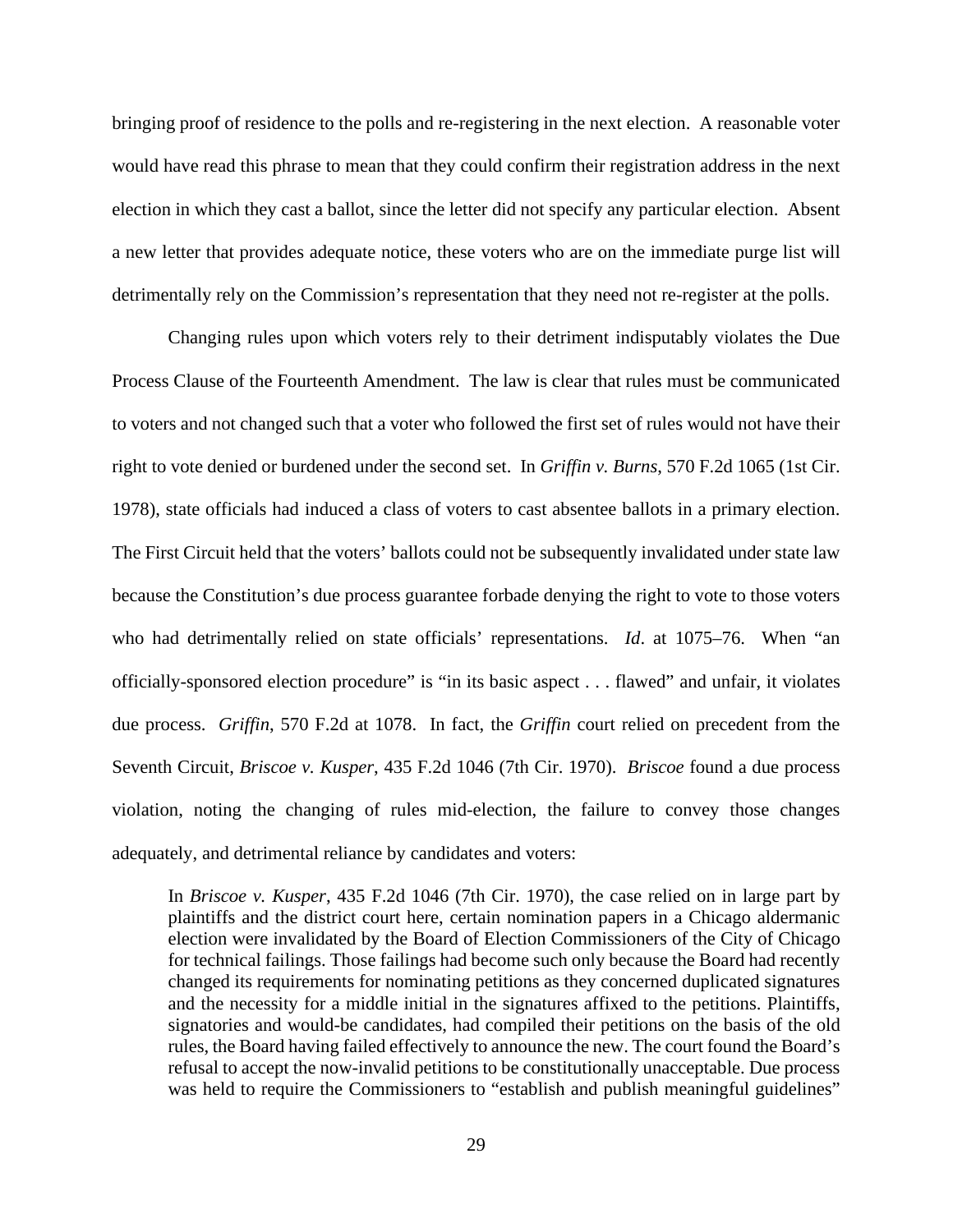for the nomination of candidates. The unannounced eleventh-hour change of policy could not be used to deprive candidates and voters the right of participating in the aldermanic election.

*Griffin*, 570 F.2d at 1078 (citing *Briscoe*, 435 F.2d 1046, 1054–56 (7th Cir. 1970)) (emphasis added). *Briscoe* involved the rejection of signatures on a "technical failing," *i.e.* the omission of middle initials from petition signatures, and official failure to communicate an "eleventh-hour change of policy." *Id*. This case is on all fours with the instant situation, compelling a finding that the state court-ordered immediate purge of registered Wisconsin voters—who have relied to their detriment on the Commission's representation that they may simply vote without re-registering in "the next election" in order to confirm the registration address on the ERIC notice letter—violates the Constitution. *See also Hoblock v. Albany Cnty. Bd. of Elections*, 487 F. Supp. 2d 90, 94-96 (N.D.N.Y. 2006) (holding that voters who should have been required to reapply to receive absentee ballots under state law reasonably relied on election officials' erroneous issuance of absentee ballots and suffered a deprivation of their due process rights when election officials subsequently refused to count their votes); *Williams v. Sclafani*, 444 F. Supp. 906, 911–13 (S.D.N.Y. 1978) (holding that New York City council candidate's detrimental reliance on erroneous Board of Elections guidance that candidate petition signatures could be gathered simultaneously from new registrants could not be used to invalidate his candidacy). This rule is analogous to the principle of promissory estoppel in contracts law. *Cf. Emirat AG v. High Point Printing LLC*, 248 F. Supp. 3d 911, 937 (E.D. Wis. 2017) (citing *Major Mat Co. v. Monsanto Co.*, 969 F.2d 579, 582 (7th Cir. 1992)) (under Wisconsin law, promissory estoppel is warranted when "(1) the defendant made a promise that he should reasonably have expected to induce action or forbearance by the plaintiff, (2) the promise did induce action or forbearance by the plaintiff, and (3) injustice can be avoided only by enforcement of the promise").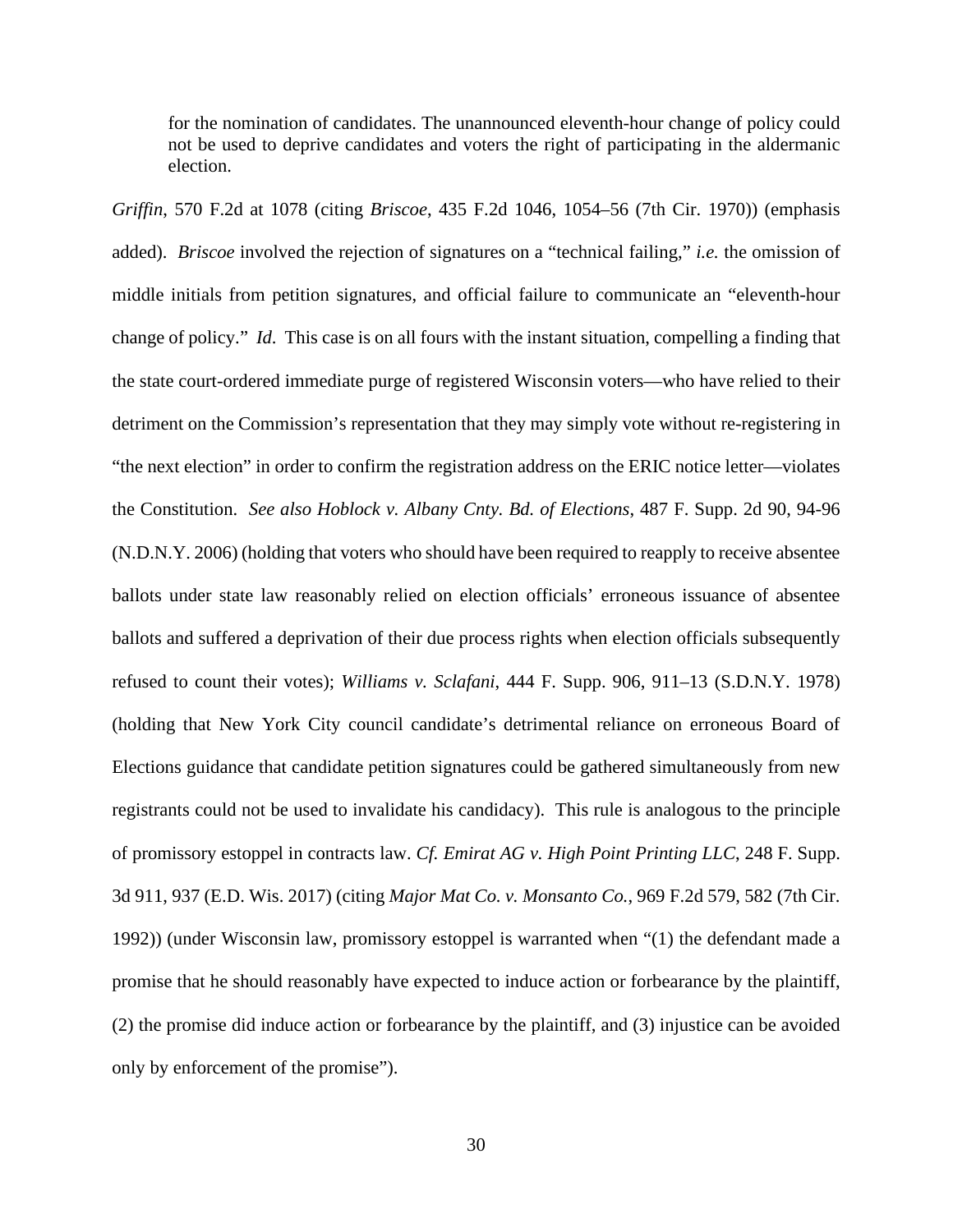Simply put, if the *Zignego v. Wisconsin Elections Commission* mandamus order stands, then Defendants will have changed the rules and procedures regarding voter registration in Wisconsin elections. Having induced reliance on the first set of rules, they have now changed them pursuant to a state court's order and will deprive duly-registered Wisconsin voters of their voter registration status. Removing voters from the rolls before they can avail themselves of an option the Commission represented would be available constitutes an unconstitutional about-face in the state's election rules and procedures, in violation of the Due Process Clause. *Griffin*, 570 F.2d at 1078.

To add to the confusion created by this last-minute change to the rules, the Commission failed in its letter to specify which election on the Commission's 2020 calendar constituted "the next election" for the purposes of confirming a voter's registration address—that is, whether this was the next election that occurred or the next election in which the voter cast a ballot. Absent a specific date, a reasonable voter would have understood "the next election" to mean the next election in which they voted, and would detrimentally rely on this understanding when seeking to confirm their address.

Further, Plaintiff LWVWI, which brings its claims on behalf of its individual members and itself, also stands to be personally harmed by the 2019 ERIC letter's assurances that voters could confirm their addresses by voting in the next election. This last-minute change in election rules will cause people to lose their registration status and force LWVWI to divert time, resources, and money to re-register voters who have not in fact moved from the residential address listed on the 2019 ERIC letter mailed to them, and who are forced off the rolls due to Defendants' changes in the voter registration rules and changes in their representations as to those rules. Grunze Decl. ¶¶ 13-18.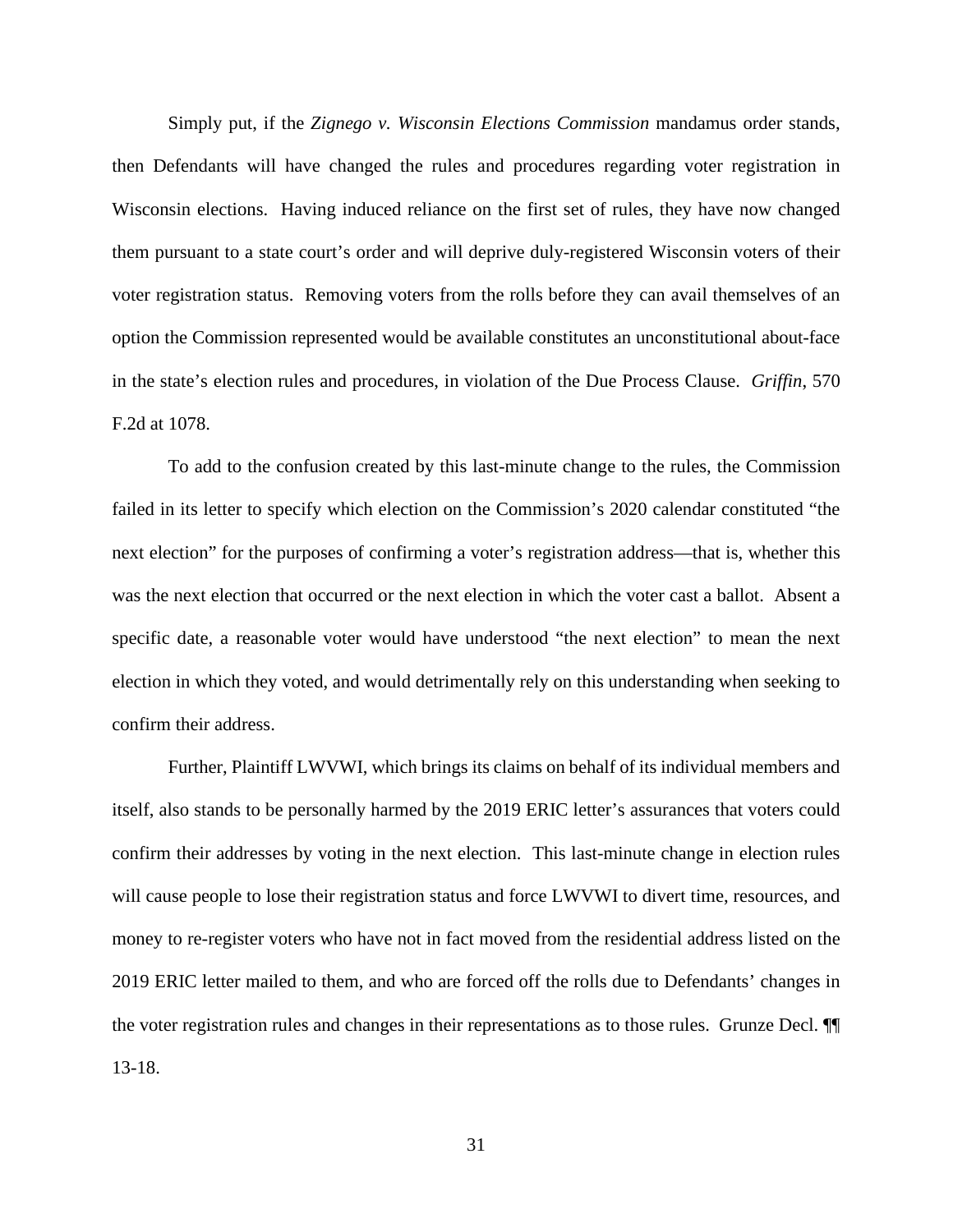Plaintiffs have therefore also shown that they are likely to succeed on the merits of their detrimental reliance due process claim.

### **2. Likelihood of Irreparable Harm**

Regarding the second element of irreparable harm, Plaintiffs allege the deprivation of their right to stay registered to vote under Wisconsin law. Voter registration is a prerequisite to voting, and a statutory entitlement created by Wisconsin law for those who follow the mandated procedures and satisfy the requirements in the Election Code. Wis. Stat. § 6.27 ("Each elector shall register under this chapter before voting in any election  $\dots$ ."). Voting and the prerequisite of voter registration are also safeguarded by the Constitution. The Supreme Court has long held that, as a means for citizens to associate with political parties, ideas and causes, voting is protected by the First Amendment. *Cal. Democratic Party v. Jones*, 530 U.S. 567, 574 (2000); *Norman v. Reed*, 502 U.S. 279, 288– 90 (1992); *Anderson v. Celebrezze*, 460 U.S. 780, 787–89, 806 (1983); *Kusper v. Pontikes*, 414 U.S. 51, 56–58 (1973); *Williams v. Rhodes*, 393 U.S. 23, 30–31 (1968). The First Amendment also protects voting as a form of expressive conduct, just as it protects expressions of support for candidates, parties, and causes, regardless of the format or medium. *City of Ladue v. Gilleo*, 512 U.S. 43, 54–59 (1994) (political yard signs); *Ill. State Bd. of Elections v. Socialist Workers Party*, 440 U.S. 173, 184 (1979) (describing ballot access restrictions as "impair[ing] the voters' ability to express their political preferences"); *Buckley v. Valeo*, 424 U.S. 1, 48 (1976) (advocacy for election or defeat of candidates). Because registration is a prerequisite to and/or enables voting in primary and general elections, it too is protected by the First Amendment. *See Nixon v. Shrink Missouri Government PAC*, 528 U.S. 377, 400 (2000) (Breyer, J., concurring) ("[A] decision to contribute money to a campaign is a matter of First Amendment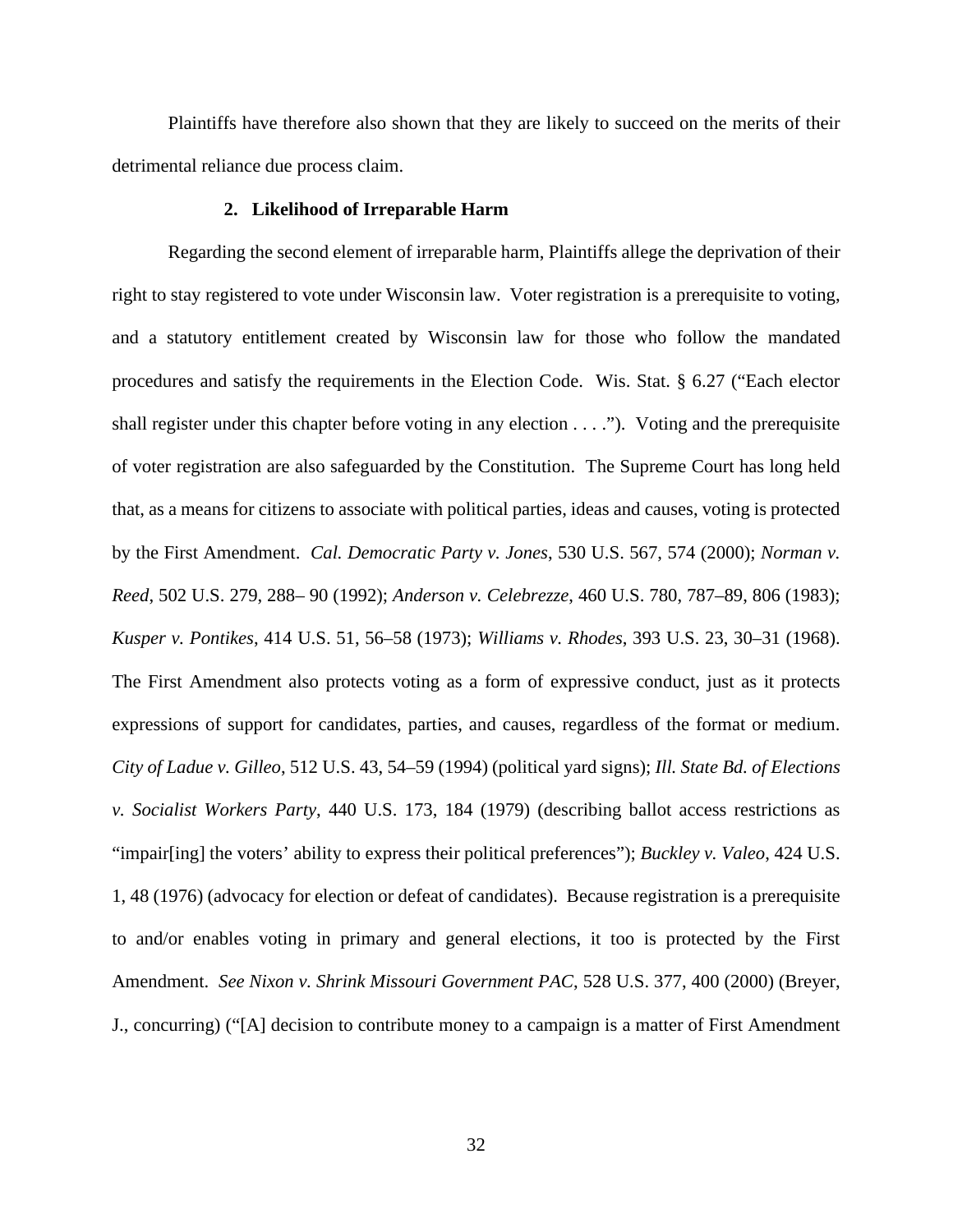concern—not because money *is* speech (it is not); but because it *enables* speech.") (emphasis in original).

Moreover, the First and Fourteenth Amendments also protect voter registration activities like those in which the League engages. "'[E]ncouraging others to register to vote' is 'pure speech,' and, because that speech is political in nature, it is a 'core First Amendment activity.'" *League of Women Voters v. Hargett*, 400 F. Supp. 3d 706, 720 (M.D. Tenn. 2019) (citing *League of Women Voters of Fla. v. Browning*, 863 F. Supp. 2d 1155, 1158 (N.D. Fla. 2012)). And organization in support of voter registration also involves political association that is, itself, protected under the First Amendment. *See Hargett*, 400 F. Supp. 3d at 720 (citing *Hernandez v. Woodard*, 714 F. Supp. 963, 973 (N.D. Ill. 1989) ("Where groups, formal or informal, seek to advance their goals through the electoral process, regulations preventing their members from participating in voter registration impair their ability effectively to organize and make their voices heard.") (citation and punctuation omitted)).

The Seventh Circuit has stated that "[t]he existence of a continuing constitutional violation constitutes proof of an irreparable harm, and its remedy certainly would serve the public interest." *Preston v. Thompson*, 589 F.2d 300, 303 n.3 (7th Cir. 1978); *see also Ezell v. City of Chicago*, 651 F.3d 684, 697-700 (7th Cir. 2011) (finding irreparable harm when plaintiffs' Second Amendment rights were likely violated). "When constitutional rights are threatened or impaired, irreparable injury is presumed. A restriction on the fundamental right to vote therefore constitutes irreparable injury." *Obama for America v. Husted*, 697 F.3d 423, 436 (6th Cir. 2012) (citations omitted) (affirming preliminary injunction against law which imposed shorter in-person early voting period for nonmilitary Ohio voters than for military voters).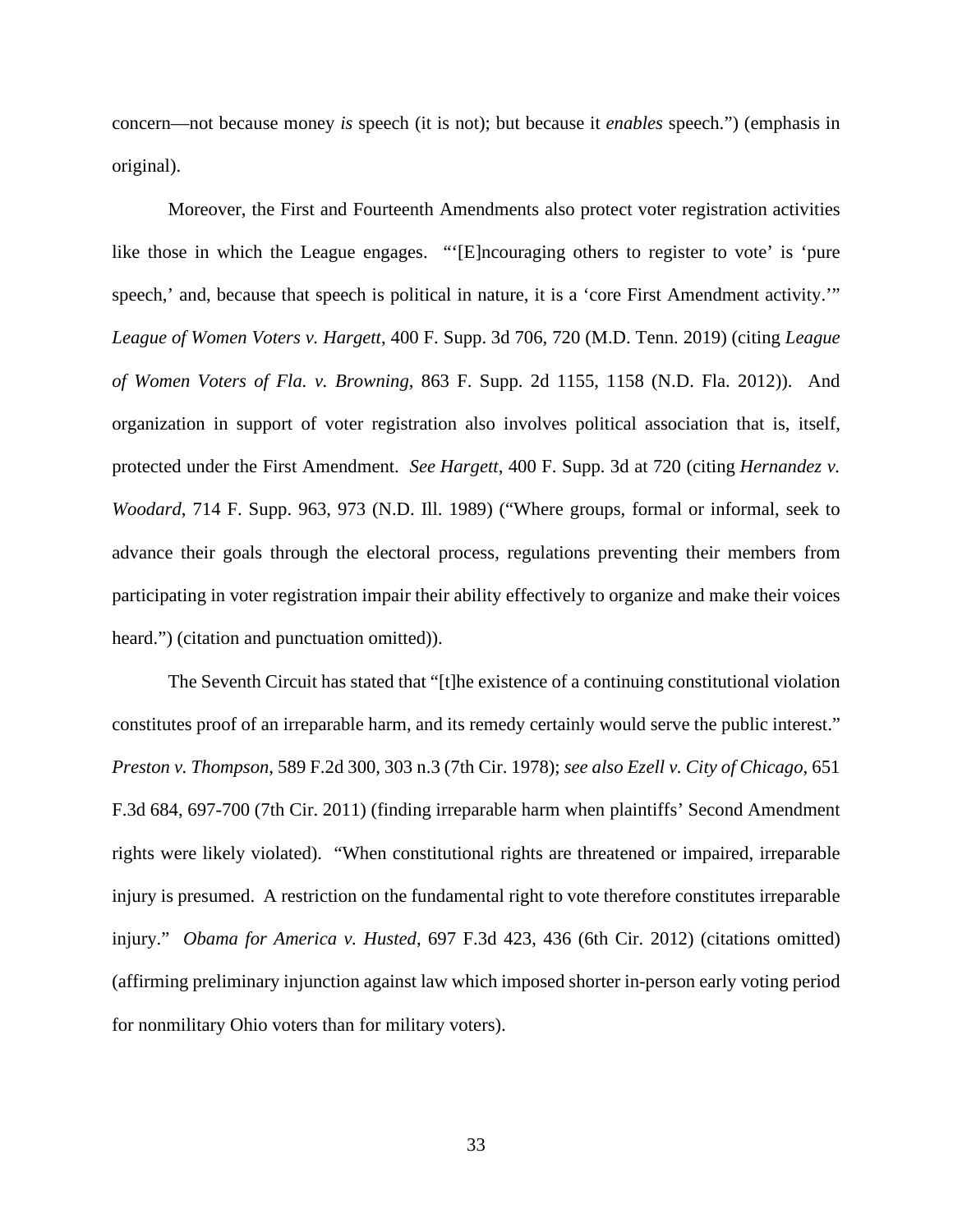In virtually all circumstances implicating the exercise of voting rights, courts have found post-deprivation remedies are insufficient to redress the impairment of constitutional and statutory rights that implicate a voter's ability to participate in an election. This holds true whether the particular case involves an impairment or deprivation of the right to vote itself or, as here, the statutory entitlement in voter registration; as the latter is the gateway to the former, both are constitutionally protected. *Williams v. Salerno,* 792 F.2d 323, 326 (2d Cir. 1986) (irreparable harm would have occurred if election board denied university students right to register to vote because dorms were not fixed homes); *U.S. Student Assn. Foundation v. Land,* 585 F. Supp. 925, 943–44 (E.D. Mich. 2008) (election board rejections of voter registration applications if confirming mail from board was returned as undeliverable constituted irreparable harm); *Common Cause Ind.*, 327 F. Supp. 3d 1139, 1155 (S.D. Ind. 2018), *aff'd*, 937 F.3d 944 (7th Cir. 2019) ("A violation of the right to vote is presumptively an irreparable harm.") (citing *McCutcheon v. Fed. Election Comm'n*, 572 U.S. 185, 1440–41 (2014); *Reynolds v. Sims*, 377 U.S. 533, 555 (1964); *Elrod v. Burns*, 427 U.S. 347, 373-74 & n.29 (1976) (plurality opinion); *Ezell*, 651 F.3d at 699)) (additional citations omitted); *Dillard v. Crenshaw,* 640 F. Supp. 1347, 1363 (M.D. Ala. 1986) ("Abridgement or dilution of a right so fundamental as the right to vote constitutes irreparable injury."). Unconstitutional deprivation of one's voter registration constitutes irreparable harm, regardless of whether disenfranchisement ultimately results. Moreover, "conduct that limits an organization's ability to conduct voter registration activities constitutes an irreparable injury." *Indiana St. Conference of Nat'l Ass'n for Advancement of Colored People v. Lawson*, 326 F. Supp. 3d 646, 663 (S.D. Ind. 2018), *aff'd sub nom. Common Cause Ind. v. Lawson*, 937 F.3d 944 (7th Cir. 2019) (citations omitted) (hereinafter "*Indiana NAACP v. Lawson*") (preliminarily enjoining unlawful voter purge) (citations omitted). "Where organizational plaintiffs are compelled to divert and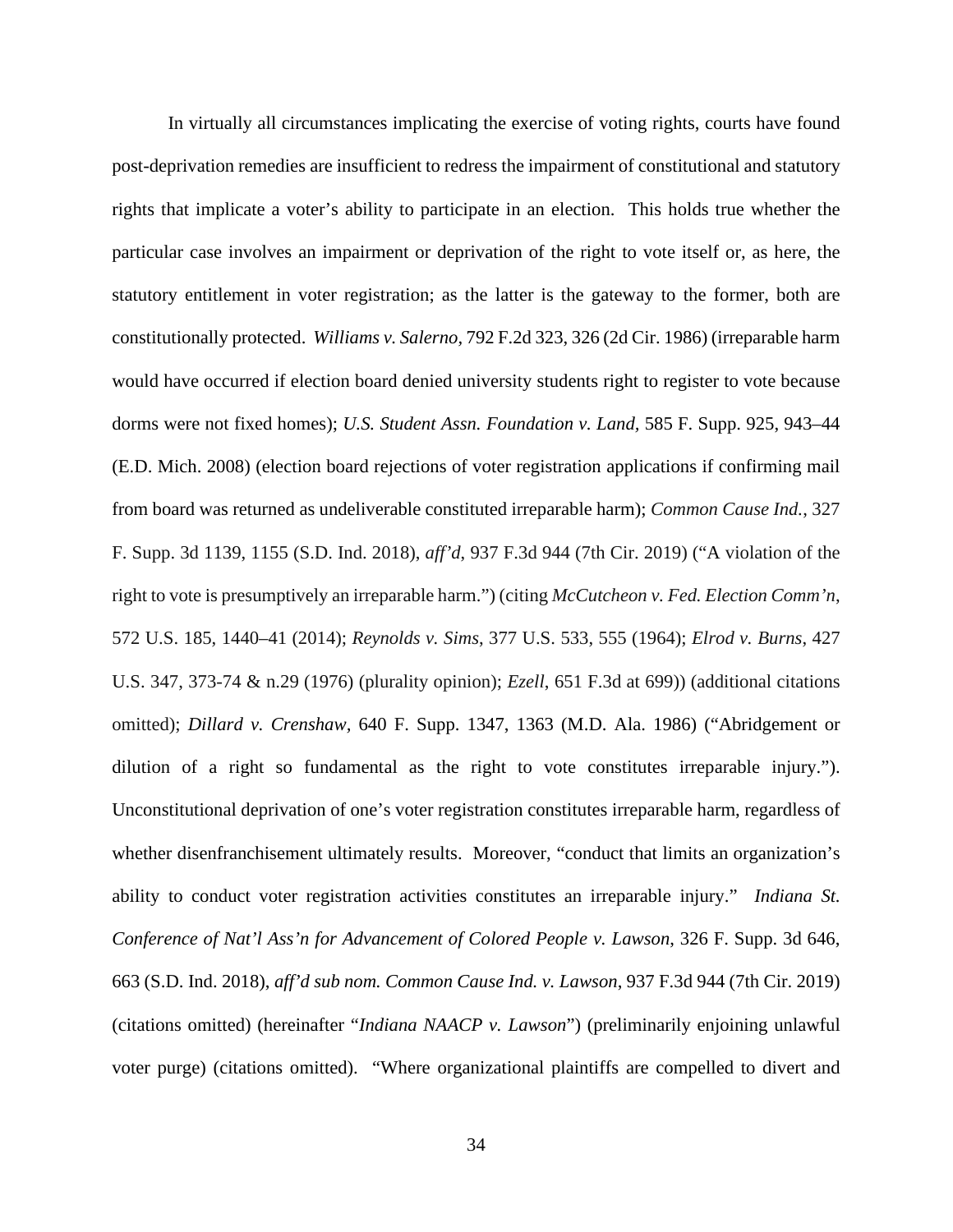expend their resources to address a defendant's allegedly wrongful conduct, this is enough to satisfy their burden of showing a likelihood of suffering irreparable harm." *Id* (internal quotation omitted)*.*

Preliminary injunctions are intended to preserve the status quo until such time as the Court can decide whether plaintiffs have proven their claims and established that a permanent injunction must be entered. *See Dos Santos v. Columbus–Cuneo–Cabrini Medical Center*, 684 F.2d 1346, 1350–51 (7th Cir. 1982) (noting that "[t]he purpose of a preliminary injunction is to preserve the status quo pending a final hearing on the merits"). The status quo, in this case, requires a preliminary injunction to ensure that voters stay in the same position they are currently in registered and able to vote without taking any additional action. Here, the denial of Plaintiffs' motion for a preliminary injunction would change the entire nature of this action, as there would be no way to return to the time prior to deprivation and cure the due process violation. That is to say, if the purge is carried out pursuant to a state court order that is not stayed and the requirements of which are not preliminarily enjoined by this Court, then the balance of this action seeking the permanent relief of new, adequate, and binding *pre-deprivation* notice letters will necessarily change.

In prior procedural due process cases, courts in the Seventh Circuit have recognized there is no way to return to that pre-deprivation moment. In *Jessen v. Village of Lyndon Station*, this Court wrote that:

[W]ithout preliminary relief, plaintiff will be terminated immediately from permanent employment without the procedural protections mandated by the due process clause of the Fourteenth Amendment to the Constitution of the United States. Under these circumstances, *it appears that plaintiff will lose his right to due process of law*, and that such a loss cannot be adequately compensated. *That is, even if plaintiff can prevail ultimately in this case, he still will have lost his constitutional right to a pretermination hearing, and there is no adequate means of restoring that right once the loss is suffered.*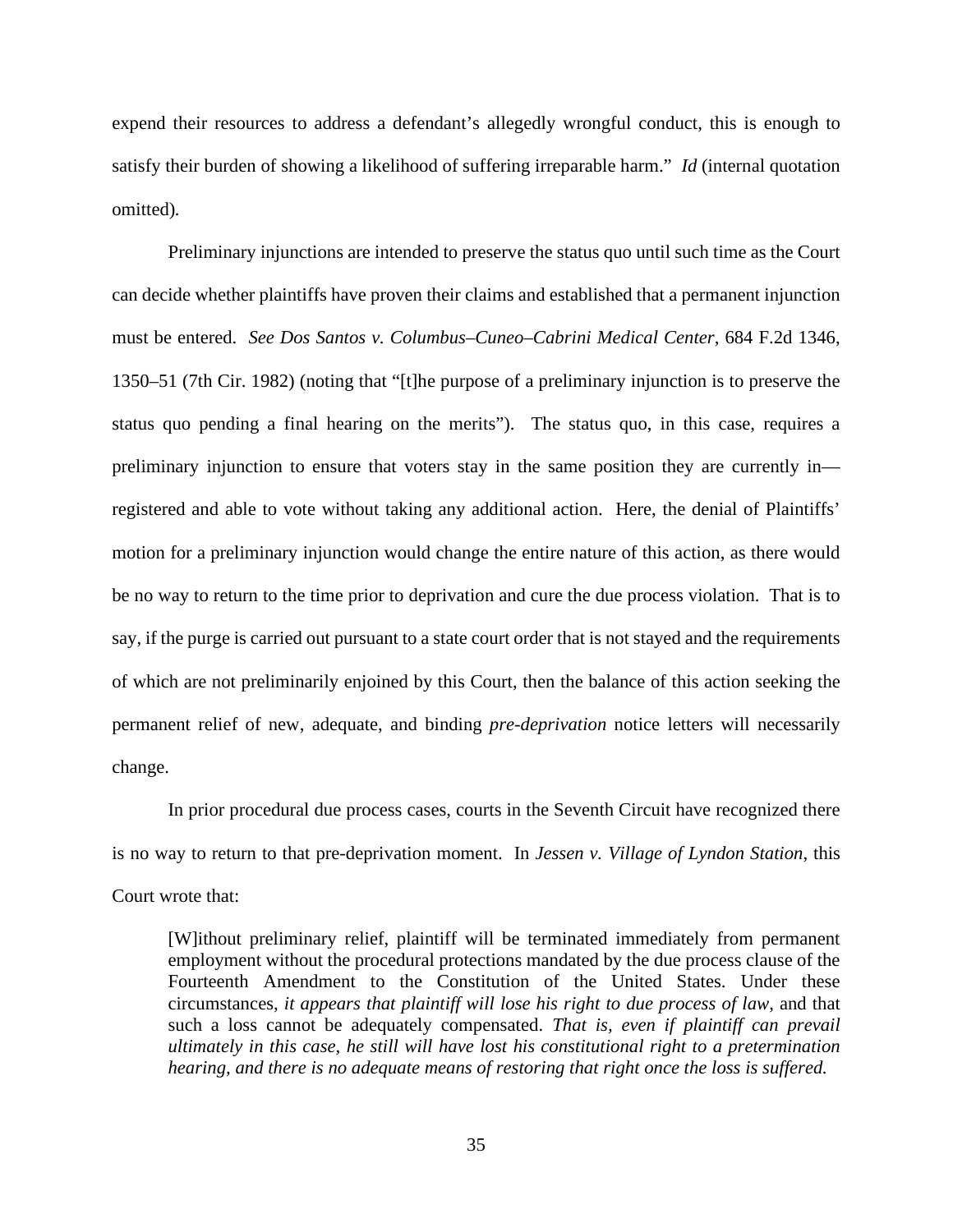519 F. Supp. 1183, 1189 (W.D. Wis. 1981) (emphasis added); *see also Morano v. Common Council of City of Racine*, 403 F. Supp. 335, 336 (E.D. Wis. 1975) (in due process case, finding irreparable harm where liquor license holder was not afforded hearing before denial of renewal and ordering preservation of plaintiff's license during pendency of litigation); *Bolton v. Bryant*, 71 F. Supp. 3d 802, 818 (N.D. Ill. 2014) (holding that denial of license to carry a concealed weapon without due process of law would infringe on the plaintiff's Second Amendment right, he would suffer irreparable harm and would have no adequate remedy at law). As these cases demonstrate, here there is no way to adequately remedy a due process violation *post*-deprivation, and there is no remedy at law such as damages.<sup>[2](#page-35-0)</sup>

When the process itself is at issue, reversing the deprivation the process was designed to prevent cannot cure the violation. The statutory entitlement or liberty or property interest may be restored by court order, but the government's constitutional obligation to provide adequate notice and an adequate opportunity to be heard *prior to the deprivation* cannot be restored. *See Roland Mach. Co. v. Dresser Indus., Inc.*, 749 F.2d 380, 386 (7th Cir. 1984) ("[I]rreparable harm . . . is[ ] harm that cannot be prevented or fully rectified by the final judgment after trial."). This reasoning *strongly* militates in favor of granting Plaintiffs preliminary relief to preserve the status quo by keeping the 234,039 registered Wisconsin voters flagged by ERIC *on* the voter rolls, until such time as Plaintiffs' claims can be fully and finally adjudicated.

Accordingly, the irreparability of the harm here does not turn on whether or not individual voters will have a difficult time re-registering including by late in-person registration at municipal clerks' offices or by Election Day registration at the polls, or on whether they would have a difficult

<span id="page-35-0"></span> $2 \text{ In procedural due process claims, "there is no harm where the injury is ultimately redressable" }$ through monetary compensation." *Hamlyn v. Rock Island Cty. Metro. Mass Transit Dist.*, 960 F. Supp. 160, 163 (C.D. Ill. 1997) (involving an exclusion from a mass transit reduced fare program).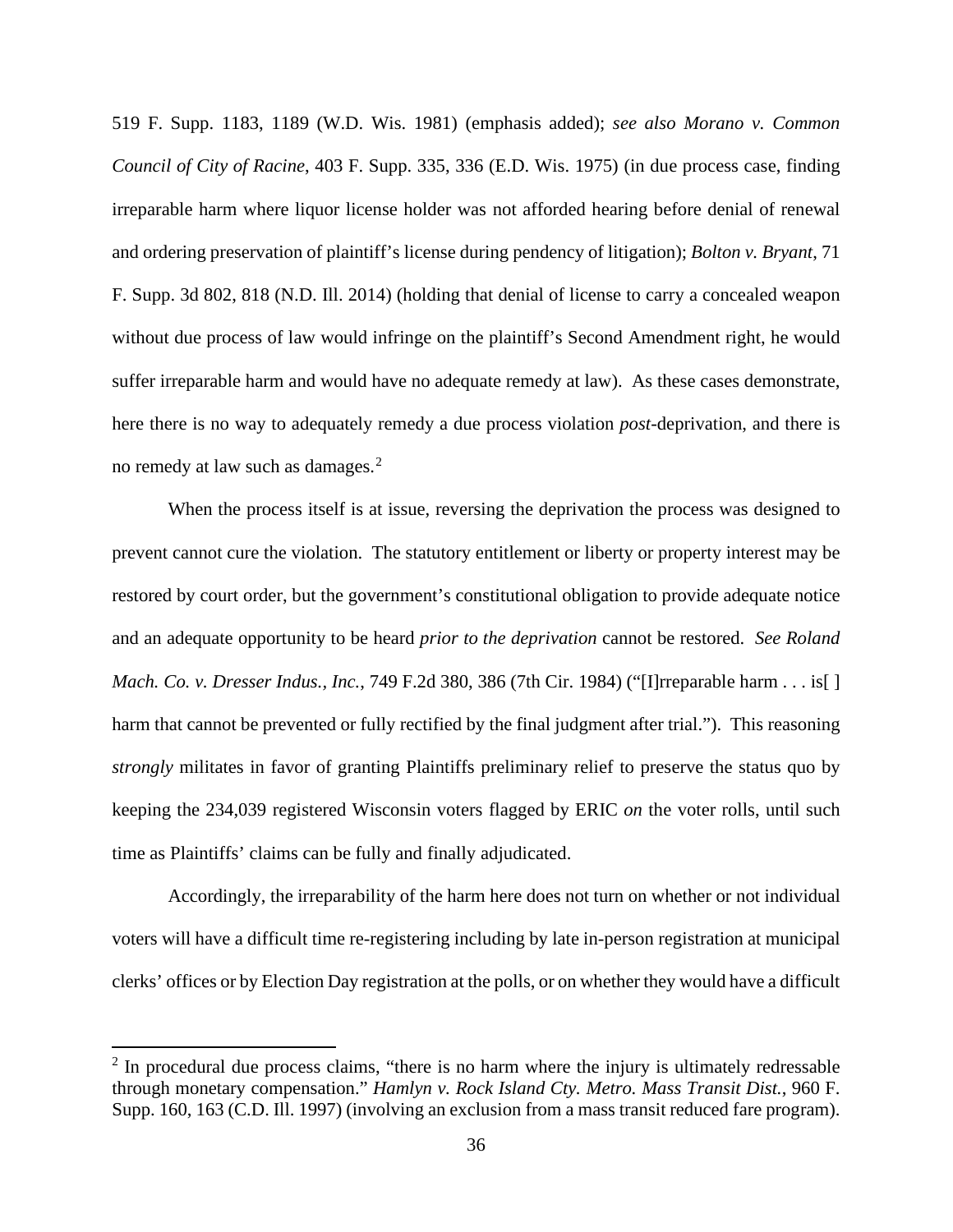time satisfying the documentary proof of residence requirement. A due process violation cannot be remedied by simply affording the injured party a procedure or opportunity after the fact to regain what was taken away—*especially* where that procedure or opportunity demands the injured party's self-initiative, as opposed to the government's reversal of the deprivation of a statutory entitlement or liberty interest. And crucially, the harm is not limited to the deprivation of voter registration status; a multiplicity of harms inexorably flows from that seemingly unitary deprivation, such that even later reactivation cannot fully cure the due process violation here. The Seventh Circuit has said that, "[t]he loss of a First Amendment right is frequently presumed to cause irreparable harm based on 'the intangible nature of the benefits flowing from the exercise of those rights; and the fear that, if those rights are not jealously safeguarded, persons will be deterred, even if imperceptibly, from exercising those rights in the future.'" *Ezell*, 651 F.3d at 699 (quoting *Miles Christi Religious Order v. Twp. of Northville*, 629 F.3d 533, 548 (6th Cir. 2010) (internal alteration and quotation marks omitted)); *Elrod*, 427 U.S. at 373 ("[T]he loss of First Amendment freedoms, for even minimal periods of time, unquestionably constitutes irreparable injury"). Similarly, there is a flow of negative consequences from a deprivation of registration, a prerequisite to the exercise of a First Amendment-protected right. If this purge goes forward, registered voters will see their registration has been cancelled without notice and may become disillusioned or disaffected with the process, perhaps even deterred from voting. Additionally, if registered Wisconsin voters discover that they have been stripped of their voter registration without notice and/or following their detrimental reliance on the Commission's representations (now, effectively misrepresentations from the voters' perspective) as to registration address confirmation procedures, many will feel compelled to attempt to re-register in compliance *prior to* any reinstatement that might be secured by a ruling in Plaintiffs' favor in this action. Voters who are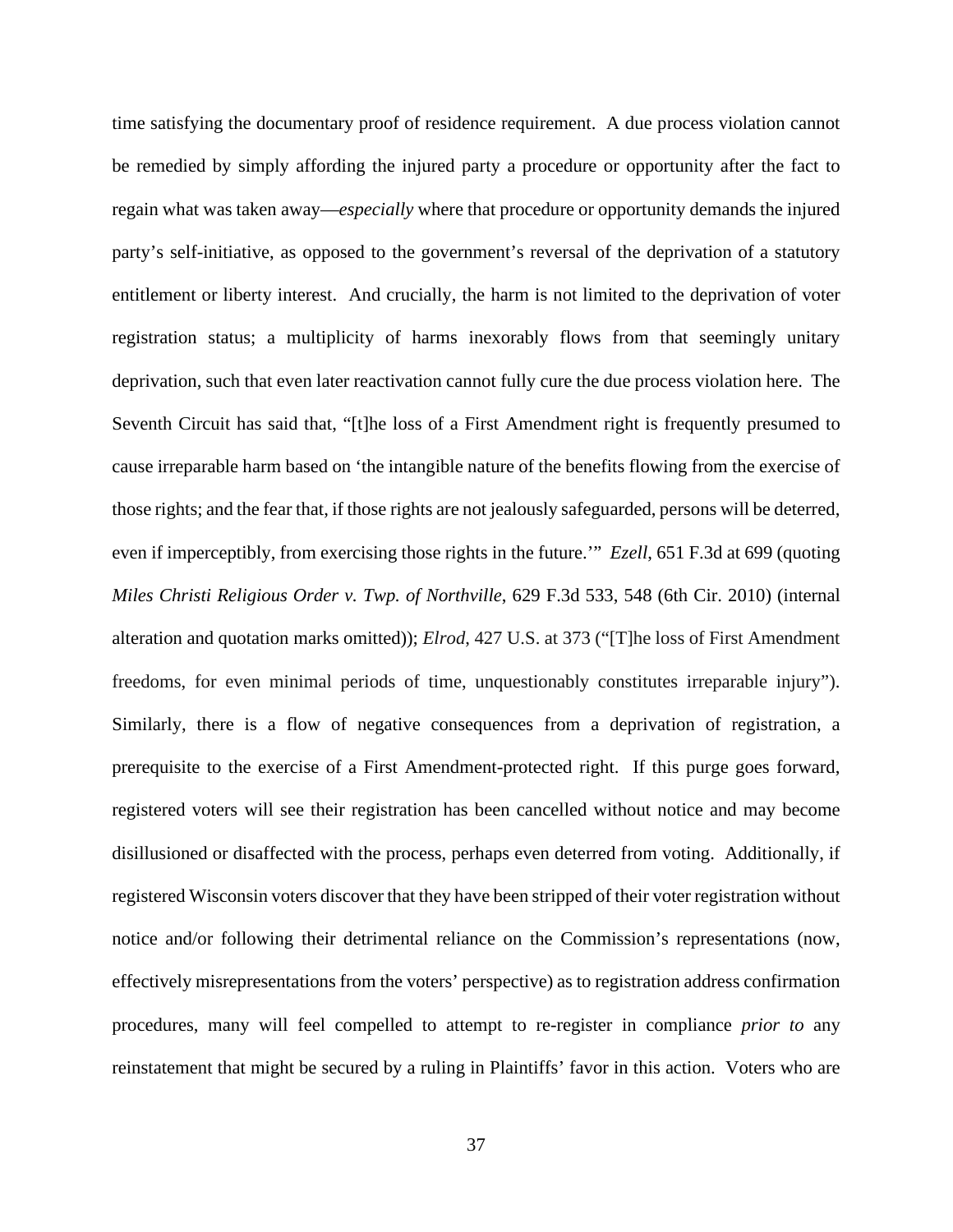removed are also included on lists of voters purchased by outside groups and others doing voter outreach, and anyone deactivated would not receive any of this outreach until such time as they were restored to the Wisconsin voter rolls. Poland Decl., Ex. Q, *WisVote Voter Data Requests*, WIS. ELECTIONS COMM'N, <https://elections.wi.gov/clerks/svrs/voter-data> (allowing purchase of Wisconsin voter lists). Deactivated voters, even if reinstated, would also have experienced a time when they could not vote absentee.

Furthermore, if the purge occurs, Plaintiff League will also have to redouble its voter registration efforts due to the lack of due process afforded Wisconsin voters on the 2019 ERIC list. In 2018, a general election year, it spent over \$12,000 and 6,500 volunteer hours conducting outreach and helping approximately 12,582 voters register to vote or update their registration. Grunze Decl., ¶¶ 5–6. Defendants have offered no evidence that they have taken steps to ensure that the 2019 ERIC list does not have the same error rate as the 2017 ERIC list (7.78 percent), meaning that the Plaintiff League will have to work to re-register as many of these 18,000-plus voters as possible in the eight weeks before the February 18, 2020 elections. The time, money, and other resources devoted to conducting these registration drives would never be recovered, and therefore constitute irreparable harms.

#### **3. The Balance of Harms**

The third element involving the balance of harms comes down to a requirement that injunctive relief "must do more good than harm." *Hoosier Energy Rural Elec. Co-op., Inc. v. John Hancock Life Ins. Co.,* 582 F.3d 721, 725 (7th Cir. 2009). The balancing requires the court "to choose the course of action that minimizes the cost of being mistaken" and "compare the potential irreparable harms faced by both parties to the suit – the irreparable harm risked by the moving party in the absence of a preliminary injunction against the irreparable harm risked by the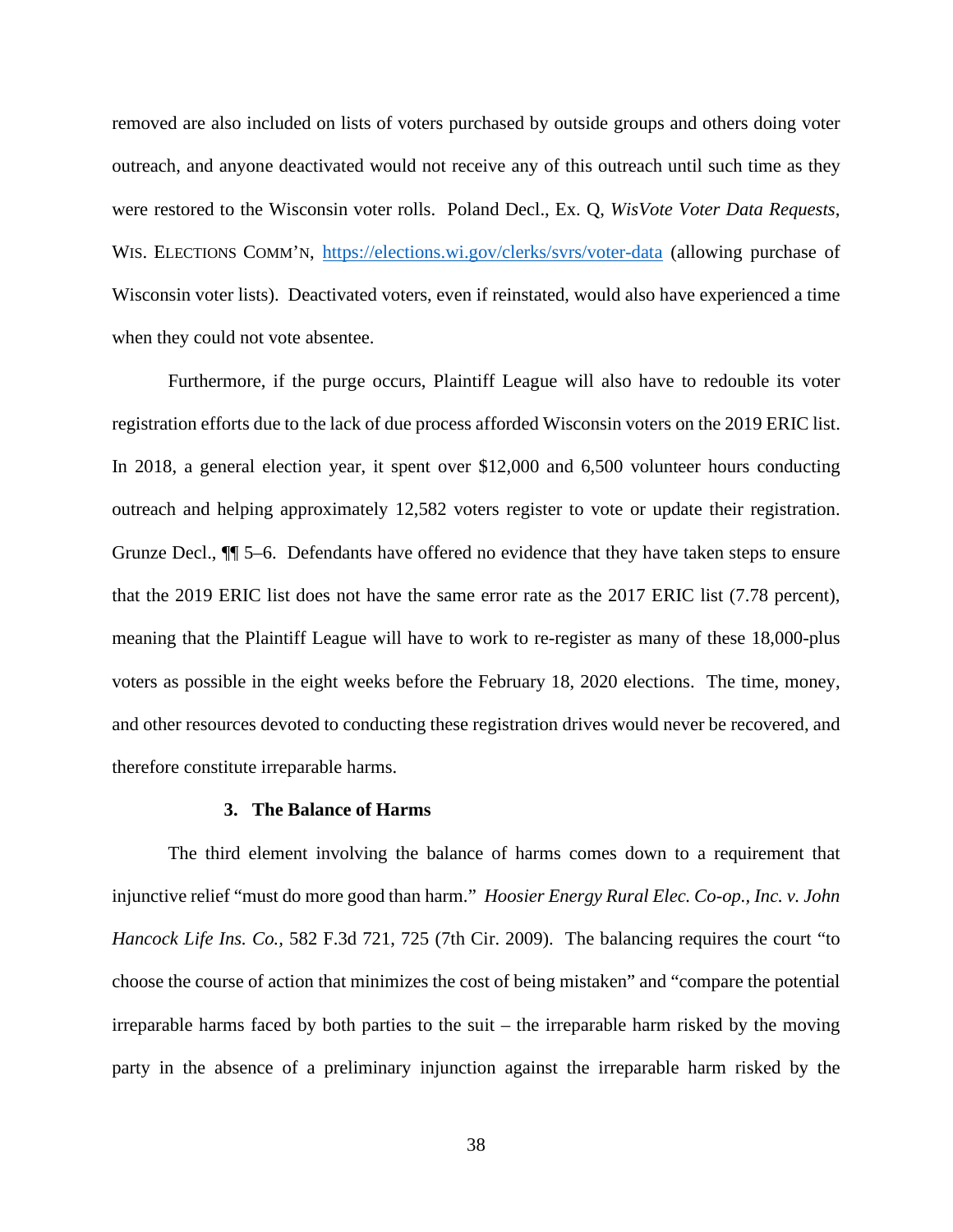nonmoving party if the preliminary injunction is granted." *Girl Scouts of Manitou Council*, 549 F.3d at 1100. The balancing of harms also impacts the threshold requirement of the plaintiff's likelihood of success: "[h]ow strong a claim on the merits [must be] depends on the balance of harms: the more net harm an injunction can prevent, the weaker the plaintiff's claim on the merits can be while still supporting some preliminary relief." *Hoosier Energy*, 582 F.3d at 725. This "sliding scale" approach means that the "more likely it is that [the plaintiff] will win its case on the merits, the less the balance of harms need weigh in its favor." *Girl Scouts*, 549 F.3d at 1100.

Failing to give voters adequate notice of their removal from the rolls and changing the rules of voter registration so soon before elections, such that voters will rely to their detriment on the Commission's former statements, are per se violations of the Due Process clause. The multiple, additional harms that flow from even temporary loss of voter registration status compound the central harm of cutting off the continuous registration of a Wisconsin voter. This coming year, there will be a number of elections in quick succession: a spring primary election, a U.S. Congressional District special election, a Wisconsin Supreme Court election, a partisan primary election, and a presidential and general election. On the other side of the balancing scales, Defendants' Counsel at the Wisconsin Department of Justice have already represented that the state does not have a strong countervailing interest in immediately purging these 234,039 registered Wisconsin voters. At the December 13, 2019 hearing in *Zignego*, Defendants' Counsel sought to rebut the *Zignego* plaintiffs' unsubstantiated assertions that voter fraud would occur absent the immediate deactivation of these voters:

It also then assumes that these people who are improperly registered are going to vote, so we don't know that that's gonna happen, and then it assumes that they're going to vote improperly at their – at  $a - at$  an address for which they're not properly registered and commit voter fraud. There's no evidence of that nature of voter fraud in this case.

Poland Decl., Ex. G, Hr'g Tr. at 57:24–58:5.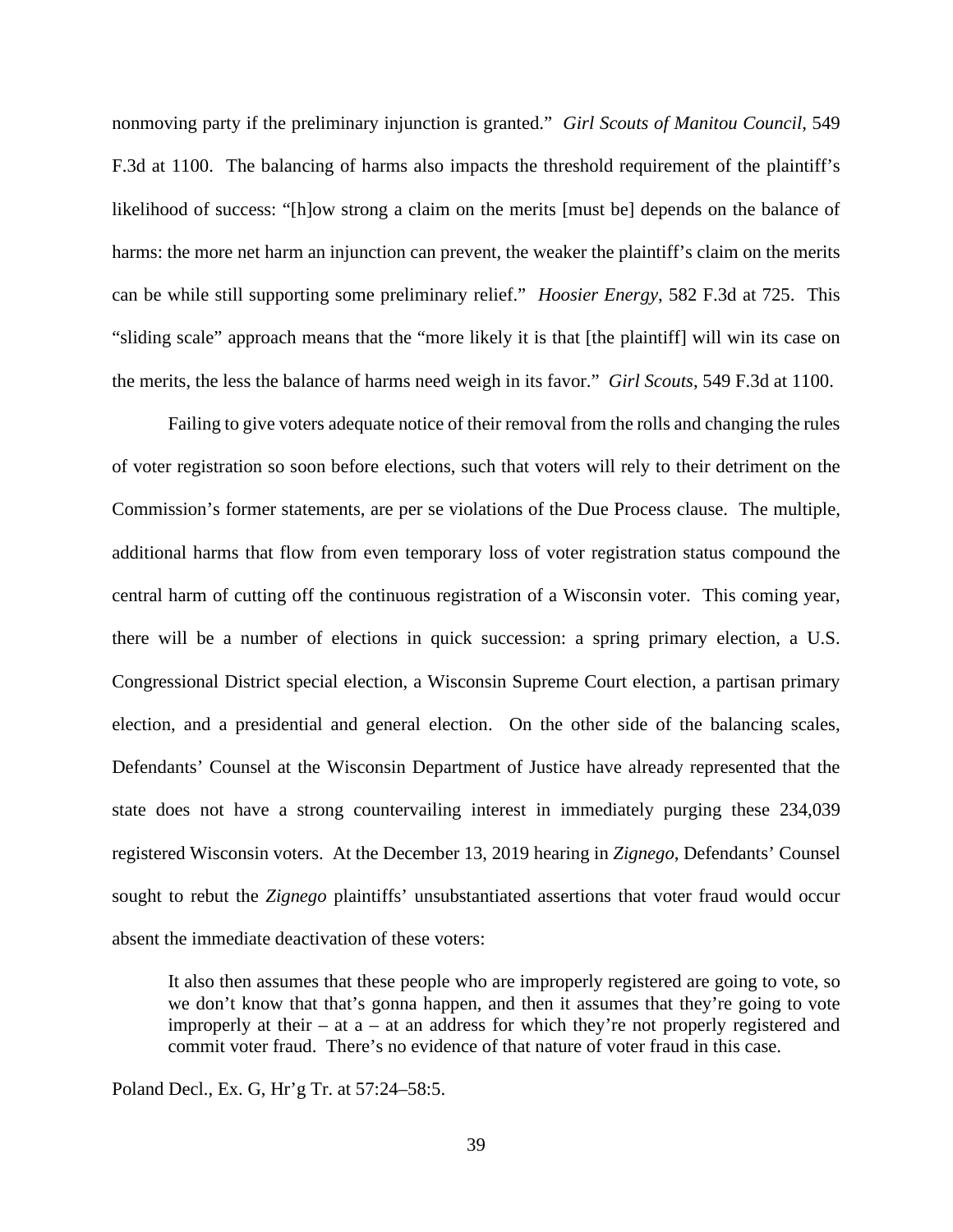If anything, Defendants will benefit from the entry of a preliminary injunction in this case, because it will prevent the administrative chaos that will flow from imposing significant rule changes that will require new and fast communication with hundreds of thousands of voters and the cancellation of so many voters so soon before the deadlines to mail out absentee ballots in two different elections. Defendants' Counsel have already argued to the state court that the mandamus order would work an unprecedented, eleventh-hour change in election rules and procedures and cause irreparable harm to the integrity and efficiency of these elections: "If the Commission's duty is for a efficiency of election administration, . . . this would create chaos, to do this now." Poland Decl., Ex. G, Hr'g Tr. at 77:13–15. In this case, absentee ballots for the February 18, 2020 spring primary election will be sent out on January 28, 2020, and absentee ballots for the Seventh U.S. Congressional District special primary election, also to be held on February 18, 2020, will be sent out thirteen days from now on January 2, 2020. In this case, voters' interests and the state's interests in the efficient and fair administration of elections, as well as the public's interest in election integrity, are all aligned and opposed to changing voting rules and the rules and procedures for voter registration and voter list maintenance, stripping voters of their continuous registration status mere weeks before absentee ballots must be mailed out for impending elections.

The U.S. Supreme Court has ruled on multiple occasions, including in the Wisconsin voter ID litigation, that in considering whether to grant an injunction that changes election laws soon before an election, the courts must consider whether such relief will create administrative chaos, compromise the integrity of the election, and/or burden the right to vote. *See Purcell v. Gonzalez*, 549 U.S. 1 (2006). The Court has specifically acted to block changes to Wisconsin election laws close to an election. In 2014, Wisconsin's photo ID law was blocked by Judge Lynn Adelman of the U.S. District Court for the Eastern District of Wisconsin and then less than two months before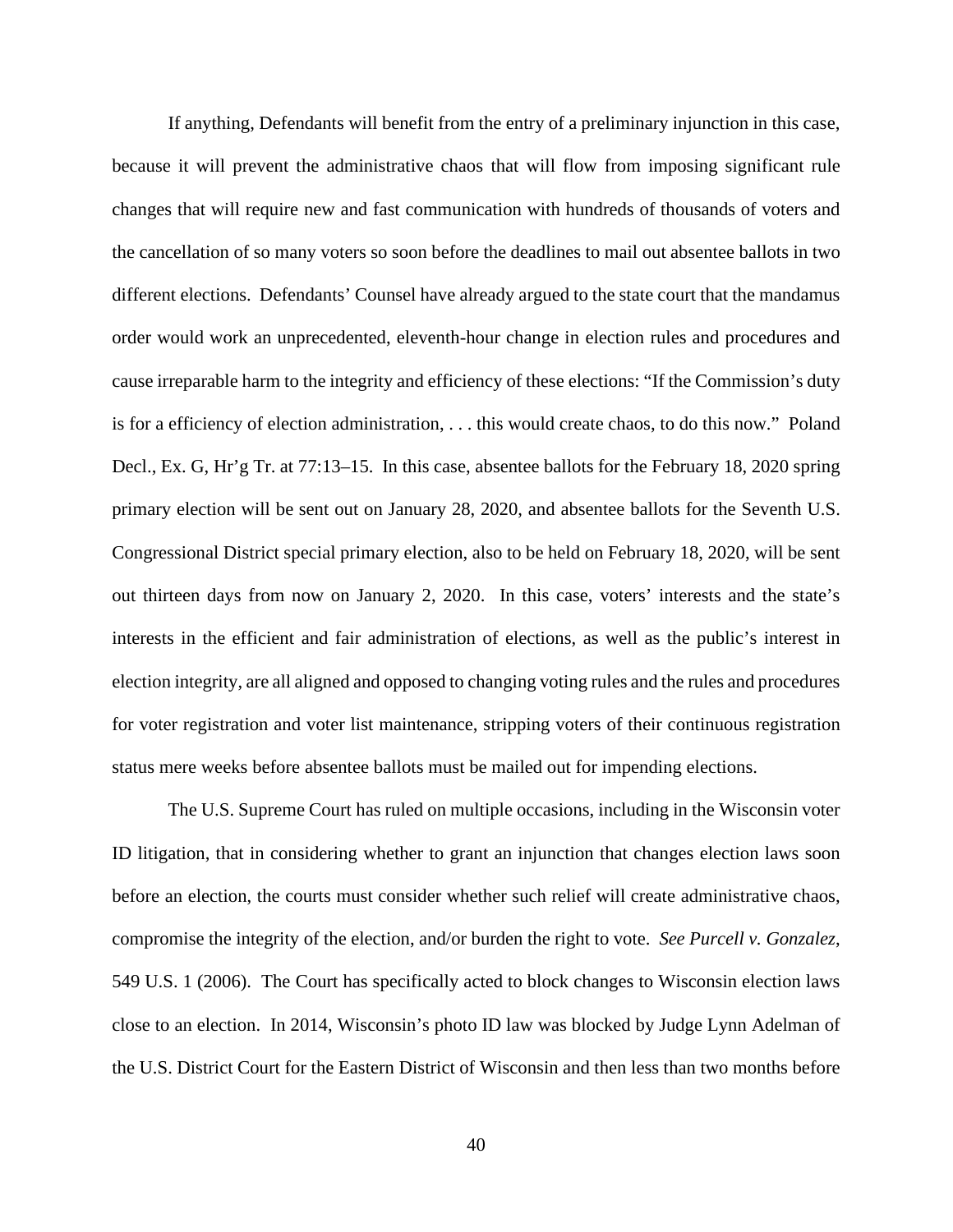the midterm elections, the U.S. Court of Appeals for the Seventh Circuit reversed and stayed the district court's permanent injunction. *Frank v. Walker*, 17 F. Supp. 3d 837 (E.D. Wis. 2014), *rev'd by* 768 F.3d 744 (7th Cir. 2014). The plaintiffs immediately sought emergency relief at the U.S. Supreme Court. While the Supreme Court's order was sparse, the 6-3 majority's grant of the application to vacate the stay and thus leave the photo ID law enjoined for the election appears to have been based on the risk of disenfranchisement due to voters' detrimental reliance on official instructions. *Frank v. Walker*, 135 S. Ct. 1551 (2015) (mem.). Even the dissenting Justices, Justices Alito, Scalia and Thomas, felt compelled to acknowledge that "[t]here is a colorable basis for the Court's decision due to the proximity of the upcoming general election" and noted that it was "particularly troubling that absentee ballots ha[d] been sent out without any notation that proof of photo identification must be submitted." *Id*.

Finally, the reason this purge has been ordered on the eve of multiple elections is because the *Zignego* plaintiffs delayed five months before filing their state mandamus action seeking the immediate purge. The *Zignego* plaintiffs sat on their claims and delayed the ultimate issuance of the mandamus order by filing their complaint five months after the Commission first adopted the 12-to-24-month deactivation timeline at its June 11, 2019 meeting. Poland Decl., Ex. B, June 11, 2019 WEC Memorandum, at 3–5; Ex. D, Wisconsin Elections Commission, *Excerpt from September 24, 2019 Agenda Documents*, June 11, 2019 Meeting Minutes, at 3 (noting unanimous adoption of motion to "[a]uthorize staff to flag files of voters rather than deactivating voters who do not respond to a Movers mailing after 30 days"). The *Zignego* plaintiffs' claims were ripe in June, and they need not have delayed until after the 2019 notices were mailed out. However, they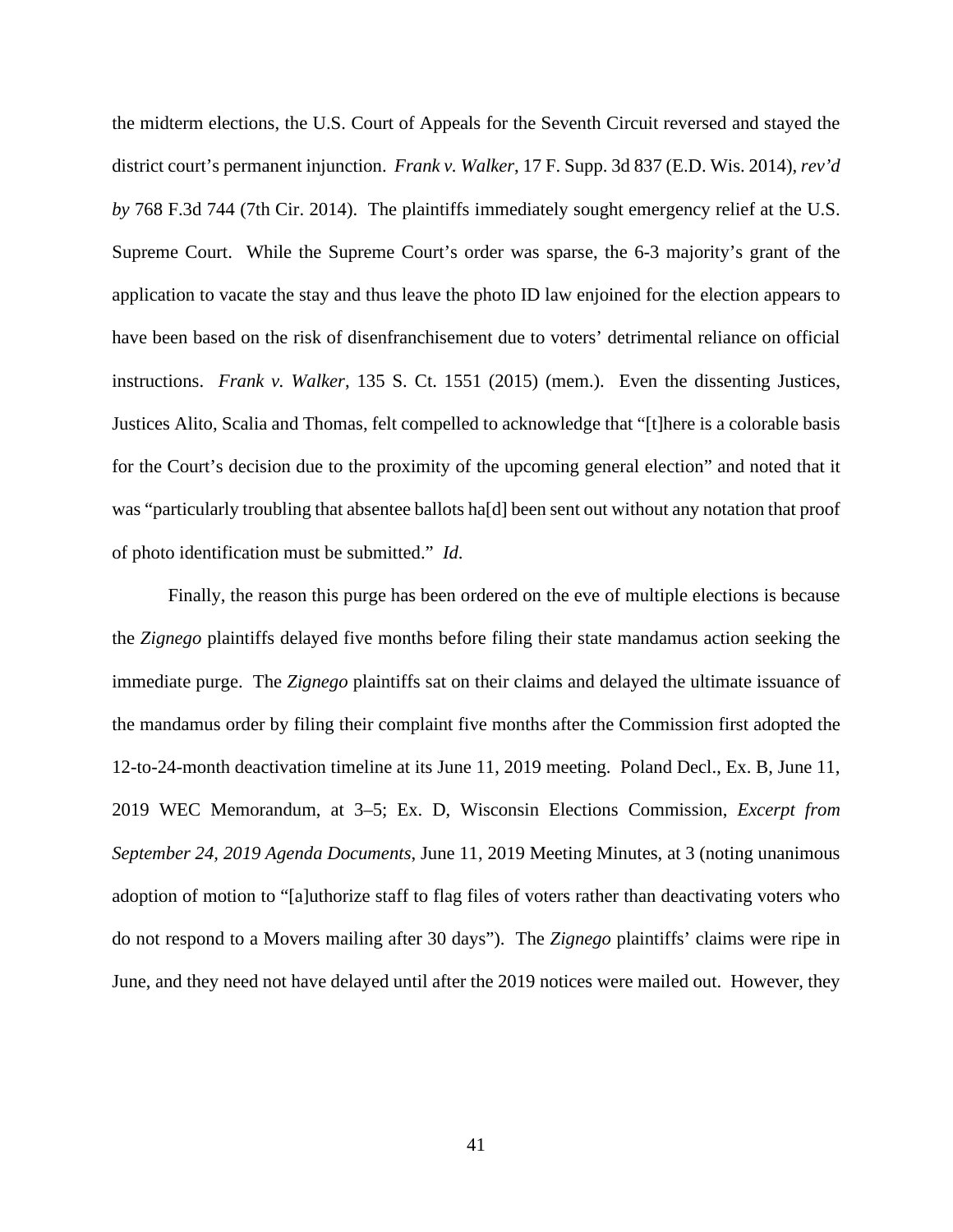did not file *Zignego* until after Defendant Commissioner Robert Spindell met with them and encouraged them to bring the suit.<sup>[3](#page-41-0)</sup> This occurred before he was appointed to the Commission.<sup>[4](#page-41-1)</sup>

## **4. The Public Interest**

The balancing of harms also looks at the effect on nonparties and the public interest. The Seventh Circuit has stated that remedying a "continuing constitutional violation . . . certainly would serve the public interest." *Preston*, 589 F.2d at 303 n.3; *see also Joelner v. Vill. of Washington Park, Ill.*, 378 F.3d 613, 620 (7th Cir. 2004) ("Surely, upholding constitutional rights serves the public interest.") (quoting *Newsom v. Albemarle Cty. Sch. Bd.*, 354 F.3d 249, 261 (4th Cir. 2003)). Issuing a preliminary injunction to prevent the purging of seven percent of the Wisconsin electorate, until such time as this litigation can be resolved, would serve the public interest by vindicating constitutional rights and ensuring that the integrity and efficiency of election administration in Wisconsin is not marred by the unconstitutional failure to give eligible voters notice and an opportunity to stay on the voter rolls. The public has a strong interest in the safeguarding of due process rights afforded *prior to* the deprivation of liberty, property, or statutory entitlements.

## **C. Expedited Discovery is Necessary to Resolving Plaintiffs' Case.**

Given the exigent circumstances alleged in Plaintiffs' Complaint and presented by Plaintiffs' Motion for Preliminary Injunction, Plaintiffs respectfully move this Court for leave to

<span id="page-41-0"></span><sup>3</sup> Poland Decl., Ex. R, Wisconsin Elections Commission Meeting Video, 3:35:34—3:36:23 (Dec. 2, 2019), *available at* [https://wiseye.org/2019/12/02/wisconsin-elections-commission-december-](https://wiseye.org/2019/12/02/wisconsin-elections-commission-december-2019-meeting/)[2019-meeting/.](https://wiseye.org/2019/12/02/wisconsin-elections-commission-december-2019-meeting/)

<span id="page-41-1"></span><sup>4</sup> *Id*.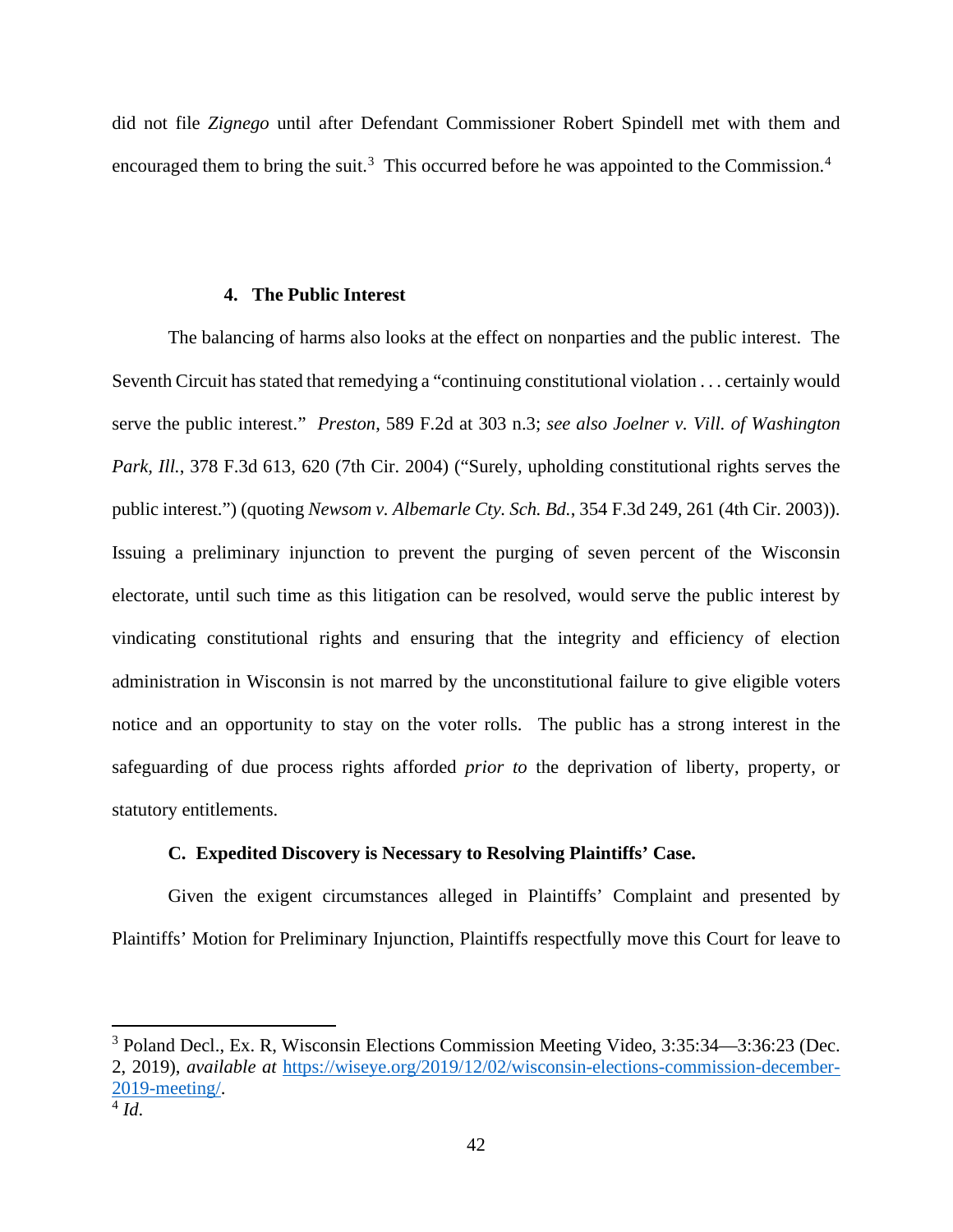conduct limited expedited discovery necessary to present and resolve their preliminary injunction motion, and then to conduct further expedited discovery that is narrowly tailored to resolve the remaining issues, which most likely will involve a permanent injunction hearing. Preliminary relief halting the voter purge need not stay in place any longer than necessary, if a permanent injunction is entered, instructing the Commission to issue new, adequate notices should the Commission want to move forward with any removals based on the 2019 ERIC list. To those ends, expedited discovery is necessary. More specifically, Plaintiffs seek to take limited, discovery relating to ERIC's and the Commission's procedures for deciding which of each voter's addresses is the later-in-time address, and what rules ERIC and/or the Commission apply to determine which of the voters' conflicting addresses to use in mailing the ERIC letter. This is relevant to the question of whether the voter has moved from the address to which the ERIC letter is mailed, an issue that pertains to Count Two. Plaintiffs also seek to take expedited discovery relating to the lag time between when ERIC receives static data from the State of Wisconsin, and when the Commission causes ERIC letters to be mailed to voters. Plaintiffs also will seek to take a short deposition of Defendant Wolfe, the Commission's Administrator and will make themselves and other witnesses who have submitted a declaration in support of Plaintiffs' preliminary injunction motion available for deposition immediately, so that a preliminary injunction hearing can be held at the earliest possible date.

Under Federal Rule of Civil Procedure 26(d) and the Court's Standing Order Governing Preliminary Pretrial Conferences, parties generally may not seek to take discovery until they have conferred regarding all matters listed in Federal Rule of Civil Procedure 26(f). Fed. R. Civ. P.  $26(d)(1)$  ("A party may not seek discovery from any source before the parties have conferred as required by Rule 26(f), except in a proceeding exempted from initial disclosure under Rule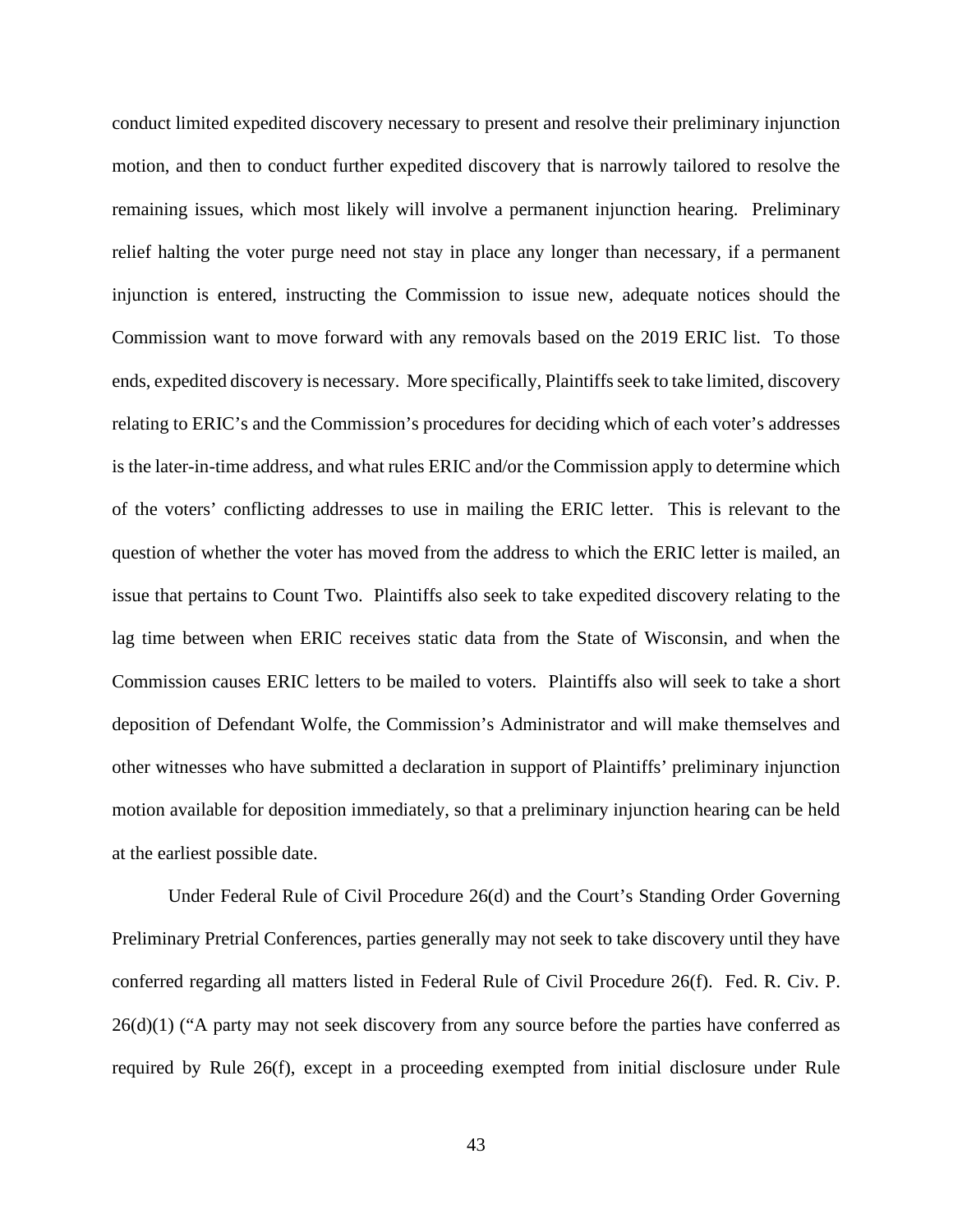$26(a)(1)(B)$ , or when authorized by these rules, by stipulation, or by court order."). The Court has not yet set a date for the preliminary pretrial conference held pursuant to Federal Rule Civil Procedure 16, and so the dates by which the parties must submit their proposed discovery plan and confer regarding the discovery plan have not yet been set, nor has the Rule 26(f) conference occurred. Consequently, Plaintiffs must obtain the Court's leave to take the discovery they seek to fully present their preliminary injunction motion to the Court. *See, e.g., Zimmer, Inc. v. Stryker Corp.*, No. 14-cv-152 JD, 2014 WL 12805045, at \*1 (N.D. Ind. Feb. 11, 2014); *Centrifugal Acquisition Corp., Inc. v. Moon*, No. 09-C-327, 2009 WL 1249294, at \*1 (E.D. Wis. May 6, 2009).

When a party seeks to take expedited discovery before permitted by the rules, district courts apply a good cause or reasonableness test. *See Restoration Hardware, Inc. v. Haynes Furniture Co.*, No. 16 CV 10665, 2017 WL 3597518, at \*2 (N.D. Ill. March 13, 2017) ("In the context of preliminary injunction proceedings, courts in the Seventh Circuit will consider a request for expedited discovery 'on the entirety of the record to date and the reasonableness of the request in light of the all the surrounding circumstances.'" (citation omitted); *see also Sheridan v. Oak Street Mortgage, LLC*, 244 F.R.D. 520, 522, (E.D. Wis. 2007); *Centrifugal Acquisition Corp.*, 2009 WL 1249294, at \*1. Under the "good cause" or "reasonableness" test, the Court may consider the following factors in ruling on Plaintiffs' motion: (1) whether a preliminary injunction is pending; (2) the breadth of the discovery sought; (3) the purpose for requesting expedited discovery; (4) the burden on the opposing party; and (5) how far in advance of the typical discovery process the request is made. *Restoration Hardware*, 2017 WL 3597518, at \*2. Here, Plaintiffs' motion easily satisfies these factors.

*First*, Plaintiffs are moving for a preliminary injunction contemporaneously with seeking expedited discovery, so there is a preliminary injunction motion pending. This factor is significant;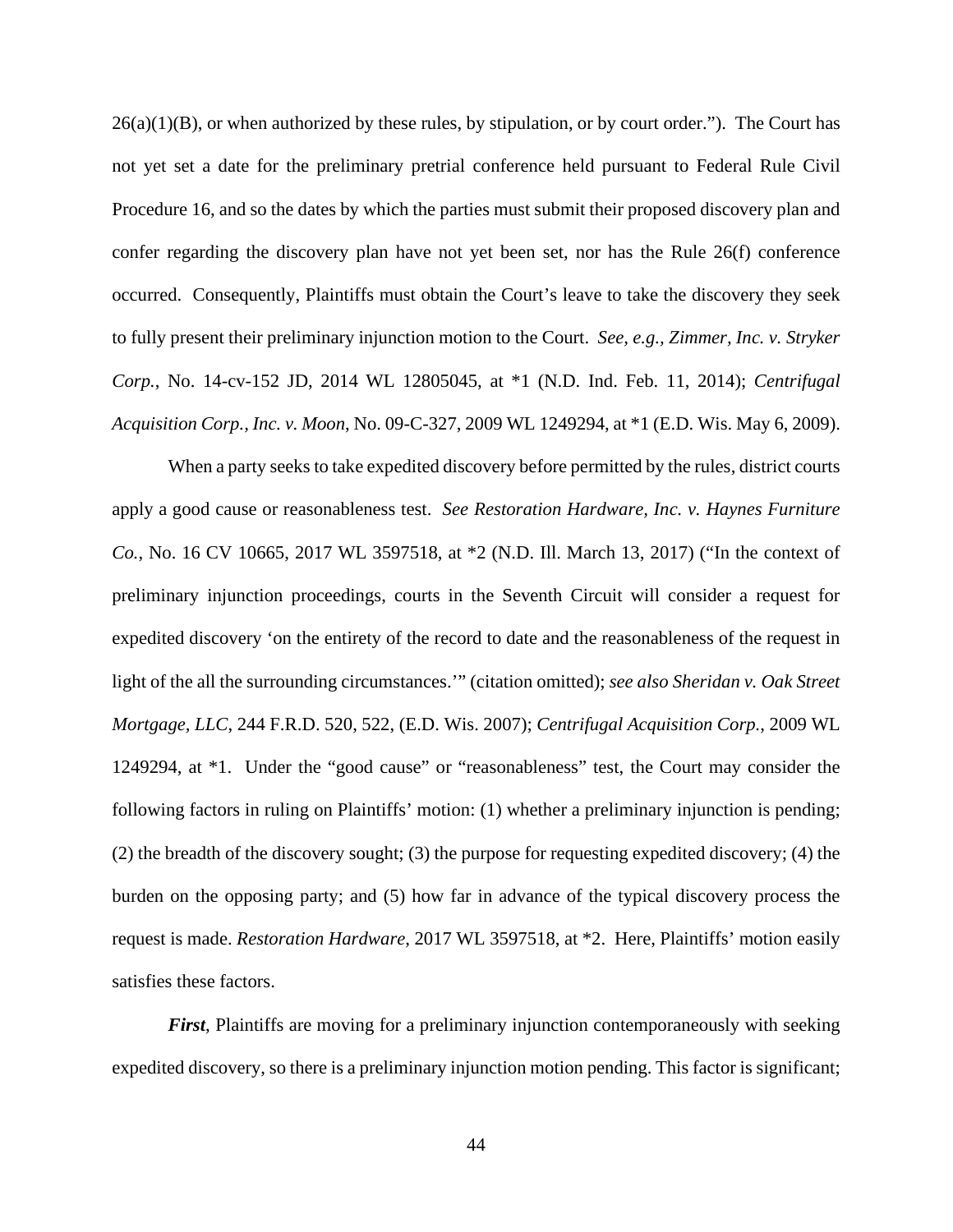as the Advisory Committee noted in its 1993 amendments, "Discovery can begin earlier if authorized . . . by local rule, order, or stipulation. This will be appropriate in some cases, *such as those involving requests for a preliminary injunction* or motions challenging personal jurisdiction." Fed. R. Civ. P. 26(d) advisory committee's note to 1993 amendment (emphasis added); *see also Sheridan*, 244 F.R.D. at 521 ("Requests for preliminary injunction . . . are examples of situations which may warrant expedited discovery.").

**Second**, Plaintiffs are initially seeking to expedite limited discovery that is narrowly tailored to adduce evidence pertinent to their preliminary injunction motion, and then to take such further discovery only as is necessary for the Court to hear and resolve a permanent injunction motion. As described above, that includes discovery relating to ERIC's and the Commission's procedures for deciding which of each voter's addresses is the later-in-time address; what rules ERIC and/or the Commission apply to determine to which of the voters' conflicting addresses to use in mailing the ERIC letters; the lag time between when ERIC receives static data from the State of Wisconsin and when the Commission mails out the ERIC letters to voters on the list; and potentially defenses raised by the Defendants that they would seek to present at the preliminary and permanent injunction hearings. Plaintiffs also will seek to take a short deposition of Defendant Wolfe, the Commission's Administrator, and will make their witnesses available for deposition.

*Third*, Plaintiffs request expedited discovery so that they may present and the Court may hear and resolve their motion for preliminary injunction to prevent 234,000 registered Wisconsin voters from having their registrations deactivated based solely on the Commission's mailing of an unconstitutionally deficient letter to them notifying them (sometimes erroneously) that they have moved from the address at which they are registered to vote, but failing to notify them that their registrations will be deactivated if they fail to respond within 30 days.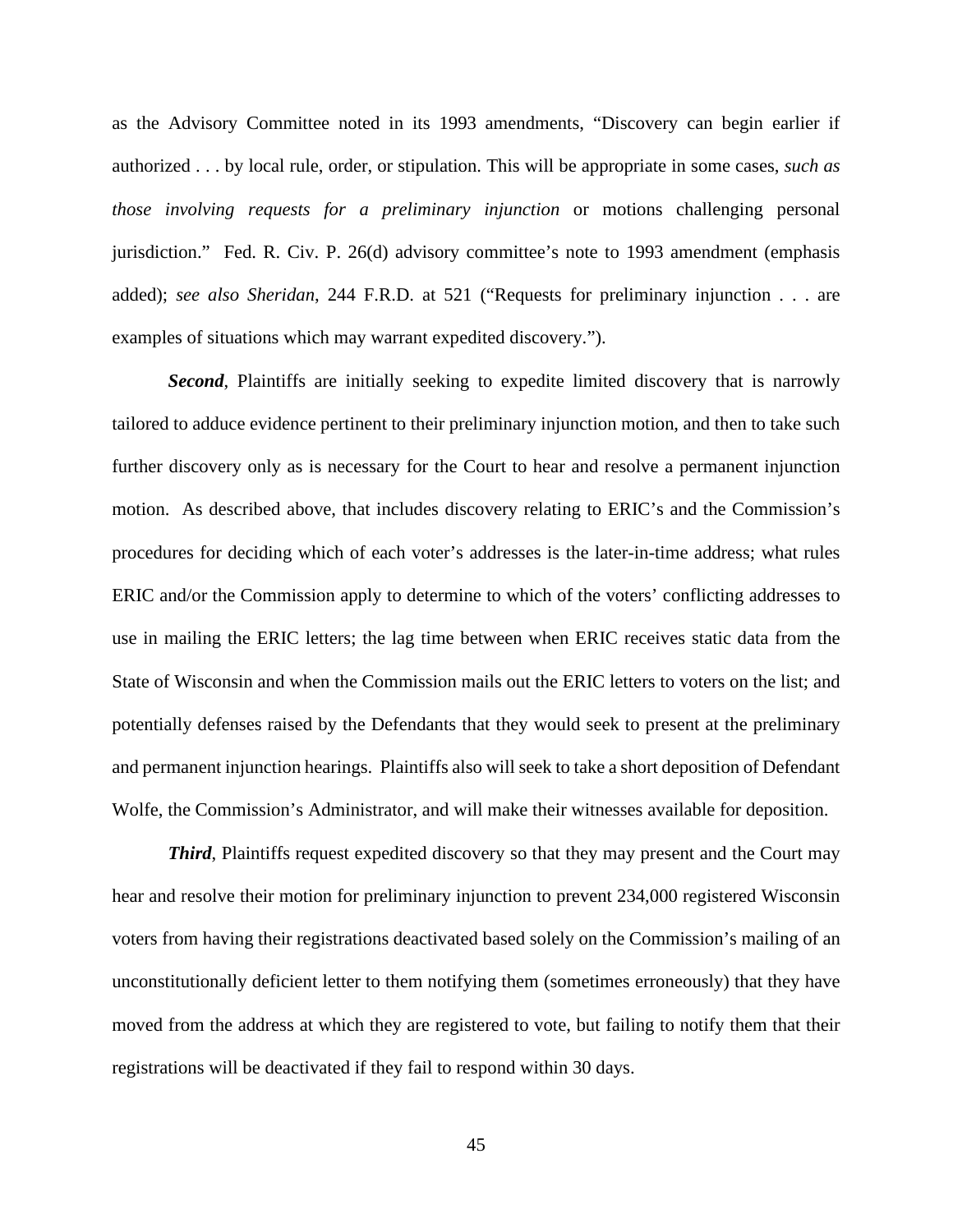*Fourth*, there is little, if any, burden on the Defendants to comply with the discovery sought. The information sought should be readily available to the Commissioners, through the Commission and Defendant Wolfe. Indeed, given the sheer amount of attention that the Commission has given to the issues raised by this preliminary injunction motion, Plaintiffs expect that Defendants can very quickly identify the information and materials that Defendants seek to discover, and that it can be promptly provided without substantial time or effort by the Defendant Commissioners personally. Moreover, Plaintiffs' counsel's offices are located immediately adjacent to Defendants' counsel's offices, and just down the street from the Commission's offices, so depositions can be easily arranged at mutually convenient times and locations with little to no need for travel. Plaintiffs will work to agree with Defendants' counsel on an appropriate time limitation for each deposition.

*Fifth*, because the Court has not yet fixed a date for the preliminary pretrial conference, Plaintiffs' counsel cannot identify how far in advance of regularly scheduled discovery their request comes. Based on past experience, counsel estimates that Plaintiffs seek to take their narrowly tailored expedited discovery approximately 60 days before discovery otherwise would commence.

In sum, Plaintiffs easily satisfy the criteria they must meet under the "good cause" or "reasonableness" standard to take expedited discovery to fully present their motions for injunctive relief to the Court, as other district courts within this Circuit have held. *See, e.g., Sheridan*, 244 F.R.D. at 522 (granting in part plaintiffs' motion for expedited discovery); *Restoration Hardware*, 2017 WL 3597518, at \*3 (granting in part defendants' motion for expedited discovery where preliminary injunction motion pending); *Zimmer*, 2014 WL 12805045, at \*1 (granting in part plaintiff's motion for expedited discovery where preliminary injunction motion pending, noting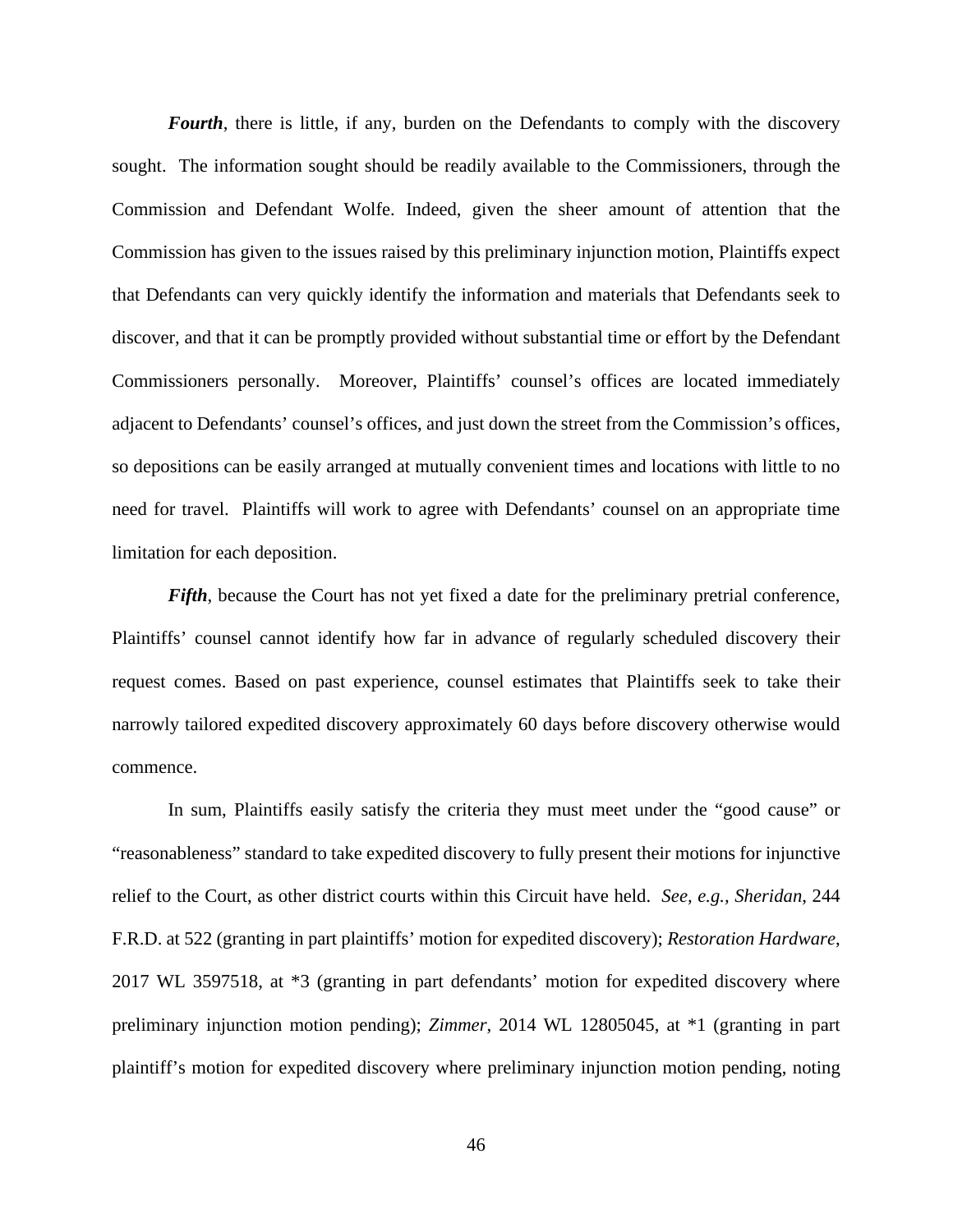that plaintiff "promptly moved for a preliminary injunction, and permitting the parties to conduct expedited discovery in advance of the evidentiary hearing on that motion will permit the parties to more fully develop their arguments and will assist the Court in fairly adjudicating the issues before it").

## **CONCLUSION**

For the foregoing reasons, Plaintiffs respectfully request that this Court enter a preliminary injunction enjoining Defendants from deactivating, canceling, or otherwise changing the registration status of any registered Wisconsin voter on the basis of their presence on the 2019 ERIC list until such time as the permanent injunction requested below is entered, unless that voter contacts the Wisconsin Elections Commission or any municipal clerk's office to confirm their registration address or to inform the Commission or any municipal clerk's office that they have moved to another state. Plaintiffs also respectfully request that this Court grant their motion to expedite discovery to speed the resolution of this case.